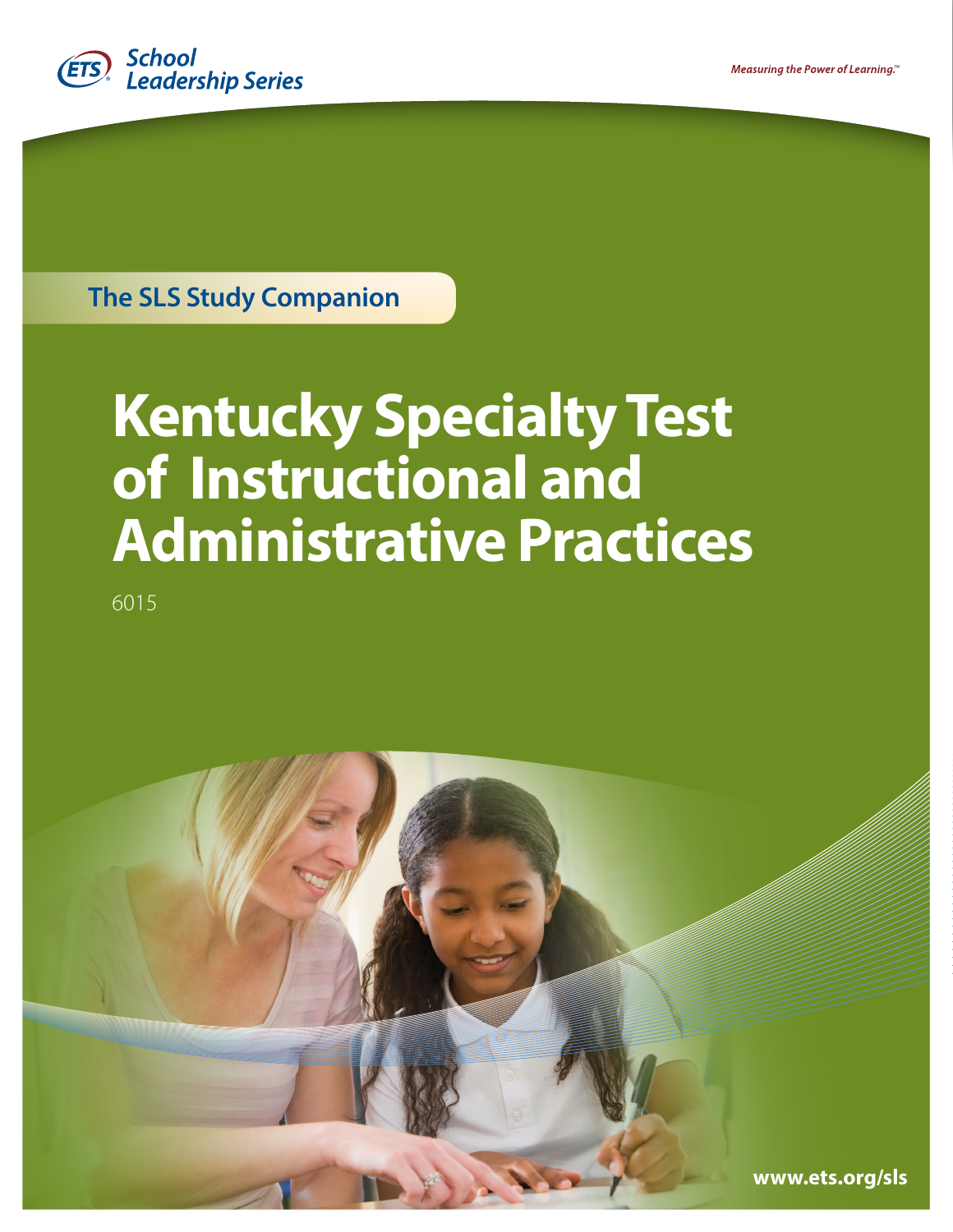## **Welcome to the SLS Study Companion**

### **Prepare to Show What You Know**

You have been working to acquire the knowledge and skills you need for your teaching career. Now you are ready to demonstrate your abilities by taking an SLS test.

Using the SLS Study Companion is a smart way to prepare for the test so you can do your best on test day. This guide can help keep you on track and make the most efficient use of your study time.

The Study Companion contains practical information and helpful tools, including:

- An overview of the SLS tests
- Specific information on the SLS test you are taking
- A template study plan
- Study topics
- Practice questions and explanations of correct answers
- Test-taking tips and strategies
- Frequently asked questions
- Links to more detailed information

So where should you start? Begin by reviewing this guide in its entirety and note those sections that you need to revisit. Then you can create your own personalized study plan and schedule based on your individual needs and how much time you have before test day.

Keep in mind that study habits are individual. There are many different ways to successfully prepare for your test. Some people study better on their own, while others prefer a group dynamic. You may have more energy early in the day, but another test taker may concentrate better in the evening. So use this guide to develop the approach that works best for you.

Your teaching career begins with preparation. Good luck!

### **Know What to Expect**

#### **Which tests should I take?**

Each state or agency that uses the SLS tests sets its own requirements for which test or tests you must take for the teaching area you wish to pursue.

Before you register for a test, confirm your state or agency's testing requirements at <www.ets.org/sls/states>.

#### **How are the SLS tests given?**

SLS tests are given on computer. Other formats are available for test takers approved for accommodations (see [page 35\)](#page-34-0).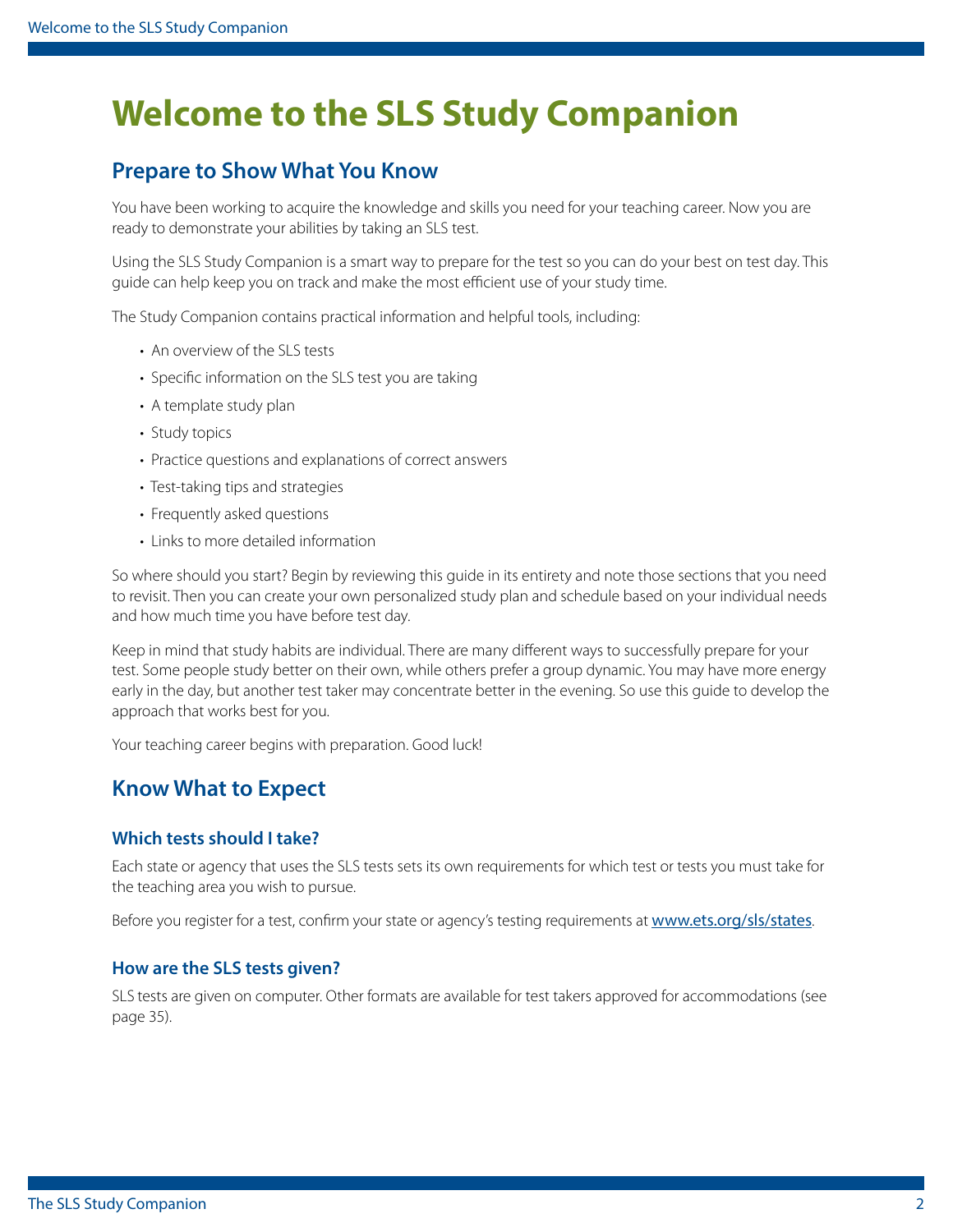#### **What should I expect when taking the test on computer?**

When taking the test on computer, you can expect to be asked to provide proper identification at the test center. Once admitted, you will be given the opportunity to learn how the computer interface works (how to answer questions, how to skip questions, how to go back to questions you skipped, etc.) before the testing time begins. Watch the [What to Expect on Test Day](http://www.ets.org/s/praxis/flash/prometric/18204_praxis-prometric-video.html) video to see what the experience is like.

#### **Where and when are the SLS tests offered?**

You can select the test center that is most convenient for you. The SLS tests are administered through an international network of test centers, which includes Prometric® Testing Centers, some universities, and other locations throughout the world.

Testing schedules may differ, so see the SLS web site for more detailed test registration information at [www.ets.](www.ets.org/sls/register) [org/sls/register](www.ets.org/sls/register).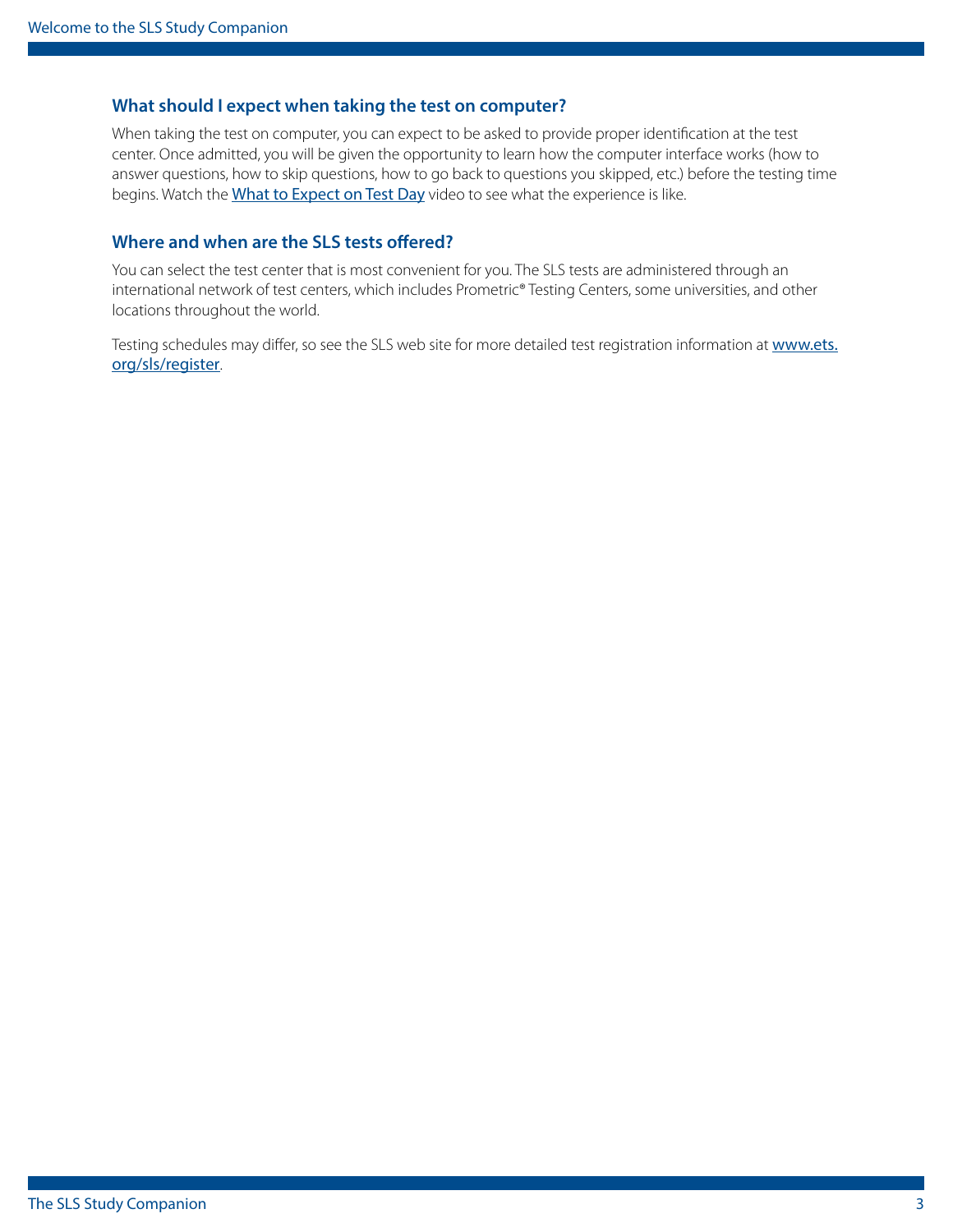## **Table of Contents**

*The SLS Study Companion guides you through the steps to success*

| Learn about the specific test you will be taking                                   |
|------------------------------------------------------------------------------------|
|                                                                                    |
| Become comfortable with the types of questions you'll find on the SLS tests        |
|                                                                                    |
| Answer practice questions and find explanations for correct answers                |
|                                                                                    |
| Set clear goals and deadlines so your test preparation is focused and efficient    |
|                                                                                    |
| Develop a personalized study plan and schedule                                     |
|                                                                                    |
| Review study topics with questions for discussion                                  |
|                                                                                    |
| Follow test-taking tips developed by experts                                       |
|                                                                                    |
| See if you qualify for accommodations that may make it easier to take the SLS test |
|                                                                                    |
| Get ready for test day so you will be calm and confident                           |
|                                                                                    |
| Understand how tests are scored and how to interpret your test scores              |
|                                                                                    |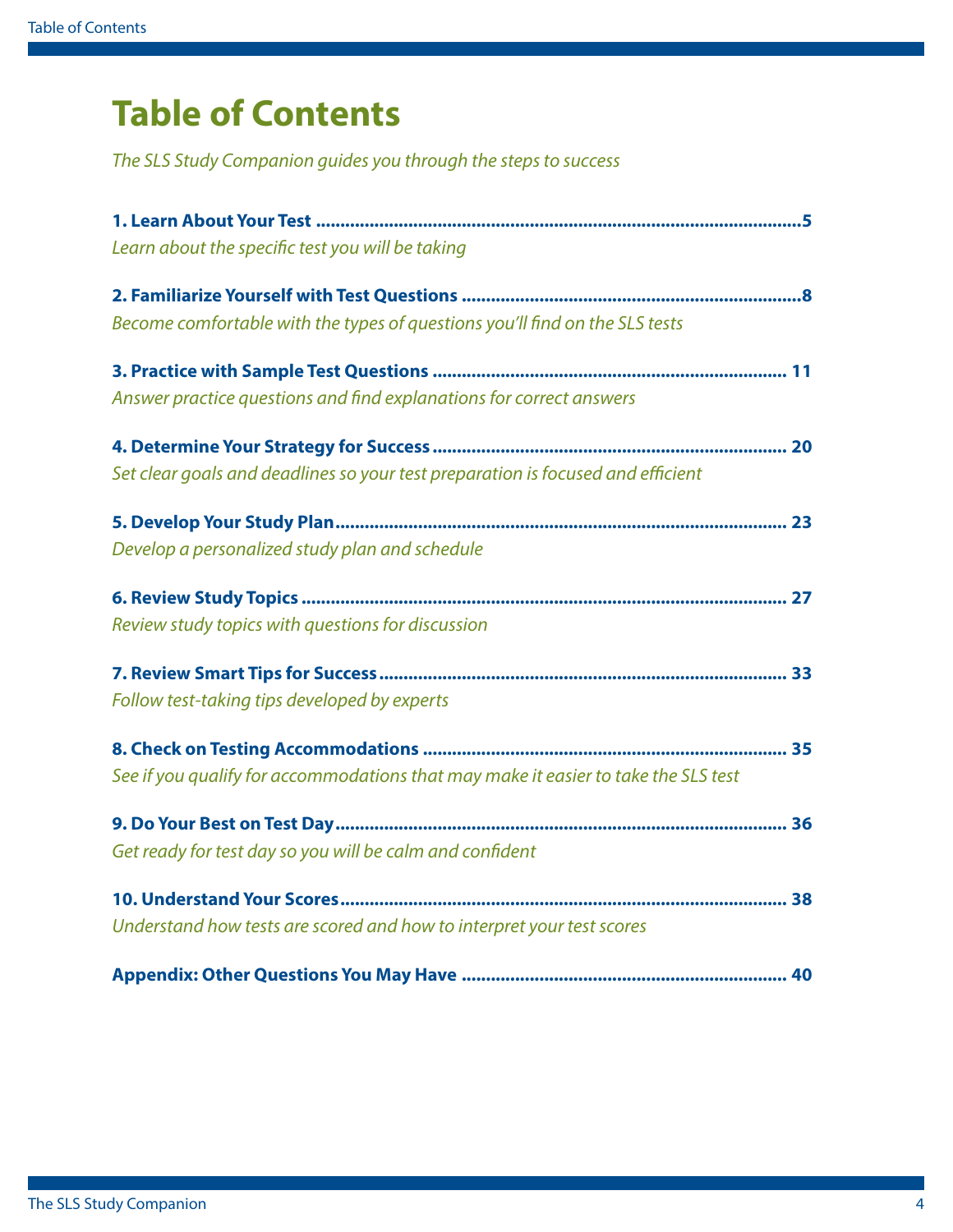## <span id="page-4-1"></span><span id="page-4-0"></span>**1. Learn About Your Test**

*Learn about the specific test you will be taking*

### **Kentucky Specialty Test of Instructional and Administrative Practices (6015)**

| <b>Test at a Glance</b>    |                                                                                                                 |                                       |                                                    |  |  |  |  |  |
|----------------------------|-----------------------------------------------------------------------------------------------------------------|---------------------------------------|----------------------------------------------------|--|--|--|--|--|
| <b>Test Name</b>           | Kentucky Specialty Test of Instructional and Administrative Practices                                           |                                       |                                                    |  |  |  |  |  |
| <b>Test Code</b>           | 6015                                                                                                            |                                       |                                                    |  |  |  |  |  |
| <b>Time</b>                | 2 hours                                                                                                         |                                       |                                                    |  |  |  |  |  |
| <b>Number of Questions</b> | 120                                                                                                             |                                       |                                                    |  |  |  |  |  |
| Format                     | Selected-response questions                                                                                     |                                       |                                                    |  |  |  |  |  |
| <b>Test Delivery</b>       | Computer delivered                                                                                              |                                       |                                                    |  |  |  |  |  |
|                            | <b>Content Categories</b>                                                                                       | Approximate<br>Number of<br>Questions | Approximate<br>Percentage of<br><b>Examination</b> |  |  |  |  |  |
| IV<br>П<br>$\mathbf{  }$   | Administration<br>Ι.<br>Ⅱ.<br>Governance<br>III.<br>Instruction<br>Performance<br>IV.<br>School Personnel<br>V. | 40<br>15<br>29<br>14<br>22            | 33%<br>13%<br>24%<br>12%<br>18%                    |  |  |  |  |  |
|                            |                                                                                                                 |                                       |                                                    |  |  |  |  |  |

## **About This Test**

The Kentucky Specialty Test of Instructional and Administrative Practices is intended for those candidates who have a master's degree in educational leadership and are seeking a first-time position as a principal or vice principal of a Kentucky school. This examination is intended to assess a candidate's knowledge of the Kentucky Revised Statutes and the Kentucky Administrative Regulations, which are set forth by the Kentucky legislature.

The test focuses on statutes and regulations in the following content areas: administration, governance, instruction, performance and school personnel. The test questions call on the candidate's individual knowledge of state statutes and application of them in the school and district setting. The test taker will review, analyze, and respond to situations necessary for competent and safe practice as an educational leader.

The test is two hours long and is comprised of 120 selected-response questions. The selected-response questions require the test taker to select the best answer from a list of four choices.

The test may contain some questions that will not count toward your score.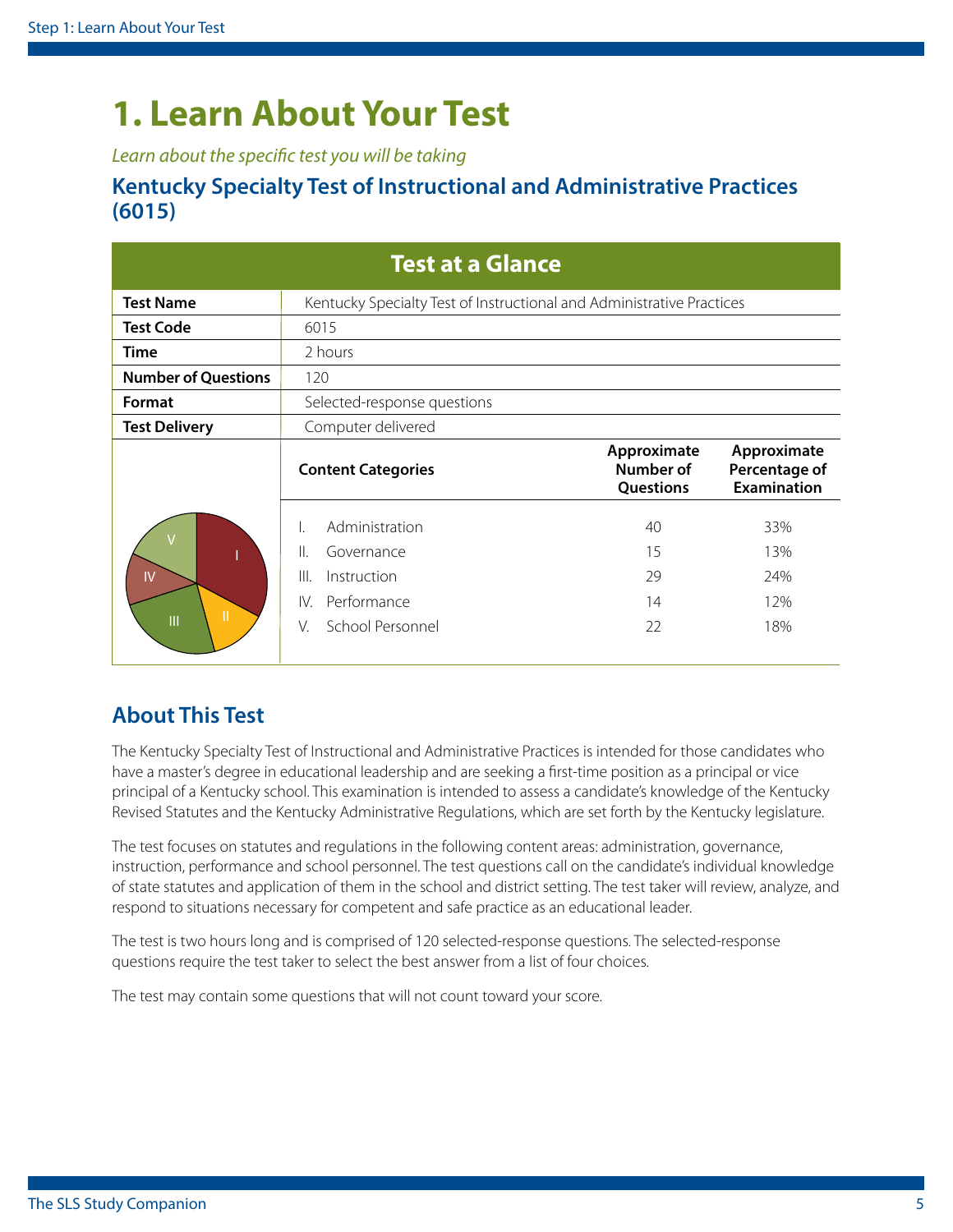## **Topics Covered**

Representative descriptions of topics covered in each category are provided below.

#### **I. Administration**

- A. Knows the Kentucky Administrative Regulations or the Kentucky Revised Statutes pertaining to Athletics
- B. Knows the Kentucky Administrative Regulations or the Kentucky Revised Statutes pertaining to Educational Reform
- C. Knows the Kentucky Administrative Regulations or the Kentucky Revised Statutes pertaining to Facilities
- D. Knows the Kentucky Administrative Regulations or the Kentucky Revised Statutes pertaining to Finance
- E. Knows the Kentucky Administrative Regulations or the Kentucky Revised Statutes pertaining to Food Service
- F. Knows the Kentucky Administrative Regulations or the Kentucky Revised Statutes pertaining to School Calendar
- G. Knows the Kentucky Administrative Regulations or the Kentucky Revised Statutes pertaining to Students
- H. Knows the Kentucky Administrative Regulations or the Kentucky Revised Statutes pertaining to Teachers

#### **II. Governance**

- A. Knows the Kentucky Administrative Regulations or the Kentucky Revised Statutes pertaining to Certification
- B. Knows the Kentucky Administrative Regulations or the Kentucky Revised Statutes pertaining to the District
- C. Knows the Kentucky Administrative Regulations or the Kentucky Revised Statutes pertaining to Schools
- D. Knows the Kentucky Administrative Regulations or the Kentucky Revised Statutes pertaining to State Agencies/Authorities

#### **III. Instruction**

- A. Knows the Kentucky Administrative Regulations or the Kentucky Revised Statutes pertaining to Kentucky Core Academic **Standards**
- B. Knows the Kentucky Administrative Regulations or the Kentucky Revised Statutes pertaining to Exceptional Children Program and Due Process
- C. Knows the Kentucky Administrative Regulations or the Kentucky Revised Statutes pertaining to the Extended School Services
- D. Knows the Kentucky Administrative Regulations or the Kentucky Revised Statutes pertaining to Primary School and Preschool
- E. Knows the Kentucky Administrative Regulations or the Kentucky Revised Statutes pertaining to Student Capacities
- F. Knows the Kentucky Administrative Regulations or the Kentucky Revised Statutes pertaining to Textbooks
- G. Knows the Kentucky Administrative Regulations or the Kentucky Revised Statutes pertaining to Vocational/Career and Technical Education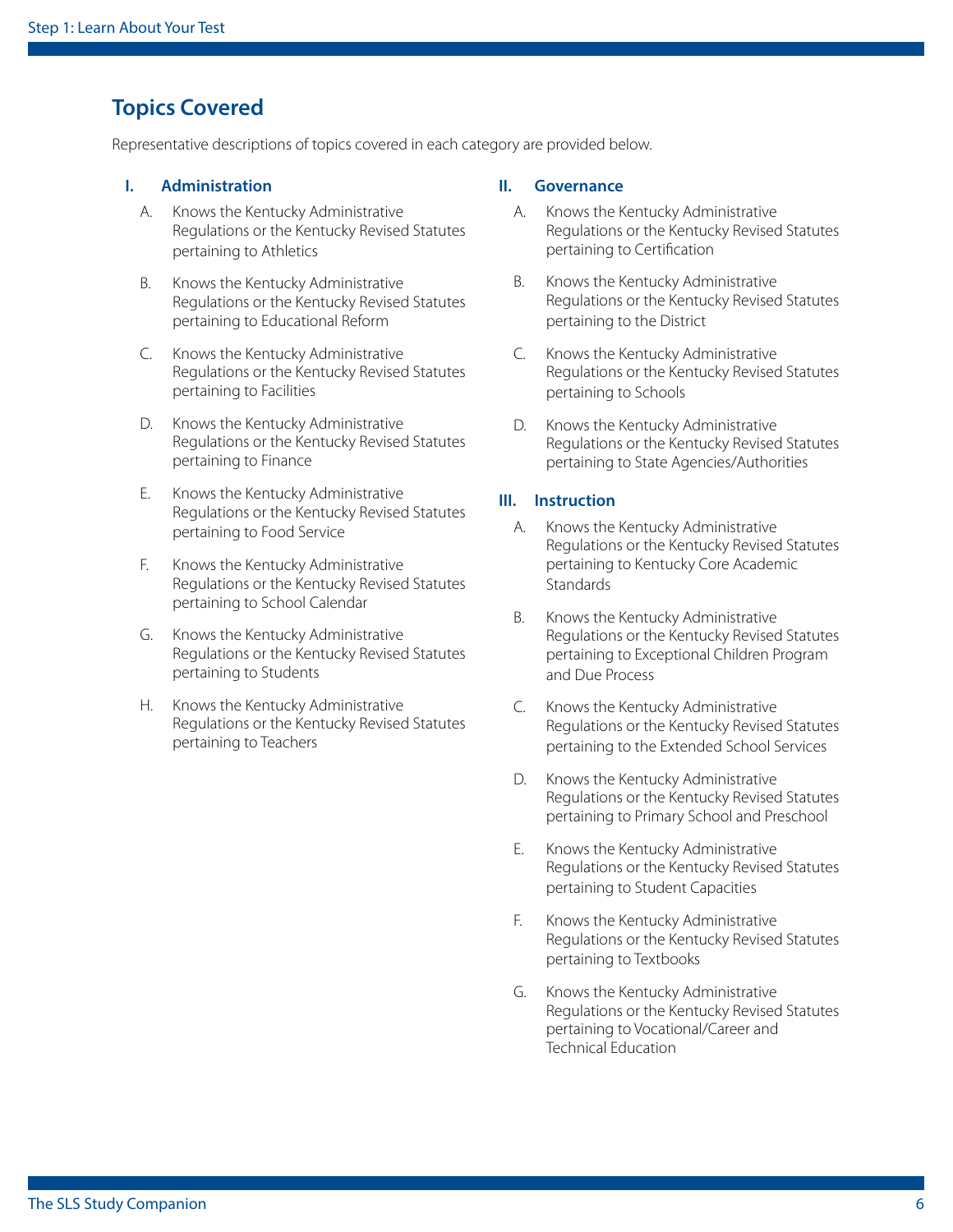#### **IV. Performance**

- A. Knows the Kentucky Administrative Regulations or the Kentucky Revised Statutes pertaining to state-mandated assessments and state accountability model
- B. Knows the Kentucky Administrative Regulations or the Kentucky Revised Statutes pertaining to Education Recovery Specialists (ERS) and an Education Recovery Leader (ERL)
- C. Knows the Kentucky Administrative Regulations or the Kentucky Revised Statutes pertaining to Effective Instruction
- D. Knows the Kentucky Administrative Regulations or the Kentucky Revised Statutes pertaining to Leadership Training
- E. Knows the Kentucky Administrative Regulations or the Kentucky Revised Statutes pertaining to the Professional Development Plan

#### **V. School Personnel**

- A. Knows the Kentucky Administrative Regulations or the Kentucky Revised Statutes pertaining to Certification Standards
- B. Knows the Kentucky Administrative Regulations or the Kentucky Revised Statutes pertaining to Certified Staff
- C. Knows the Kentucky Administrative Regulations or the Kentucky Revised Statutes pertaining to Certified Teachers Contracts
- D. Knows the Kentucky Administrative Regulations or the Kentucky Revised Statutes pertaining to Staff General Provisions
- E. Knows the Kentucky Administrative Regulations or the Kentucky Revised Statutes pertaining to Classified Staff
- F. Knows the Kentucky Administrative Regulations or the Kentucky Revised Statutes pertaining to Evaluations
- G. Knows the Kentucky Administrative Regulations or the Kentucky Revised Statutes pertaining to Personnel Actions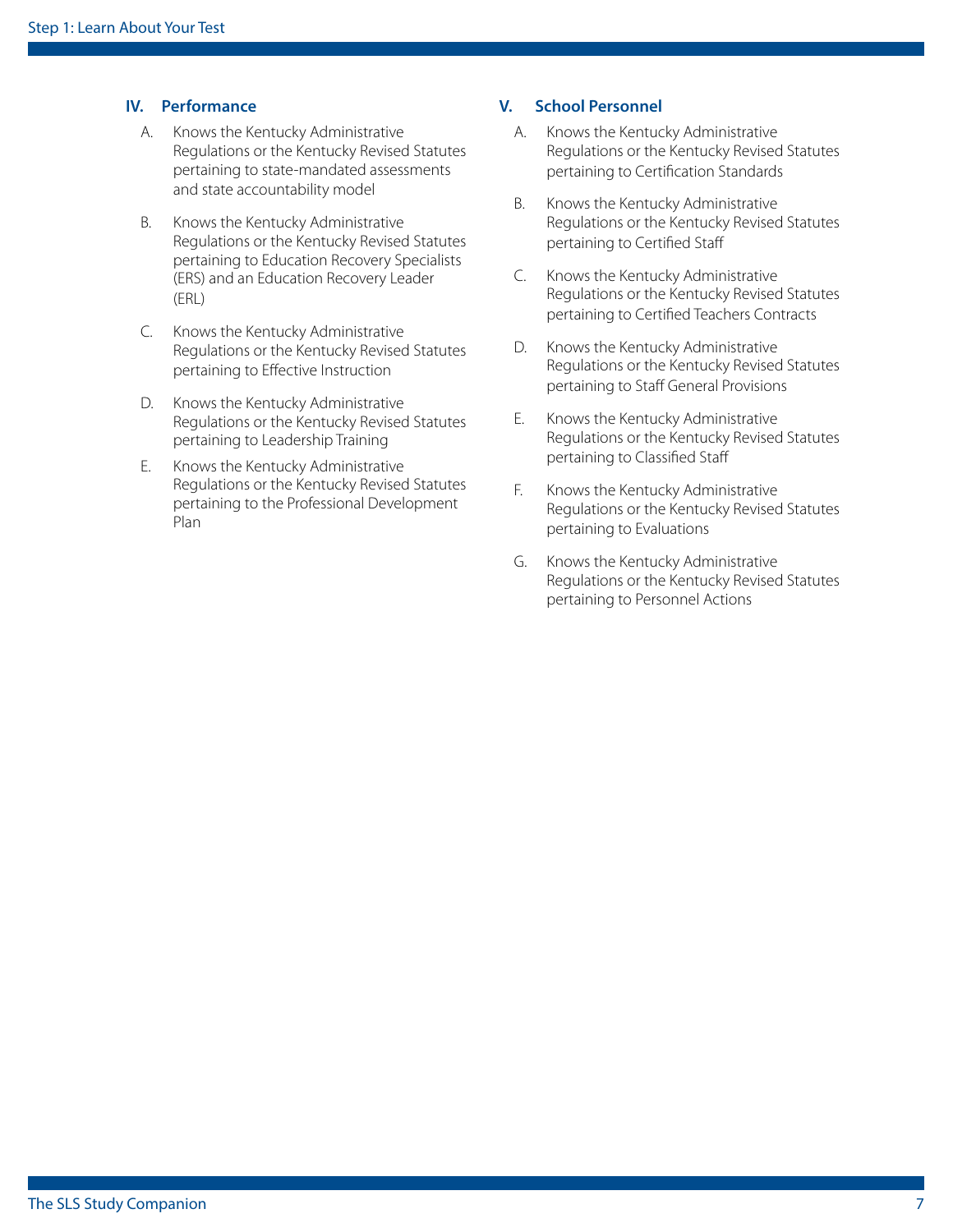## <span id="page-7-0"></span>**2. Familiarize Yourself with Test Questions**

#### *Become comfortable with the types of questions you'll find on the SLS tests*

The SLS assessments include a variety of question types: constructed response (for which you write a response of your own); selected response, for which you select one or more answers from a list of choices or make another kind of selection (e.g., by clicking on a sentence in a text or by clicking on part of a graphic); and numeric entry, for which you enter a numeric value in an answer field. You may be familiar with these question formats from taking other standardized tests. If not, familiarize yourself with them so you don't spend time during the test figuring out how to answer them.

## **Understanding Computer-Delivered Questions**

Questions on computer-delivered tests are interactive in the sense that you answer by selecting an option or entering text on the screen. If you see a format you are not familiar with, read the directions carefully. The directions always give clear instructions on how you are expected to respond.

For most questions, you respond by clicking an oval to select a single answer from a list of answer choices.

However, interactive question types may also ask you to respond by:

- **• Clicking more than one oval** to select answers from a list of answer choices.
- **• Typing in an entry box.** When the answer is a number, you may be asked to enter a numerical answer. Some questions may have more than one place to enter a response.
- **• Clicking check boxes.** You may be asked to click check boxes instead of an oval when more than one choice within a set of answers can be selected.
- **• Clicking parts of a graphic.** In some questions, you will select your answers by clicking on a location (or locations) on a graphic such as a map or chart, as opposed to choosing your answer from a list.
- **• Clicking on sentences.** In questions with reading passages, you may be asked to choose your answers by clicking on a sentence (or sentences) within the reading passage.
- **• Dragging and dropping answer choices into targets on the screen.** You may be asked to select answers from a list of choices and drag your answers to the appropriate location in a table, paragraph of text or graphic.
- **• Selecting answers from a drop-down menu.** You may be asked to choose answers by selecting choices from a drop-down menu (e.g., to complete a sentence).

Remember that with every question you will get clear instructions.

Perhaps the best way to understand computer-delivered questions is to view the [Computer-delivered Testing](http://www.ets.org/s/praxis/flash/cbt/praxis_cdt_demo_web1.html)  [Demonstration](http://www.ets.org/s/praxis/flash/cbt/praxis_cdt_demo_web1.html) on the *Praxis* web site to learn how a computer-delivered test works and see examples of some types of questions you may encounter.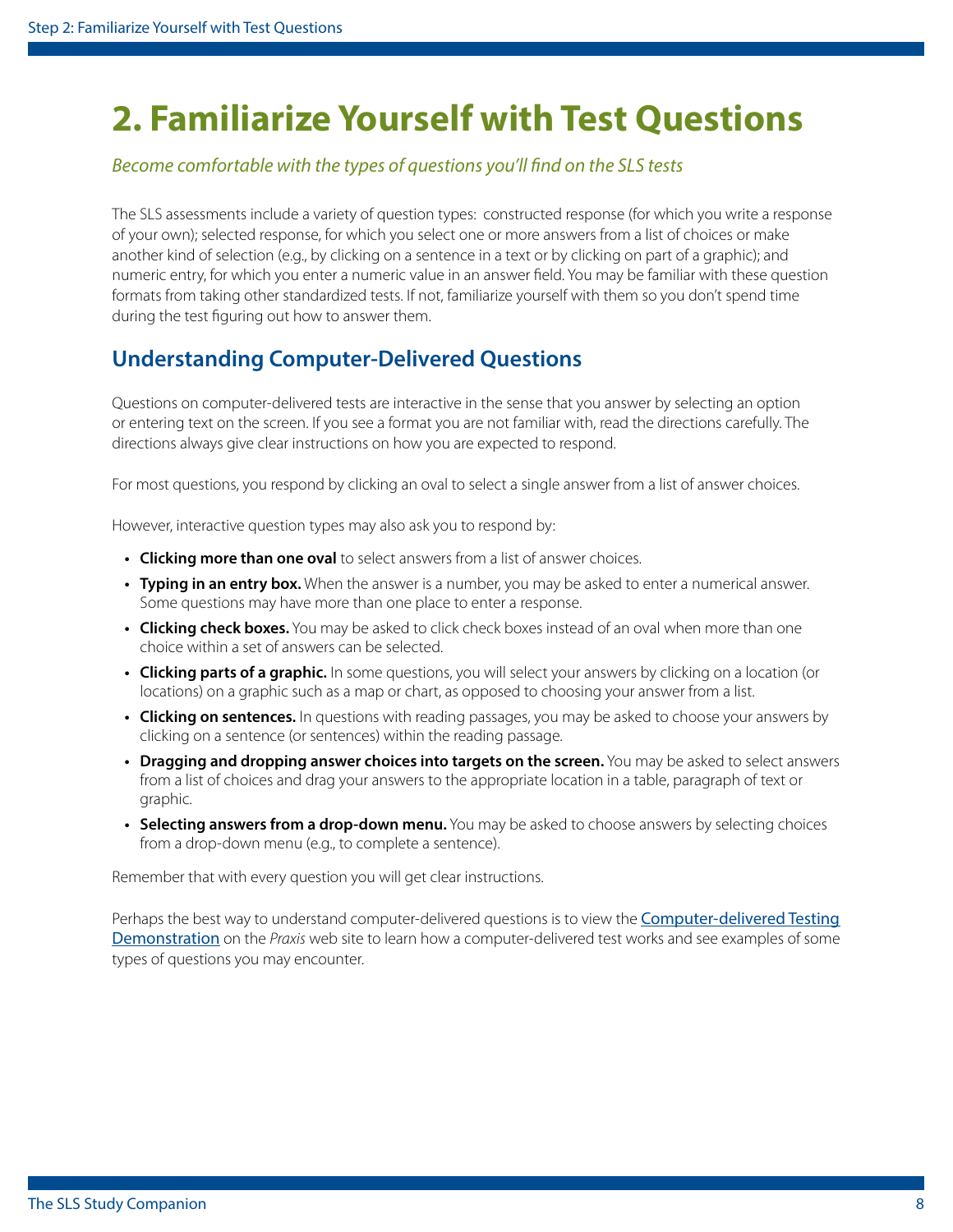### **Understanding Selected-Response Questions**

Many selected-response questions begin with the phrase "which of the following." Take a look at this example:

#### **Which of the following is a flavor made from beans?**

- **(A) Strawberry**
- **(B) Cherry**
- **(C) Vanilla**
- **(D) Mint**

#### **How would you answer this question?**

All of the answer choices are flavors. Your job is to decide which of the flavors is the one made from beans.

Try following these steps to select the correct answer.

- 1) **Limit your answer to the choices given.** You may know that chocolate and coffee are also flavors made from beans, but they are not listed. Rather than thinking of other possible answers, focus only on the choices given ("which of the following").
- 2) **Eliminate incorrect answers.** You may know that strawberry and cherry flavors are made from fruit and that mint flavor is made from a plant. That leaves vanilla as the only possible answer.
- 3) **Verify your answer.** You can substitute "vanilla" for the phrase "which of the following" and turn the question into this statement: "Vanilla is a flavor made from beans." This will help you be sure that your answer is correct. If you're still uncertain, try substituting the other choices to see if they make sense. You may want to use this technique as you answer selected-response questions on the practice tests.

#### **Try a more challenging example**

The vanilla bean question is pretty straightforward, but you'll find that more challenging questions have a similar structure. For example:

**Entries in outlines are generally arranged according to which of the following relationships of ideas?**

- **(A) Literal and inferential**
- **(B) Concrete and abstract**
- **(C) Linear and recursive**
- **(D) Main and subordinate**

You'll notice that this example also contains the phrase "which of the following." This phrase helps you determine that your answer will be a "relationship of ideas" from the choices provided. You are supposed to find the choice that describes how entries, or ideas, in outlines are related.

Sometimes it helps to put the question in your own words. Here, you could paraphrase the question in this way: "How are outlines usually organized?" Since the ideas in outlines usually appear as main ideas and subordinate ideas, the answer is (D).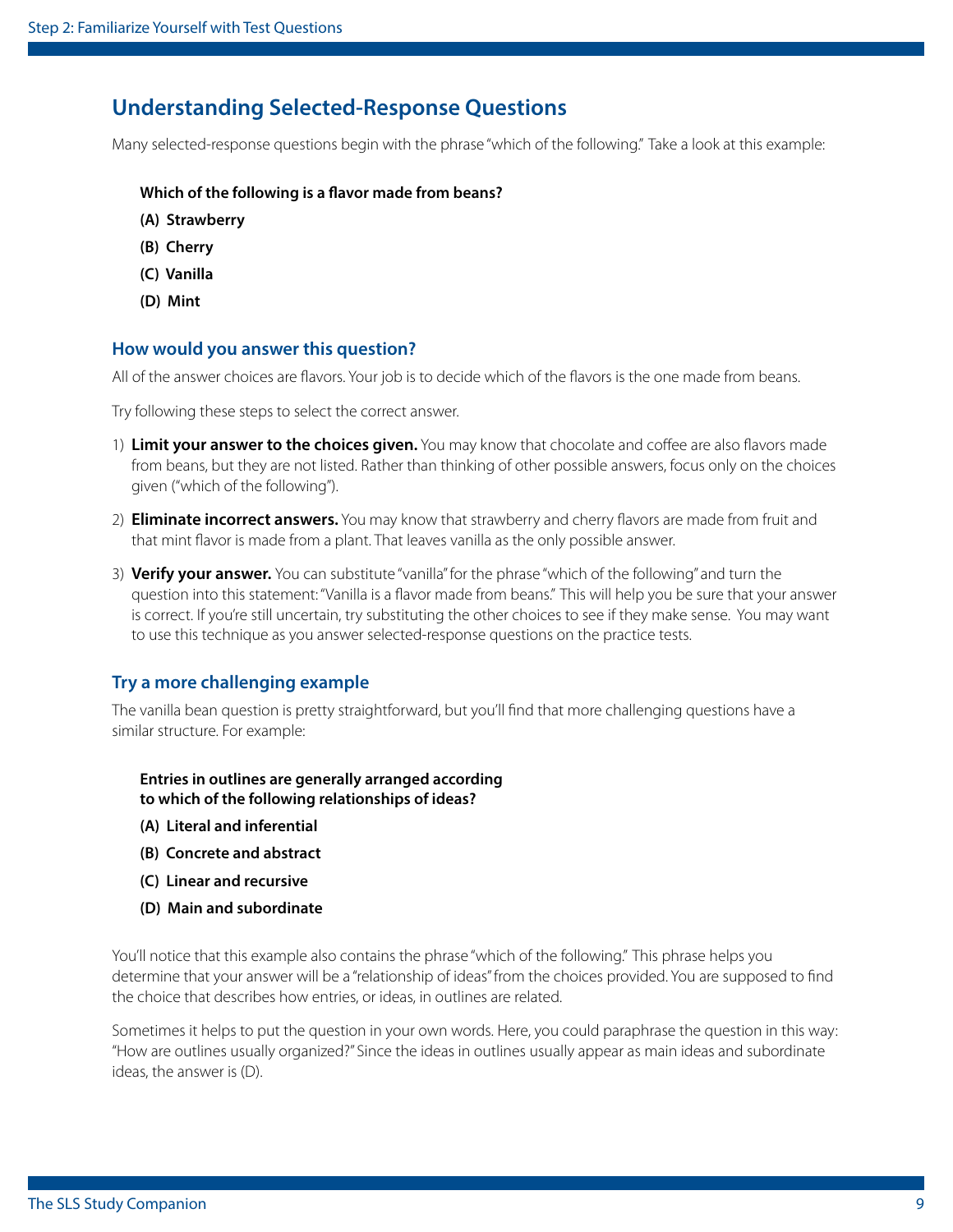**QUICK TIP:** Don't be intimidated by words you may not understand. It might be easy to be thrown by words like "recursive" or "inferential." Read carefully to understand the question and look for an answer that fits. An outline is something you are probably familiar with and expect to teach to your students. So slow down, and use what you know.

#### **Watch out for selected-response questions containing "NOT," "LEAST," and "EXCEPT"**

This type of question asks you to select the choice that does not fit. You must be very careful because it is easy to forget that you are selecting the negative. This question type is used in situations in which there are several good solutions or ways to approach something, but also a clearly wrong way.

#### **How to approach questions about graphs, tables, or reading passages**

When answering questions about graphs, tables, or reading passages, provide only the information that the questions ask for. In the case of a map or graph, you might want to read the questions first, and then look at the map or graph. In the case of a long reading passage, you might want to go ahead and read the passage first, noting places you think are important, and then answer the questions. Again, the important thing is to be sure you answer the questions as they refer to the material presented. So read the questions carefully.

#### **How to approach unfamiliar formats**

New question formats are developed from time to time to find new ways of assessing knowledge. Tests may include audio and video components, such as a movie clip or animation, instead of a map or reading passage. Other tests may allow you to zoom in on details in a graphic or picture.

Tests may also include interactive questions. These questions take advantage of technology to assess knowledge and skills in ways that standard selected-response questions cannot. If you see a format you are not familiar with, **read the directions carefully**. The directions always give clear instructions on how you are expected to respond.

**QUICK TIP:** Don't make the questions more difficult than they are. Don't read for hidden meanings or tricks. There are no trick questions on SLS tests. They are intended to be serious, straightforward tests of your knowledge.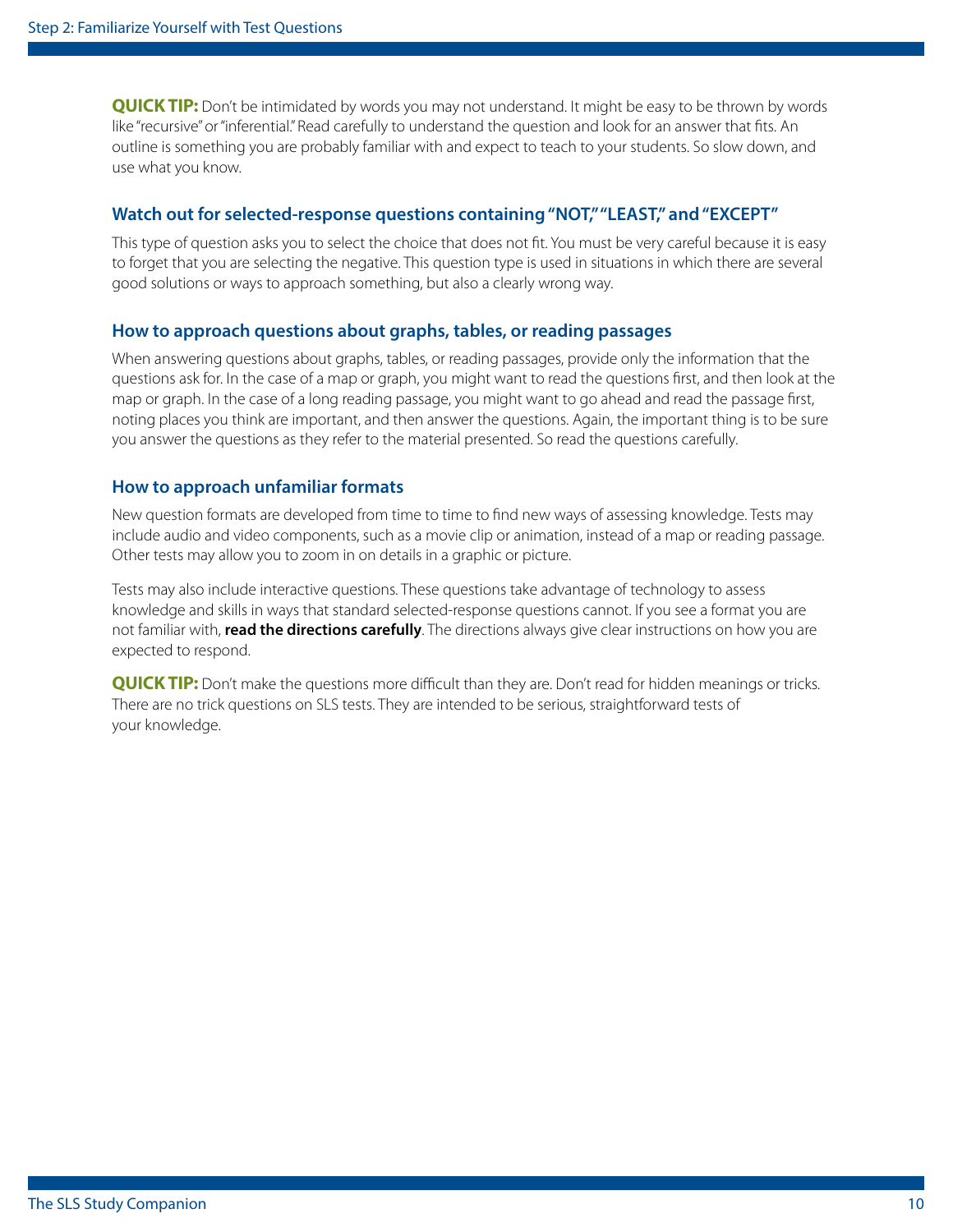## <span id="page-10-1"></span><span id="page-10-0"></span>**3. Practice with Sample Test Questions**

*Answer practice questions and find explanations for correct answers*

### **Sample Test Questions**

This test is available via computer delivery. To illustrate what a computer-delivered test looks like, the following sample question shows an actual screen used in a computer-delivered test. For the purposes of this guide, sample questions are provided as they would appear in a paper-delivered test.

|                   |                                                                                                                                                                                                                                                                                                                                                                                                                                                    | <b>Review</b><br>ଦ୍ଧ | Mark | Help<br>Đ | Back             | <b>Next</b><br>$\bullet$ |
|-------------------|----------------------------------------------------------------------------------------------------------------------------------------------------------------------------------------------------------------------------------------------------------------------------------------------------------------------------------------------------------------------------------------------------------------------------------------------------|----------------------|------|-----------|------------------|--------------------------|
| <b>ETS</b> PRAXIS | Question 1 of 94                                                                                                                                                                                                                                                                                                                                                                                                                                   |                      |      |           | <b>Show Time</b> |                          |
|                   | While planning units for science instruction, a teacher includes weekly<br>quizzes, a project, and end of chapter tests. Which of the following best<br>describes the primary purpose for including such activities<br>while planning instruction?<br>To determine students' prior knowledge<br>To monitor students' progress<br>To forecast students' success rate in state tests<br>To compare student achievement with that of previous classes |                      |      |           |                  |                          |
|                   | Answer the question above by clicking on the correct response.                                                                                                                                                                                                                                                                                                                                                                                     |                      |      |           |                  |                          |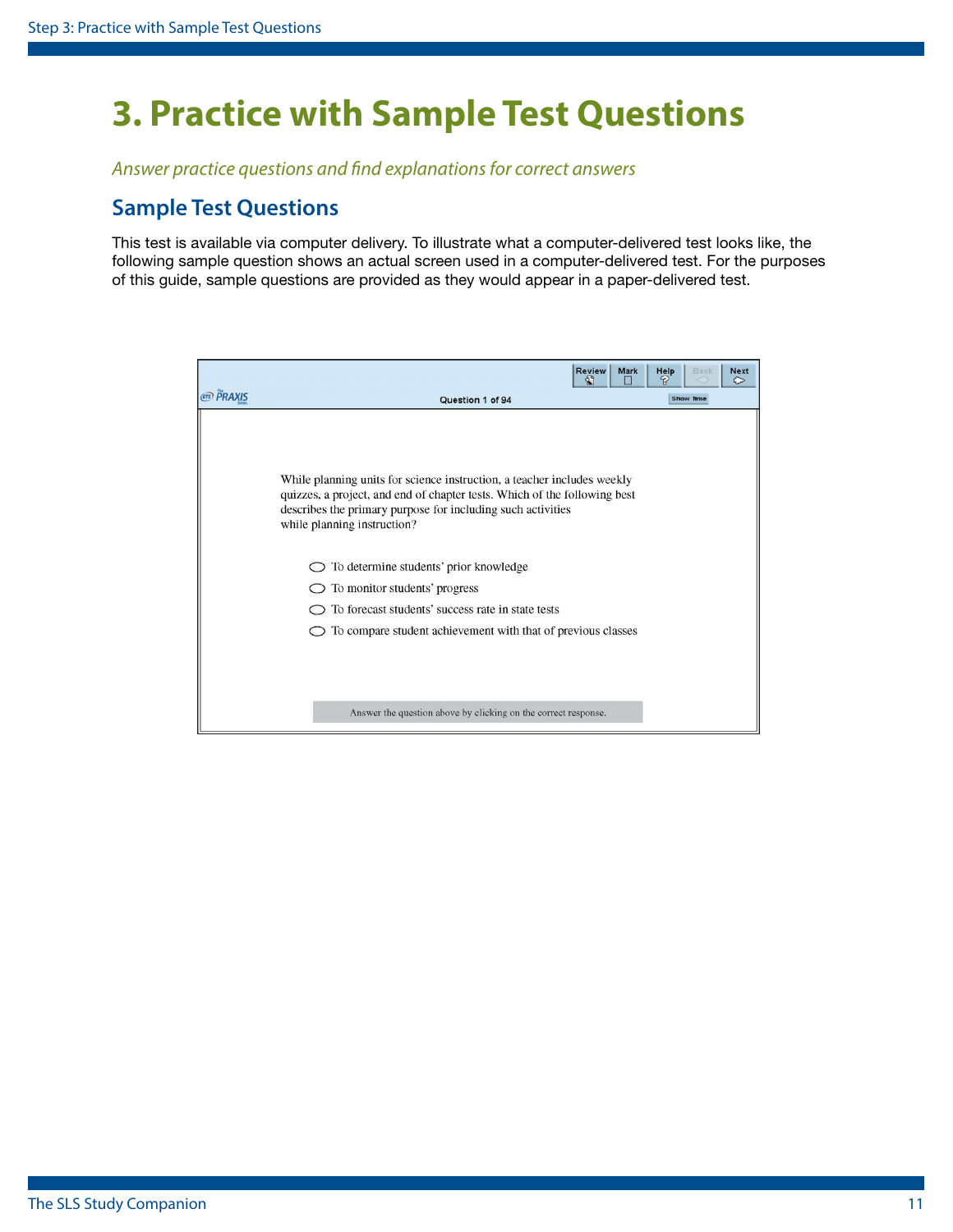- 1. Beginning with the 2017–2018 school year, a child must be 6 years old by which of the following dates to attend kindergarten?
	- (A) August 1
	- (B) September 1
	- (C) October 1
	- (D) November 1
- 2. Which of the following actions best exemplifies acceptable use of a school's nutrition program funds?
	- (A) Purchasing materials for a healthy-eating campaign to display in the cafeteria
	- (B) Buying new tables and chairs for the student media center
	- (C) Purchasing furniture for the teachers' lounge
	- (D) Ordering uniforms annually for classified staff
- 3. Which of the following is required of every student participating in high school athletics?
	- (A) Undergoing an annual physical examination
	- (B) Receiving a physical examination every two years
	- (C) Attending a first-aid training course
	- (D) Completing a cardiopulmonary resuscitation course
- 4. The Kentucky Department of Education is required by state law to distribute to schools the names of all missing children and previously missing children who have been recovered. The list must be distributed
	- (A) monthly
	- (B) weekly
	- (C) daily
	- (D) biweekly
- 5. The father of an elementary student requests to view his son's academic records. Under which of the following legal notifications would the principal be prohibited from allowing the father to view the requested records?
	- (A) A court order that restricts the parent's access to the academic records
	- (B) A certified letter from an attorney denying such access
	- (C) Documentation that the parent is behind in child support payments
	- (D) An affidavit from the court that the other parent has sole custody of the child
- 6. Members of a new church approach a principal requesting to use the school cafeteria for their weekend services. Which of the following resources can best provide the principal with the specific information needed to respond to the request?
	- (A) Statutes defining separation of church and state
	- (B) School council and local board policy
	- (C) Fiscal court regulations
	- (D) United States Supreme Court case law
- 7. Which of the following high school fundraising events violates basic fundraising guidelines?
	- (A) Holding a monthly car wash to help pay for camp for the cheerleading team
	- (B) Offering a schoolwide fundraising campaign, with board approval, to raise \$50,000
	- C) Requiring art club members to sell \$300 worth of products to pay for an out-oftown trip
	- (D) Sponsoring a festival at the school, with local board approval, to raise funds for a band competition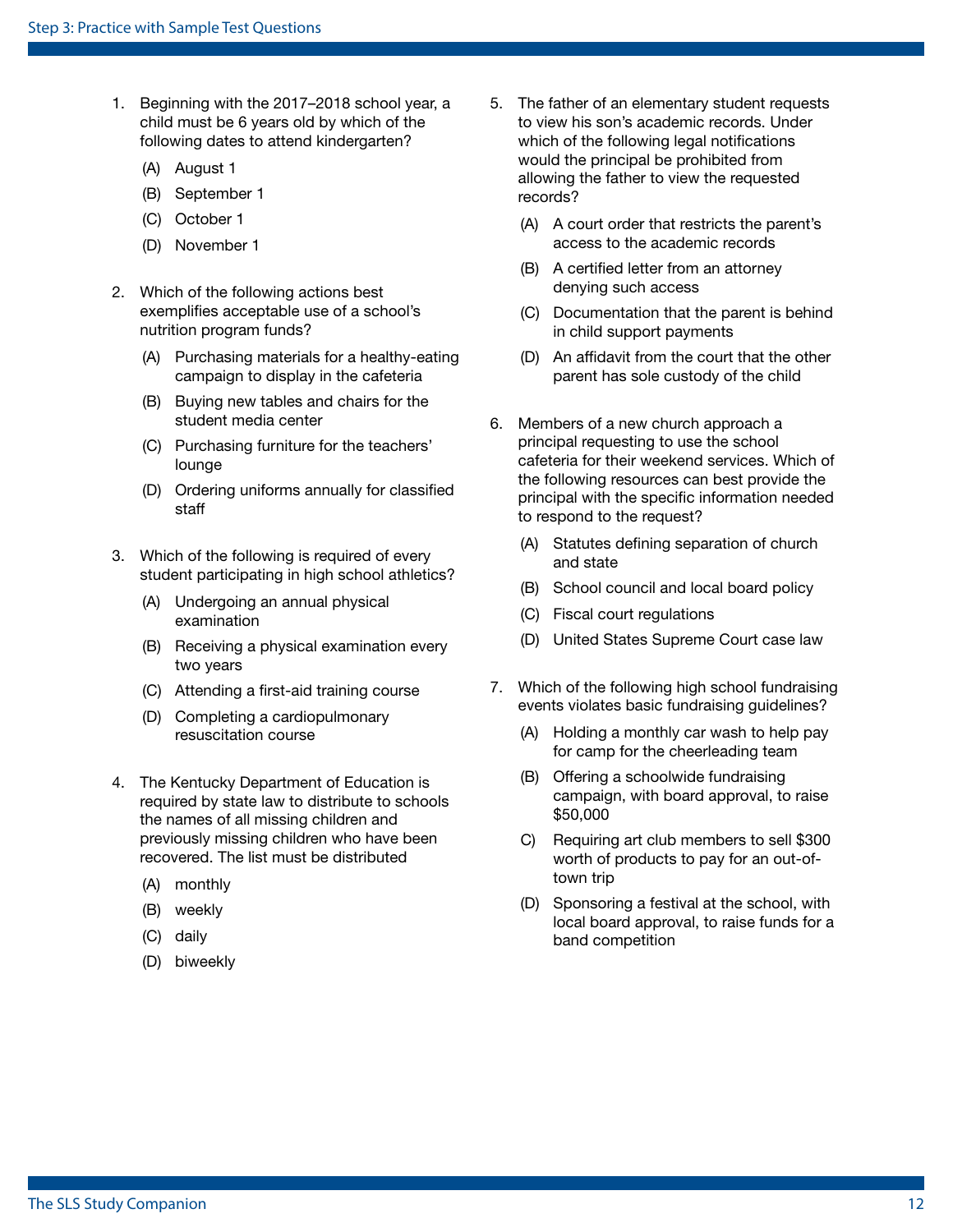- 8. A school booster club needs a tax-exempt number for its needs. Which of the following actions should the club take to address the situation?
	- (A) Securing written permission from the school principal to use the district's taxexempt form
	- (B) Requesting a resolution by the board to use the district's tax-exempt number
	- (C) Limiting its use of the district's taxexempt number to purchases that solely benefit the school
	- (D) Applying for a state and federal taxexempt number of its own
- 9. As outlined by the state, which of the following is true about the frequency of school-based decision-making (SBDM) council meetings?
	- (A) The state requires meetings to be held once a quarter.
	- (B) The state requires meetings to be held monthly.
	- (C) The state requires the SBDM to determine the frequency of meetings.
	- (D) The state requires meetings to be held within ten days of any SBDM request.
- 10. A teacher has been terminated for having had sexual contact with a student. Based on statute, within how many days must the district superintendent report the event that resulted in the teacher's termination?
	- (A) Within 7 days of the event that resulted in the teacher's termination
	- (B) Within 14 days of the teacher's termination
	- (C) Within 30 days of the event that resulted in the teacher's termination
	- (D) Within 45 days of the teacher's termination
- 11. The Kentucky Teacher Professional Growth and Effectiveness System (TPGES) includes which of the following as required sources of evidence for measuring teacher performance?
	- (A) Student attendance, interim assessment scores, number of office referrals
	- (B) Athletic coaching success, teacher attendance, amount of booster funds
	- (C) Peer observations, student perception surveys, self-reflection
	- (D) Student behavior, unit test scores, attainment of tenure
- 12. A hazardous-duty salary supplement is allowable under state statute for teachers of students who exhibit violent behavior. The law also allows that such funds may be used for which of the following?
	- (A) At-risk students
	- (B) Capital outlay
	- (C) English-language learners
	- (D) Family resource and youth service centers
- 13. When a teacher voluntarily submits a letter of resignation during a school year, the resignation becomes binding on the date it is accepted by the
	- (A) building principal
	- (B) district superintendent
	- (C) Kentucky Department of Education
	- (D) Education Professional Standards Board
- 14. A superintendent provides written notification to a teacher whose contract is being terminated for insubordination. How much time does the teacher have to respond before the termination becomes final?
	- (A) 5 days
	- (B) 10 days
	- (C) 20 days
	- (D) 30 days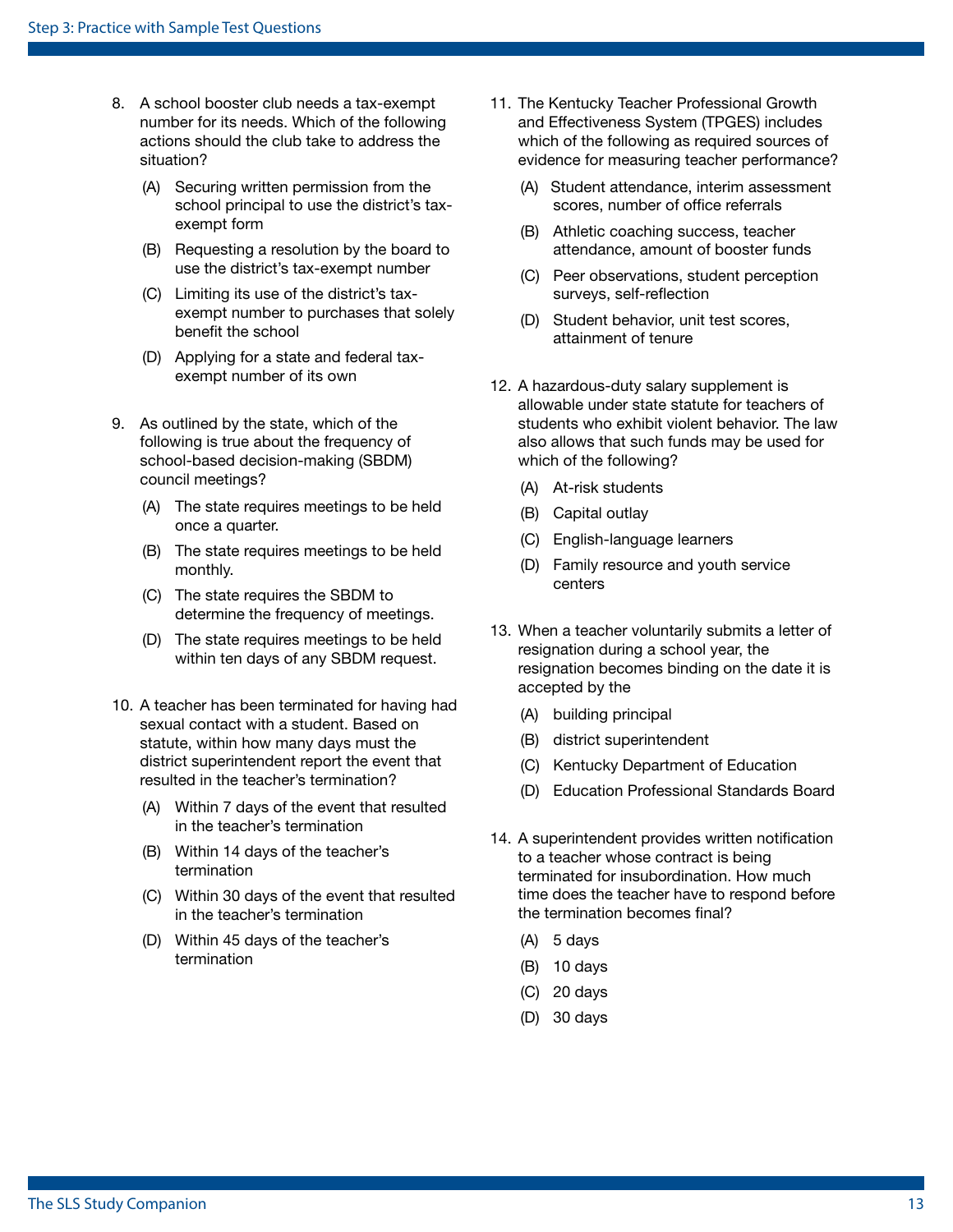- 15. Which of the following is the maximum number of personal leave days per year that a district board of education can offer district employees?
	- (A) One
	- (B) Two
	- (C) Three
	- (D) Four
- 16. Which of the following is the maximum length of time that an emergency teaching certificate is valid?
	- (A) 60 days
	- (B) One semester
	- (C) One school term
	- (D) Two school terms
- 17. In order for the state to evaluate Extended School Services (ESS) programs, school districts offering such services are required to submit which of the following ESS information to the Kentucky Department of Education?
	- (A) A list of professional development offered for staff training
	- (B) Budget and financial reports
	- (C) Food services usage
	- (D) Qualitative student-performance data
- 18. The Effective Instructional Leadership Act (EILA) requires that principals complete professional development activities related to school leadership. Which of the following is the maximum number of credit hours a principal may receive annually for serving on multiple beginning-teacher intern committees?
	- (A) Three
	- (B) Six
	- (C) Nine
	- (D) Twelve
- 19. Which of the following is the maximum caseload that the state allows for a teacher who is serving students for home instruction?
	- (A) Five students
	- (B) Ten students
	- (C) Twelve students
	- (D) Fifteen students
- 20. The school-based decision-making council agrees with a recommendation from the curriculum committee to adopt a reading program not approved by the State Textbook Commission. After preparing evidence showing that the chosen program meets the selection criteria and required publisher specifications, which of the following steps must the council take before the adoption can be approved?
	- (A) Submitting a written explanation to the Department of Education regarding the rejected programs
	- (B) Submitting an affidavit documenting that the council will not financially benefit from the adoption
	- (C) Requesting that the superintendent notify the State Textbook Commission of the school council's decision
	- (D) Requesting that the principal seek approval for the program from the local board of education
- 21. A high school principal is planning to provide training for the youth service center advisory committee. Since the principal wants to focus the training on the key responsibilities of the center, which of the following topics best meets the principal's goal?
	- (A) Career exploration and development
	- (B) Opportunities for high school students to study abroad
	- (C) Family planning and abortion counseling
	- (D) Dual credit courses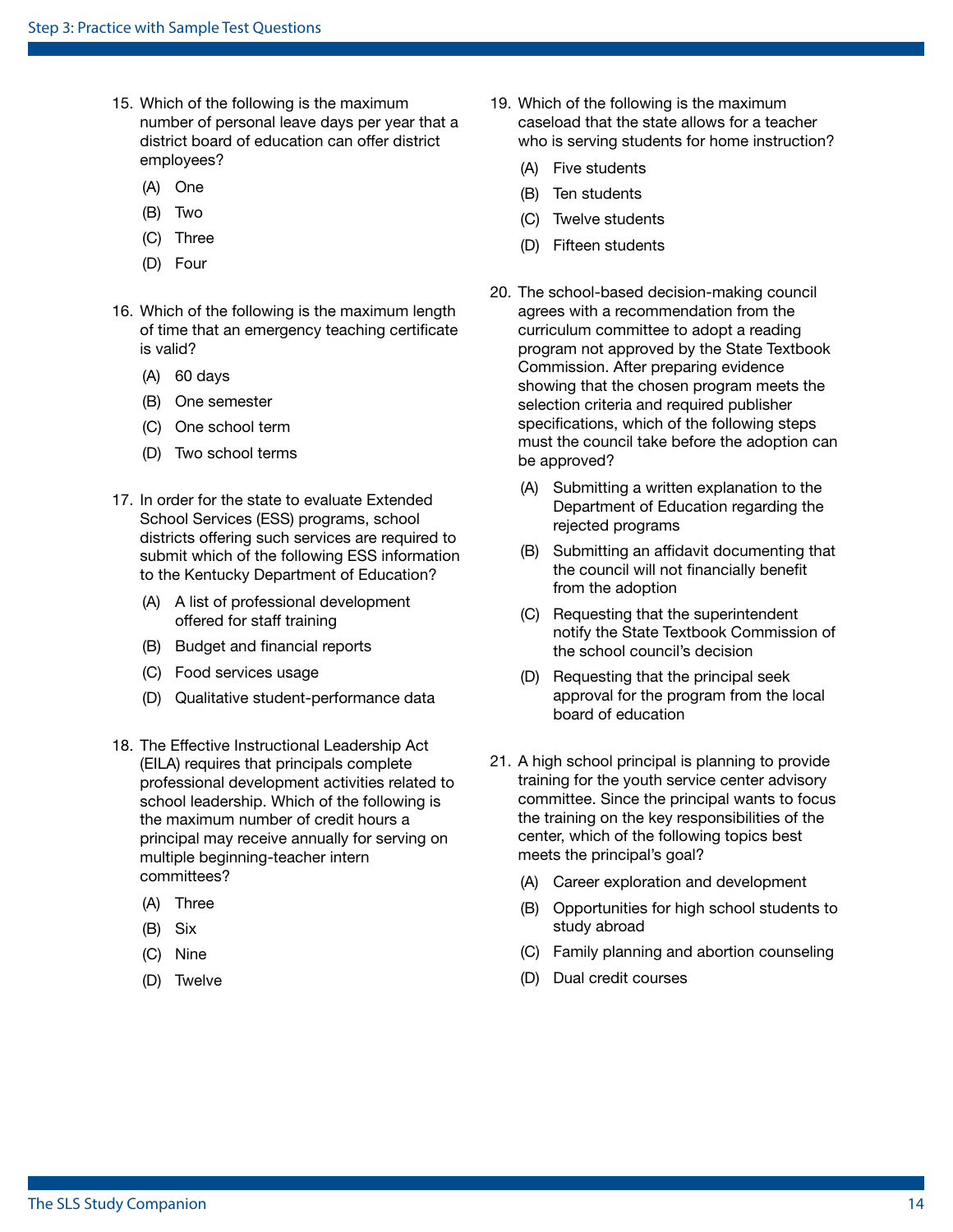- 22. According to Kentucky Administrative Regulations, which of the following is the minimum frequency for reviewing placement decisions for children with disabilities?
	- (A) Monthly
	- (B) Quarterly
	- (C) Annually
	- (D) Biannually
- 23. The primary responsibility for funding highquality, relevant technical programs resides with
	- (A) the regional technical school
	- (B) the local board of education
	- (C) the Kentucky Department of Education
	- (D) the Kentucky General Assembly
- 24. At what interval is a school board required to update its code of acceptable behavior and discipline?
	- (A) Every six months
	- (B) Every year
	- (C) Once every two years
	- (D) Once every three years
- 25. Which of the following best defines accelerated learning?
	- (A) An instructional class that modifies content delivery for gifted and talented students only
	- (B) An advanced course of instruction for identified middle school students to decrease dropout rates
	- (C) An organized way to help students meet individual academic goals and pursue higher-level skill development
	- (D) An intervention strategy used by postsecondary institutions for students requiring remediation in any course work
- 26. When a school has been identified by the Kentucky Board of Education as persistently low achieving, the school district has the authority to make which of the following personnel decisions?
	- (A) Removing the highest district leadership, including the current superintendent
	- (B) Replacing the principal and the members of the school-based decision-making council
	- (C) Asking the local board of education to determine the new membership of the school council
	- (D) Hiring an audit team to determine the appropriateness of the school's classification
- 27. One of the requirements for secondary career and technical education programs in Kentucky is to
	- (A) prepare students for school-to-work transition in recognized or emerging occupations
	- (B) ensure that students enter postsecondary education programs with at least twelve credit hours
	- (C) provide work-based learning experiences for all students except those with limited English proficiency
	- (D) allow middle school students to receive specialized skill development in an occupation of their choice
- 28. In the professional growth and effectiveness system (PGES), how many years of most recent student growth and goal data, if available, determine a student's overall growth rating?
	- (A) One
	- (B) Two
	- (C) Three
	- (D) Four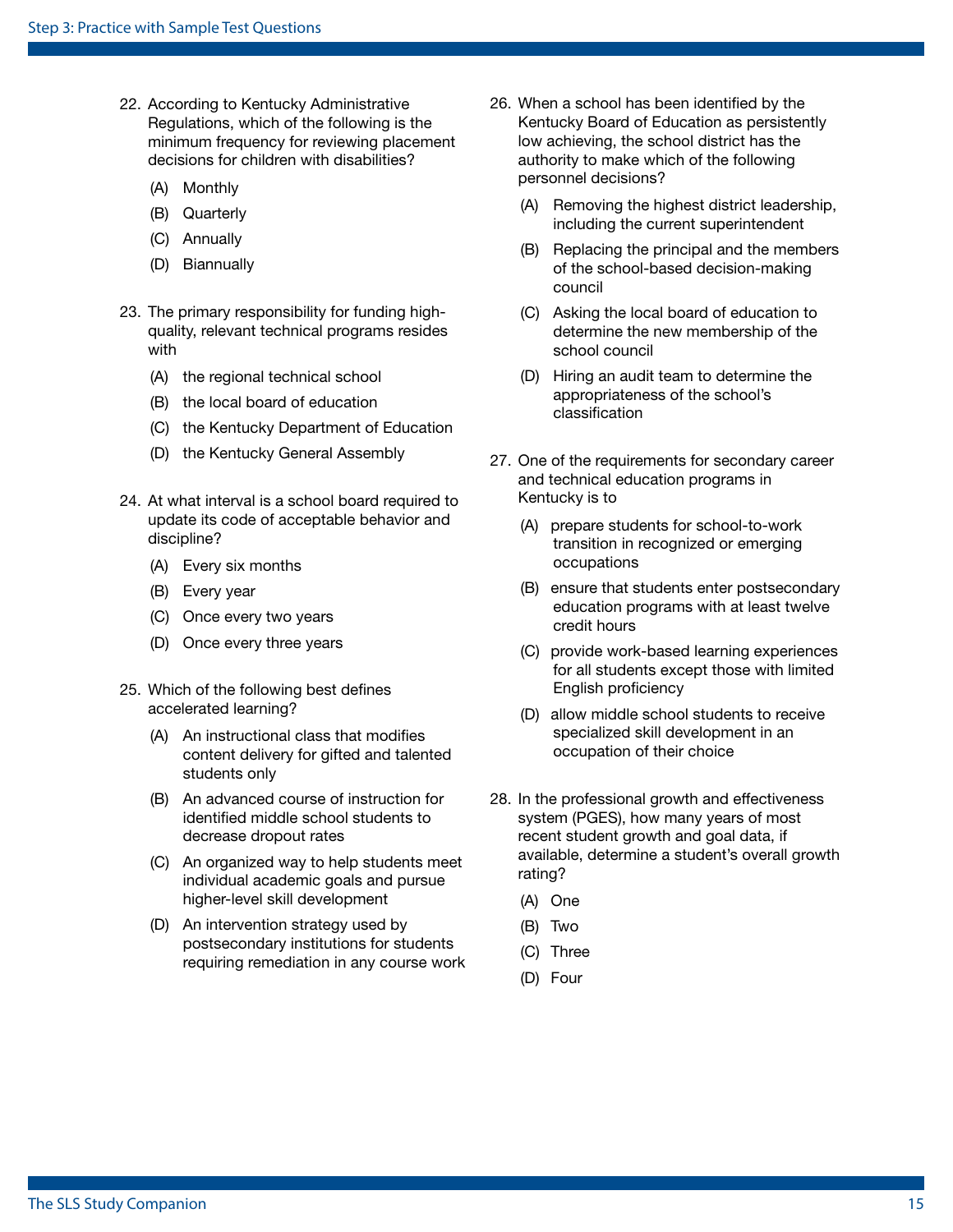- 29. Individuals entering the teaching profession from an alternate career rather than from a teacher education program may be awarded a regular provisional certificate after successfully completing
	- (A) the state's teacher internship program
	- (B) two years of teaching with good evaluations
	- (C) a screening interview by the state board of education
	- (D) a course at a local university or college
- 30. The Kentucky Performance Rating for Educational Progress (K-PREP) can best be described as a
	- (A) set of guidelines used by district curriculum supervisors to evaluate the quality of the curriculum
	- (B) collection of tests to measure how well students have learned content based on academic standards
	- (C) manual for teachers giving explicit directions for incorporating rigor in daily lessons
	- (D) test to determine whether schools are adequately meeting the needs of special education students
- 31. A resource teacher on a Kentucky Teacher Internship Program committee is appointed officially by
	- (A) a school-based decision making council
	- (B) the Education Professional Standards Board
	- (C) the school district superintendent
	- (D) the district personnel director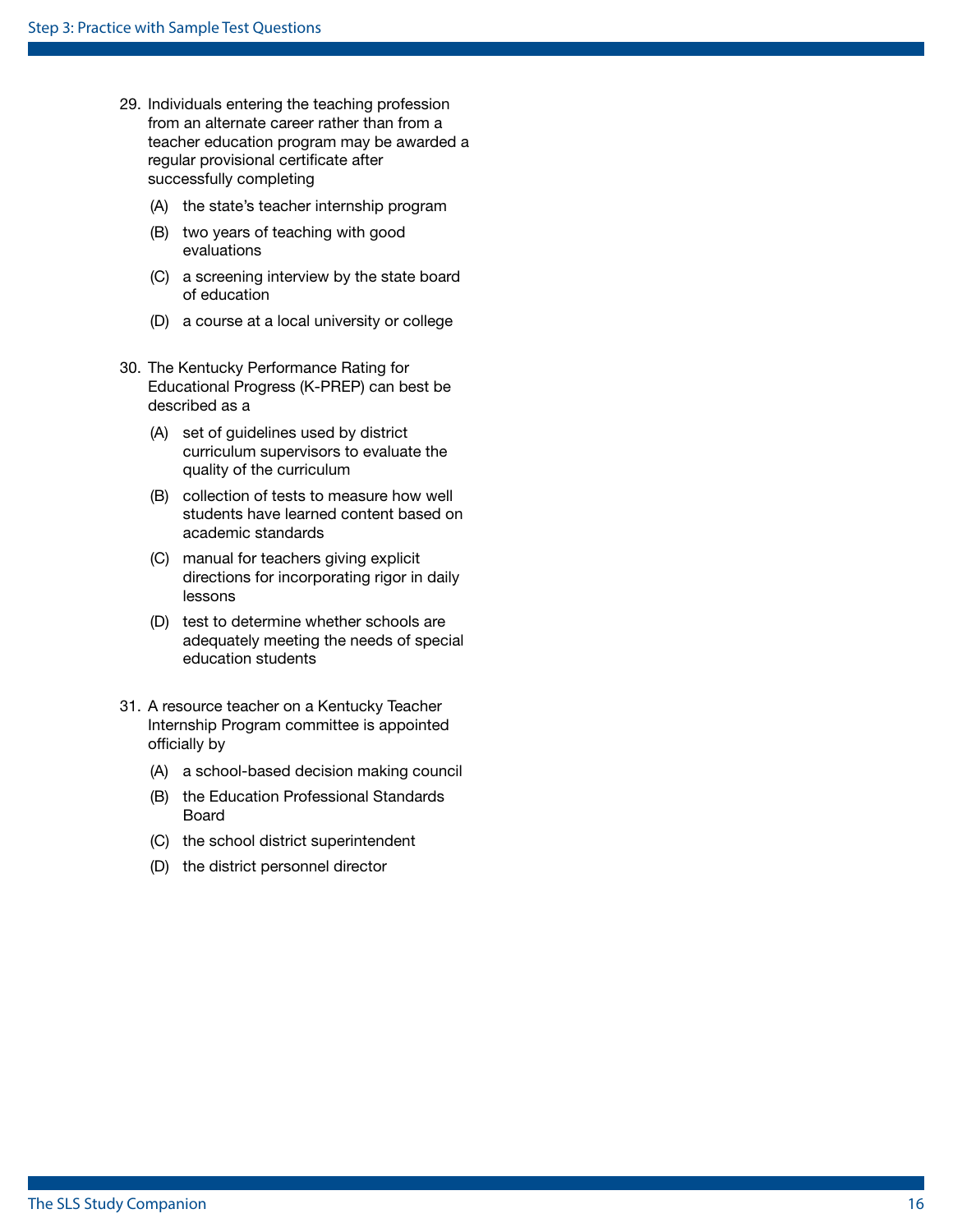### **Answers to Sample Questions**

1. (A) is correct because [KRS 158.030](http://www.lrc.ky.gov/KRS/158-00/030.PDF) has been updated by the legislature to require students to be 6 years old by August 1, instead of October 1, to attend kindergarten in a Kentucky public school. (B), (C), and (D) are incorrect because the wrong dates are identified.

2. (A) is correct because section two of [702 KAR 6:075](http://www.lrc.ky.gov/kar/702/006/075.htm) states that revenue received by the school nutrition program shall be used only for the operation or improvement of the school nutrition program. (B), (C), and (D) are incorrect because the purchases presented are not for the operation or improvement of the school nutrition program.

3. (A) is correct because [KRS 156.070](http://www.lrc.ky.gov/KRS/156-00/070.PDF) states that high school athletes are required to have an annual medical examination. (B) is incorrect because a physical examination is required every year. (C) and (D) are incorrect because first-aid training and cardiopulmonary resuscitation are not required.

4. (B) is correct because [KRS 156.495](http://www.lrc.ky.gov/KRS/156-00/495.PDF) requires the Kentucky Department of Education to distribute the names of missing children and those recovered each week. (A), (C), and (D) are incorrect because the frequency of the report is incorrect.

5. (A) is correct because [707 KAR 1:360](http://www.lrc.ky.gov/kar/707/001/360.htm) gives the school the authority to presume that parents have the right to inspect and review records relating to their child unless the district has been advised under a court order that the parent does not have the authority. (B), (C), and (D) are incorrect because a letter from an attorney, delinquent child-support payments, and custody paperwork do not remove the parent's right to access their child's records.

6. (B) is correct because [KRS 162.050](http://www.lrc.ky.gov/KRS/162-00/050.PDF) gives the local board of education the authority to permit the use of schools, while not in session, by religious, agricultural, political, civic, or social bodies. The local board has the authority to create rules and regulations which the board deems proper for such uses. (A), (C), and (D) are incorrect because these resources do not provide the best, content specific information needed to respond to the request.

7. (C) is correct because [KRS 158.290](http://www.lrc.ky.gov/KRS/158-00/290.PDF) prohibits any kind of quota requirements in fundraising activities. (A), (B), and (D) are incorrect because these are all within the requirements of state statutes.

8. (D) is correct because [702 KAR 3:130](http://www.lrc.ky.gov/kar/702/003/130.htm) and the accounting procedures manual for Kentucky school activity funds (red book) do not allow a support or booster club to ever use a district's or school's taxexempt number. (A), (B), and (C) are incorrect because a booster club is always required to obtain its own number for reporting purposes.

9. (C) is correct because, according to [KRS 160.345](http://www.lrc.ky.gov/KRS/160-00/345.PDF), the council and each of its committees determine the frequency of the school-based, decision-making council meetings. (A), (B), and (D) are incorrect because the frequency provided is not supported by state statute.

10. (C) is correct because, according to [KRS 161.120](http://www.lrc.ky.gov/KRS/161-00/120.PDF), the superintendent is required to report disciplinary actions relating to certifications within 30 days of the event giving rise to the duty to report. (A), (B), and (D) are incorrect because the timeline is not supported by statute.

11. (C) is correct because [KRS 156.557](http://www.lrc.ky.gov/Statutes/statute.aspx?id=42137) identifies each district's requirement for a teacher professional growth and effectiveness system. To address this requirement, Kentucky has implemented TPGES statewide. TPGES employs several required sources of evidence for the four domains including: principal observation and conferences, peer observation, self-reflection, a professional growth plan, and lesson plans. (A), (B), and (D) are incorrect because the items listed are not required measures of TPGES.

12. (A) is correct because, according to [KRS 157.360](http://www.lrc.ky.gov/KRS/157-00/360.PDF), these funds can be used for alternative programs for students who are at risk of dropping out of school. (B), (C), and (D) are incorrect because these funds cannot be used for capital outlay, English-language learners, or family resource and youth service centers.

13. (B) is correct because, according to [KRS 161.780](http://www.lrc.ky.gov/KRS/161-00/780.PDF), a teacher's voluntary resignation during the school year is binding on the date the resignation is accepted by the superintendent. (A), (C), and (D) are incorrect because the person identified does not have the authority to make the resignation binding according to statute.

14. (B) is correct because, according to [KRS 161.790](http://www.lrc.ky.gov/KRS/161-00/790.PDF), a teacher has ten days to reply to charges detailing the recommendation for dismissal. After such time, the dismissal is final. (A), (C), and (D) are incorrect because the timeframe provided is not supported by statute.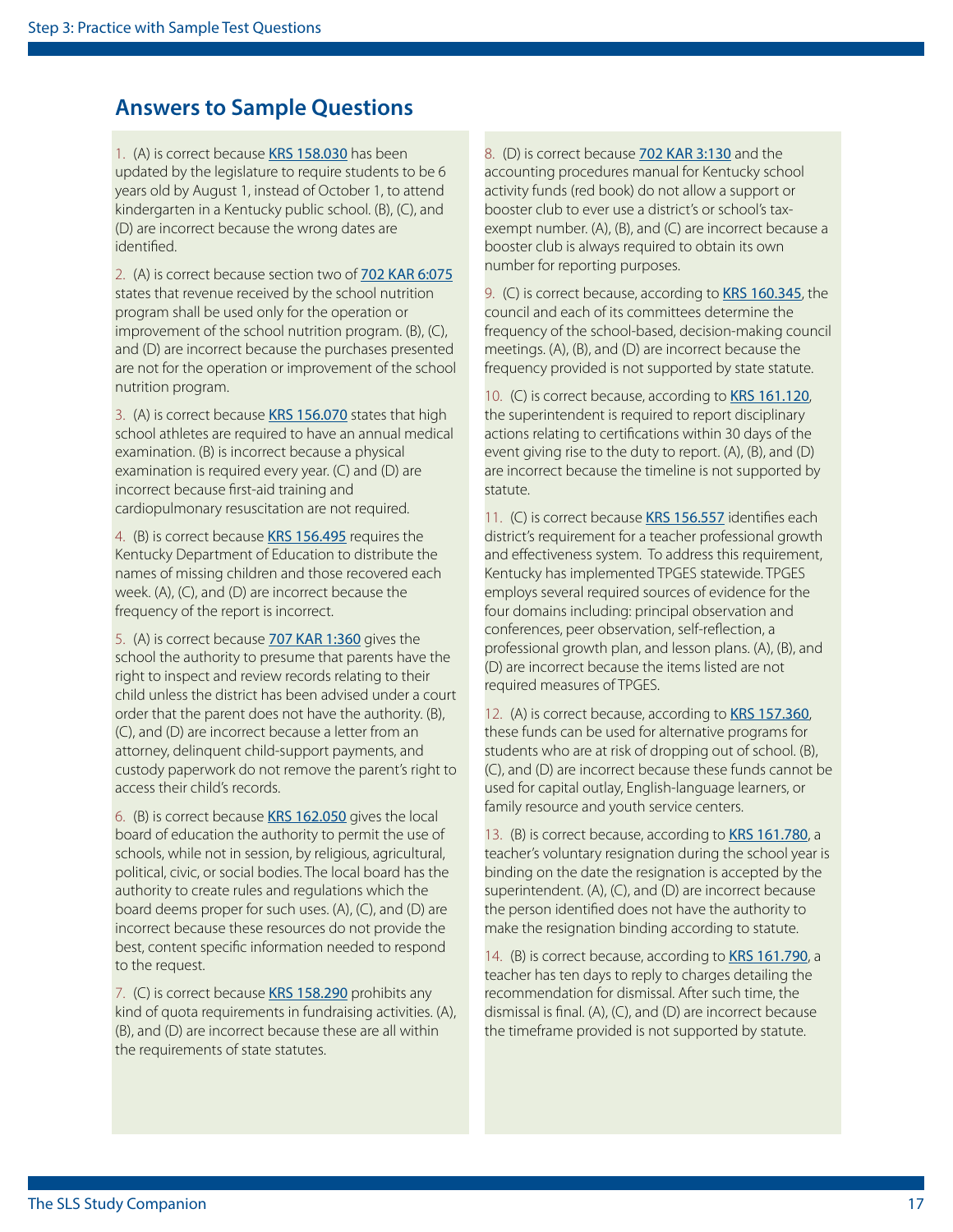15. (C) is correct because, according to [KRS 161.154](http://www.lrc.ky.gov/KRS/161-00/154.PDF), each district board of education may provide up to three personal leave days per school year to school employees. (A), (B), and (D) are incorrect because the number of maximum days provided is not supported by statute.

16. (C) is correct because, according to **[KRS 161.100](http://www.lrc.ky.gov/KRS/161-00/100.PDF)**, an emergency certificate is valid only for the specific job for which it was issued and for the current school term. (A), (B), and (D) are incorrect because the wrong timeframe is provided.

17. (D) is correct because **[704 KAR 3:390](http://www.lrc.ky.gov/kar/704/003/390.htm)** requires several reports be submitted, one of which is pre- and post-student qualitative and quantitative performance data. (A), (B), and (C) are incorrect because staff development offerings, budget and finance reports, and food service usage are not required.

18. (B) is correct because [KRS 156.101](http://www.lrc.ky.gov/KRS/156-00/101.PDF) allows up to six hours annually for serving on multiple beginningteacher committees. (A), (C), and (D) are incorrect because the maximum number of credit hours is wrong.

19. (C) is correct because **[704 KAR 7:120](http://www.lrc.ky.gov/kar/704/007/120.htm)** states that a teacher serving students in a home instructional setting cannot exceed a caseload of 12 students. (A), (B), and (D) are incorrect because they are not the maximum permitted by state statute.

20. (C) is correct because [KRS 156.445](http://www.lrc.ky.gov/KRS/156-00/445.PDF) requires the school-based decision-making council, through the superintendent, to notify the State Textbook Commission of its plans to adopt a reading program that is not on the recommended list. (A), (B), and (D) are incorrect because they do not meet the requirements of the statute.

21. (A) is correct because [KRS 156.496](http://www.lrc.ky.gov/KRS/156-00/496.PDF) allows youth service centers to promote the following core components: (a) referrals to health and social services; (b) career exploration and development; (c) summer and part-time job development for high school students; (d) substance abuse education and counseling; and (e) family crisis and mental health counseling. (B), (C), and (D) are incorrect because the topics listed are not promoted by the core components and abortion counseling is specifically prohibited by statute.

22. (C) is correct because, according to **[707 KAR 1:350](http://www.lrc.ky.gov/kar/707/001/350.htm)**, the placement decisions for children with disabilities must be reviewed at least annually. (A), (B), and (D) are incorrect because the wrong timeframe is provided.

23. (D) is correct because, according to [KRS 158.812](http://www.lrc.ky.gov/KRS/158-00/812.PDF), the Kentucky General Assembly has the responsibility to provide the resources that recognize the increased costs for offering high-quality, relevant technical programs. (A), (B), and (C) are incorrect because this responsibility is specifically assigned to the Kentucky General Assembly in statute.

24. (C) is correct because, according to [KRS 158.148](http://www.lrc.ky.gov/statutes/statute.aspx?id=45145), each local board of education is required to update the the code of acceptable behavior and discipline at least every two years. (A), (B), and (D) are incorrect because the wrong timeframe is provided.

25. (C) is correct because [KRS 158.6453](http://www.lrc.ky.gov/Statutes/statute.aspx?id=3554) defines accelerated learning as an organized way to help students meet individual academic goals by providing direct instruction to eliminate student performance deficiencies or to enable students to move more quickly through course requirements and pursue higher-level skill development. (A) is incorrect because accelerated learning is not a single class, nor is it focused on gifted and talented students only. (B) is incorrect because accelerated learning is not intended for sole use with middle school students. (D) is incorrect because accelerated learning is not a strategy for use by postsecondary schools.

26. (B) is correct because according to [KRS 160.346](http://www.lrc.ky.gov/Statutes/statute.aspx?id=40246), the focus of the initial efforts of the audit team is to recommend to the commissioner of education whether the principal and the school-based decisionmaking council should be removed. (A) is incorrect because the audit team does not make a recommendation on whether the district leadership should be removed, rather it notes the overall functioning of the district and the school's relationship with district personnel. (C) is incorrect because the commissioner of education has the authority to determine new members of the school's council, not the local school board. (D) is incorrect because, according to [KRS 158.6455](http://www.lrc.ky.gov/Statutes/statute.aspx?id=3556), the Kentucky Board of Education has the authority to establish guidelines for conducting program reviews and audits, not an independent auditor hired by the district.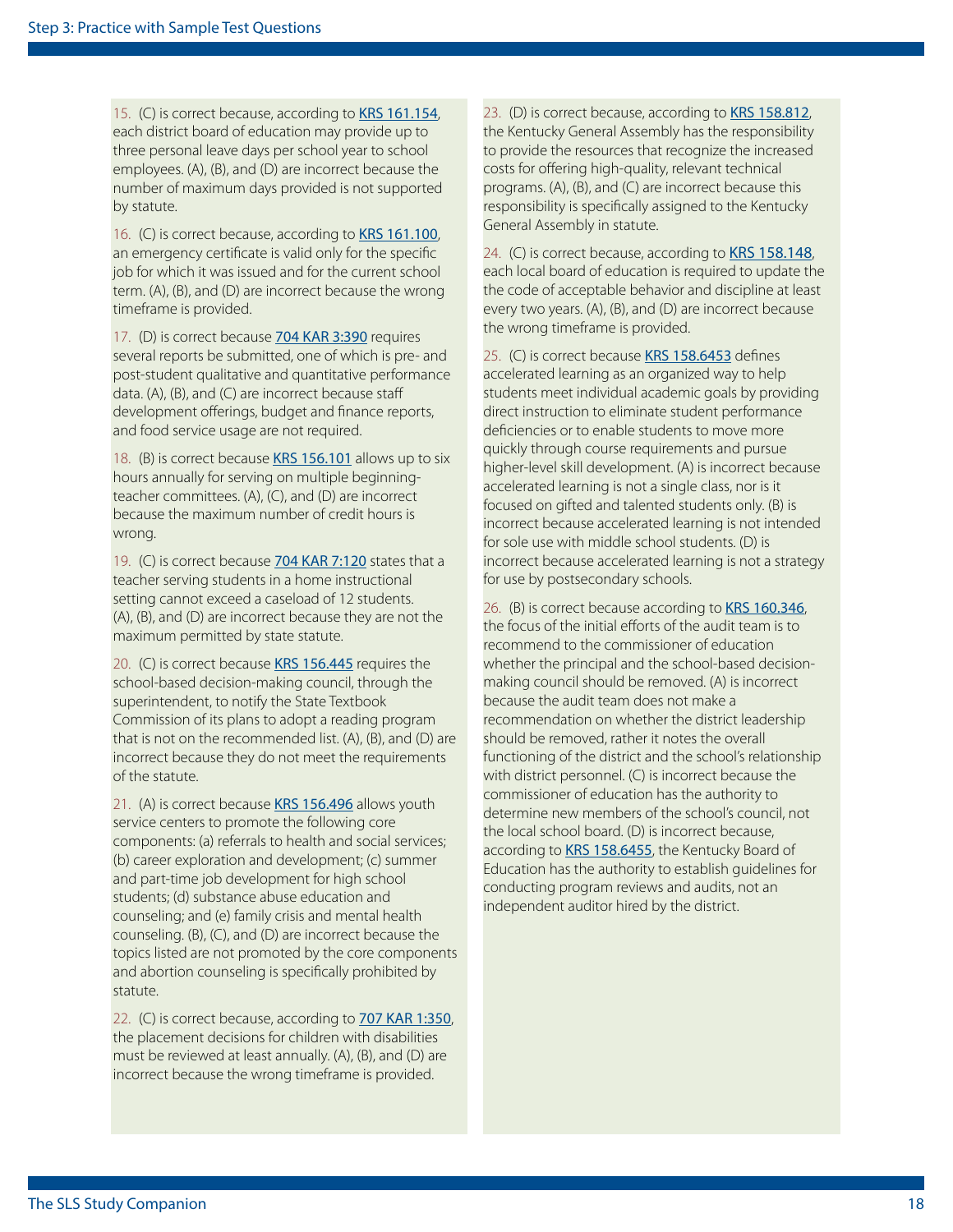27. (A) is correct because according to [705 KAR 4:231](http://www.lrc.ky.gov/kar/705/004/231.htm), secondary career and technical education programs must prepare middle school and high school students in identified programs for the school-to-work transition in recognized occupations or new or emerging occupations, prepare students for advanced technical education programs or post-secondary institutions, develop computer literacy skills in students, and provide career guidance counseling in the development of individual graduation plans. (B) is incorrect because no minimum number of college credit hours is mandated. (C) is incorrect because career and technical education programs are required to accommodate the needs of all students. (D) is incorrect because only high school students receive specialized skill development.

28. (C) is correct because, according to **[704 KAR 3:370](http://www.lrc.ky.gov/kar/704/003/370.htm)**, the three most recent years of student growth and goal data are used to determine the overall student growth rating. (A), (B), and (D) are incorrect because the time frame provided is not supported by statute.

29. (A) is correct because, according to [KRS 161.048](http://www.lrc.ky.gov/Statutes/statute.aspx?id=3837), several answer choices are available to teaching professionals entering teaching from an alternate career. Many of those choices require the candidate to successfully complete the Kentucky Teacher Internship Program to be awarded a regular provisional certificate. (B), (C), and (D) are incorrect because none of these choices are components of an established alternative certification program.

30. (B) is correct because, according to [703 KAR 5:080](http://www.lrc.ky.gov/kar/703/005/080.htm), the Kentucky General Assembly requires an innovative student assessment program designed to measure student progress toward achievement of the goals specified in [KRS 158.6451](http://www.lrc.ky.gov/statutes/statute.aspx?id=3552). The Kentucky Performance Rating for Educational Progress is the collection of tests created and administered to assess Kentucky Core Academic Standards. K-PREP is a blend of normreferenced and criterion-referenced test content that provides achievement indexes at the state and national levels. (A), (C), and (D) are incorrect because K-PREP is not a set of guidelines, a manual for teachers, or a test to determine whether the needs of special education students are met.

31. (B) is correct because, according to [KRS 161.030](http://www.lrc.ky.gov/statutes/statute.aspx?id=3830), the resource teacher is appointed by the Education Professional Standards Board with recommendations from the local school district from a pool of qualified resource teachers. (A) and (C) are incorrect because the SBDM council and personnel director do not have authority to appoint a resource teacher. (B) is incorrect because the superintendent can make recommendations from a qualified pool of resource teachers, but the ultimate authority to appoint a resource teacher belongs to the Education Professional Standards Board.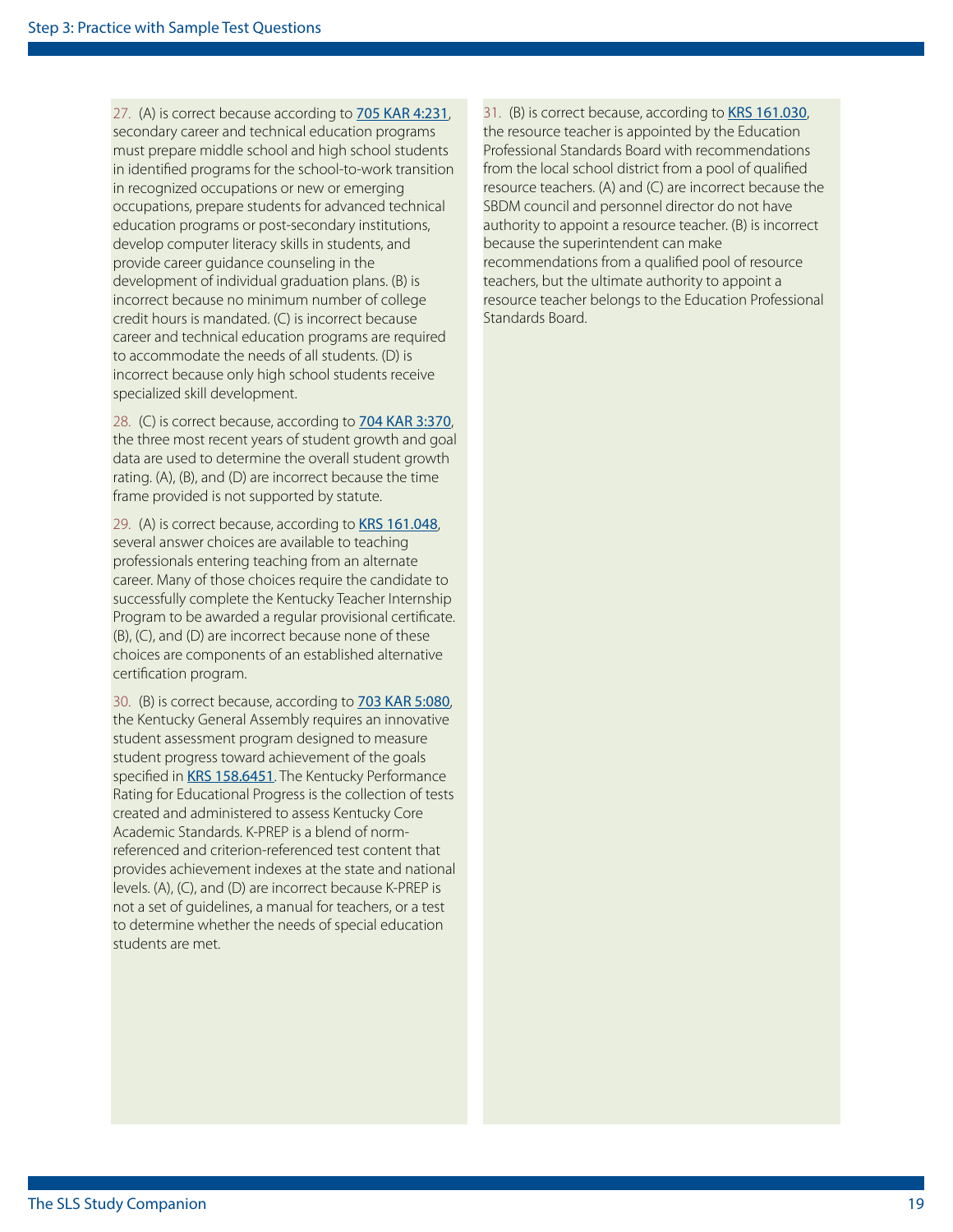## <span id="page-19-0"></span>**4. Determine Your Strategy for Success**

#### *Set clear goals and deadlines so your test preparation is focused and efficient*

Effective SLS test preparation doesn't just happen. You'll want to set clear goals and deadlines for yourself along the way. Otherwise, you may not feel ready and confident on test day.

#### **1) Learn what the test covers.**

You may have heard that there are several different versions of the same test. It's true. You may take one version of the test and your friend may take a different version a few months later. Each test has different questions covering the same subject area, but both versions of the test measure the same skills and content knowledge.

You'll find specific information on the test you're taking on [page 5](#page-4-1), which outlines the content categories that the test measures and what percentage of the test covers each topic. Visit <www.ets.org/sls/testprep> for information on other SLS tests.

#### **2) Assess how well you know the content.**

Research shows that test takers tend to overestimate their preparedness—this is why some test takers assume they did well and then find out they did not pass.

The SLS tests are demanding enough to require serious review of likely content, and the longer you've been away from the content, the more preparation you will most likely need. If it has been longer than a few months since you've studied your content area, make a concerted effort to prepare.

#### **3) Collect study materials.**

Gathering and organizing your materials for review are critical steps in preparing for the SLS tests. Consider the following reference sources as you plan your study:

- Did you take a course in which the content area was covered? If yes, do you still have your books or your notes?
- Does your local library have a high school-level textbook in this area? Does your college library have a good introductory college-level textbook in this area?

Practice materials are available for purchase for many SLS tests at <www.ets.org/sls/testprep>. Test preparation materials include sample questions and answers with explanations.

#### **4) Plan and organize your time.**

You can begin to plan and organize your time while you are still collecting materials. Allow yourself plenty of review time to avoid cramming new material at the end. Here are a few tips:

- Choose a test date far enough in the future to leave you plenty of preparation time. Test dates can be found at [www.ets.org/sls/register/centers\\_dates](www.ets.org/sls/register/centers_dates).
- Work backward from that date to figure out how much time you will need for review.
- Set a realistic schedule—and stick to it.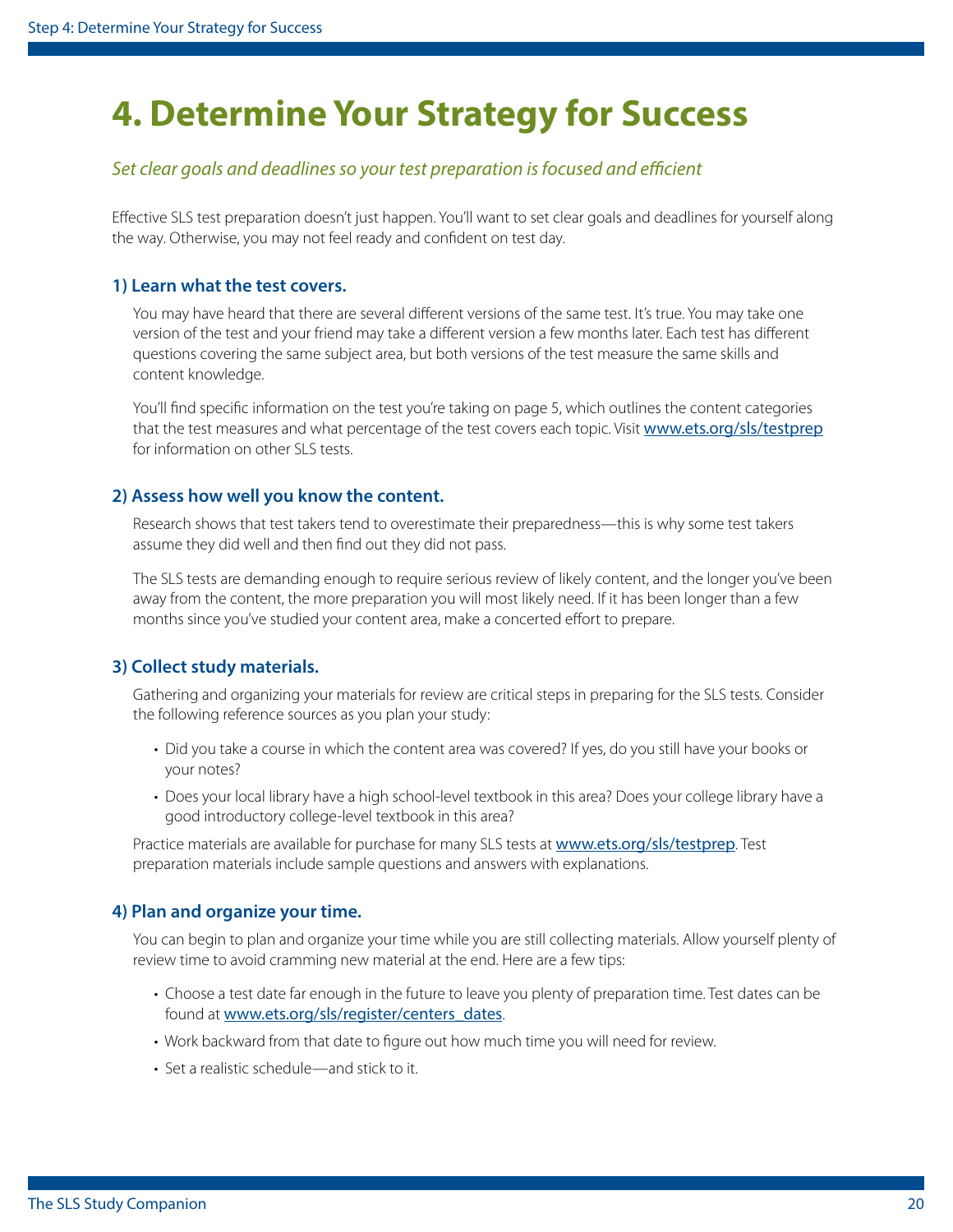#### **5) Practice explaining the key concepts.**

SLS tests with constructed-response questions assess your ability to explain material effectively. As a teacher, you'll need to be able to explain concepts and processes to students in a clear, understandable way. What are the major concepts you will be required to teach? Can you explain them in your own words accurately, completely, and clearly? Practice explaining these concepts to test your ability to effectively explain what you know.

#### **6) Understand how questions will be scored.**

Scoring information can be found on [page 38](#page-37-1).

#### **7) Develop a study plan.**

A study plan provides a road map to prepare for the SLS tests. It can help you understand what skills and knowledge are covered on the test and where to focus your attention. Use the study plan template on [page](#page-24-0)  [25](#page-24-0) to organize your efforts.

And most important—get started!

### **Would a Study Group Work for You?**

#### **Using this guide as part of a study group**

People who have a lot of studying to do sometimes find it helpful to form a study group with others who are working toward the same goal. Study groups give members opportunities to ask questions and get detailed answers. In a group, some members usually have a better understanding of certain topics, while others in the group may be better at other topics. As members take turns explaining concepts to one another, everyone builds self-confidence.

If the group encounters a question that none of the members can answer well, the group can go to a teacher or other expert and get answers efficiently. Because study groups schedule regular meetings, members study in a more disciplined fashion. They also gain emotional support. The group should be large enough so that multiple people can contribute different kinds of knowledge, but small enough so that it stays focused. Often, three to six members is a good size.

Here are some ways to use this guide as part of a study group:

- **Plan the group's study program.** Parts of the study plan template, beginning on [page 25](#page-24-0), can help to structure your group's study program. By filling out the first five columns and sharing the worksheets, everyone will learn more about your group's mix of abilities and about the resources, such as textbooks, that members can share with the group. In the sixth column ("Dates I will study the content"), you can create an overall schedule for your group's study program.
- **Plan individual group sessions.** At the end of each session, the group should decide what specific topics will be covered at the next meeting and who will present each topic. Use the topic headings and subheadings in the Test at a Glance table on [page 5](#page-4-1) to select topics, and then select practice questions, beginning on [page 11.](#page-10-1)
- **Prepare your presentation for the group.** When it's your turn to present, prepare something that is more than a lecture. Write two or three original questions to pose to the group. Practicing writing actual questions can help you better understand the topics covered on the test as well as the types of questions you will encounter on the test. It will also give other members of the group extra practice at answering questions.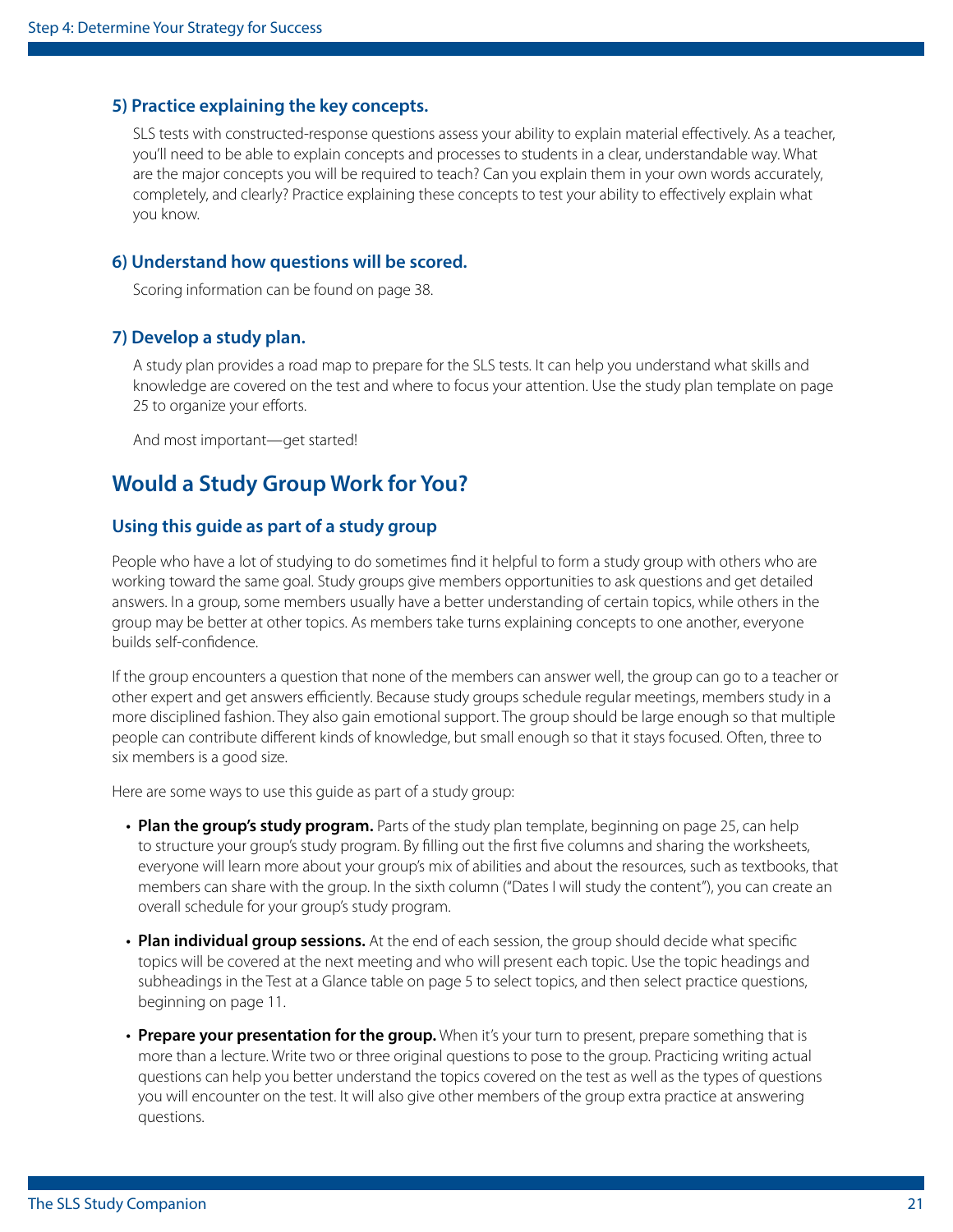- **Take a practice test together.** The idea of a practice test is to simulate an actual administration of the test, so scheduling a test session with the group will add to the realism and may also help boost everyone's confidence. Remember, complete the practice test using only the time that will be allotted for that test on your administration day.
- **Learn from the results of the practice test.** Review the results of the practice test, including the number of questions answered correctly in each content category. For tests that contain constructedresponse questions, look at the Sample Test Questions section, which also contain sample responses to those questions and shows how they were scored. Then try to follow the same guidelines that the test scorers use.
- **Be as critical as you can.** You're not doing your study partner(s) any favors by letting them get away with an answer that does not cover all parts of the question adequately.
- **Be specific.** Write comments that are as detailed as the comments about the sample responses. Indicate where and how your study partner(s) are doing an inadequate job of answering the question. Writing notes in the margins of the answer sheet may also help.
- **Be supportive.** Include comments that point out what your study partner(s) got right.

Then plan one or more study sessions based on aspects of the questions on which group members performed poorly. For example, each group member might be responsible for rewriting one paragraph of a response in which someone else did an inadequate job.

Whether you decide to study alone or with a group, remember that the best way to prepare is to have an organized plan. The plan should set goals based on specific topics and skills that you need to learn, and it should commit you to a realistic set of deadlines for meeting those goals. Then you need to discipline yourself to stick with your plan and accomplish your goals on schedule.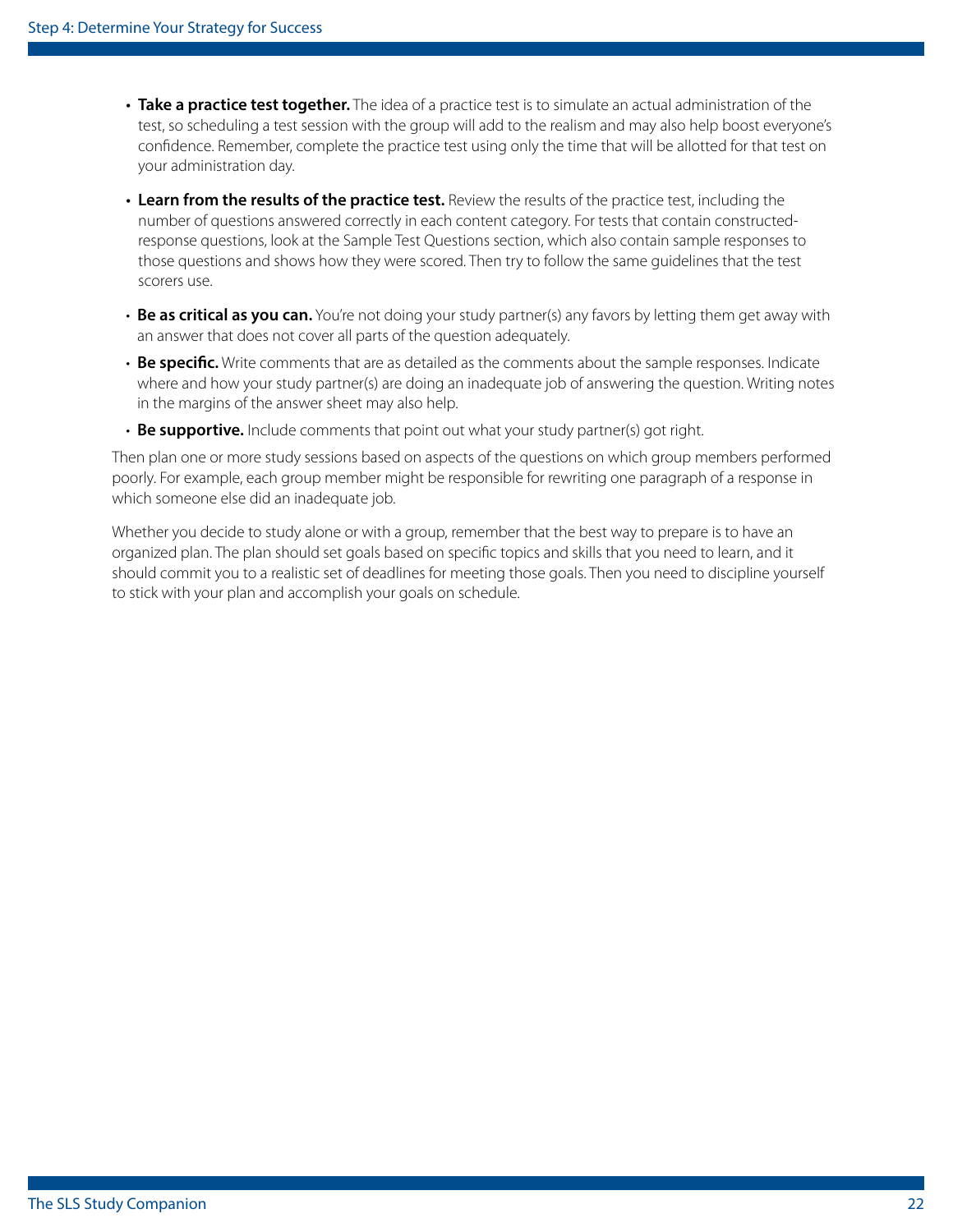## <span id="page-22-0"></span>**5. Develop Your Study Plan**

#### *Develop a personalized study plan and schedule*

Planning your study time is important because it will help ensure that you review all content areas covered on the test. Use the sample study plan below as a guide. It shows a plan for the *Core Academic Skills for Educators: Reading* test. Following that is a study plan template that you can fill out to create your own plan. Use the "Learn about Your Test" information beginning on [page 5](#page-4-1) to help complete it.

#### **Use this worksheet to:**

1. Define Content Areas: List the most important content areas for your test as defined in chapter 1.

2. Determine Strengths and Weaknesses: Identify your strengths and weaknesses in each content area.

3. Identify Resources: Identify the books, courses, and other resources you plan to use for each content area.

4. Study: Create and commit to a schedule that provides for regular study periods.

|                   | Praxis Test Name (Test Code): Core Academic Skills for Educators: Reading (5712) |
|-------------------|----------------------------------------------------------------------------------|
| <b>Test Date:</b> | 9/15/15                                                                          |

| <b>Content covered</b>                | Description<br>of content                                                                                                    | How well do<br>I know the<br>content?<br>$(scale 1-5)$ | What<br>resources do I<br>have/need for<br>the content?         | Where can I<br>find the<br>resources I<br>need?                                   | Dates I will<br>study the<br>content | Date<br>completed |  |  |  |
|---------------------------------------|------------------------------------------------------------------------------------------------------------------------------|--------------------------------------------------------|-----------------------------------------------------------------|-----------------------------------------------------------------------------------|--------------------------------------|-------------------|--|--|--|
|                                       | <b>Key Ideas and Details</b>                                                                                                 |                                                        |                                                                 |                                                                                   |                                      |                   |  |  |  |
| Close reading                         | Draw inferences and<br>implications from the<br>directly stated content<br>of a reading selection                            | 3                                                      | Middle school<br>English<br>textbook                            | College library,<br>middle school<br>teacher                                      | 7/15/15                              | 7/15/15           |  |  |  |
| Determining Ideas                     | Identify summaries or<br>paraphrases of the main<br>idea or primary purpose<br>of a reading selection                        | 3                                                      | Middle school<br>English<br>textbook                            | College library,<br>middle school<br>teacher                                      | 7/17/15                              | 7/17/15           |  |  |  |
| Determining Ideas                     | Identify summaries<br>or paraphrases of the<br>supporting ideas and<br>specific details in a<br>reading selection            | 3                                                      | Middle and<br>high school<br>English<br>textbook                | College library,<br>middle and<br>high school<br>teachers                         | 7/20/15                              | 7/21/15           |  |  |  |
| Craft, Structure, and Language Skills |                                                                                                                              |                                                        |                                                                 |                                                                                   |                                      |                   |  |  |  |
| Interpreting tone                     | Determine the author's<br>attitude toward material<br>discussed in a reading<br>selection                                    | 4                                                      | Middle and<br>high school<br>English<br>textbook                | College library,<br>middle and<br>high school<br>teachers                         | 7/25/15                              | 7/26/15           |  |  |  |
| Analysis of<br>structure              | Identify key transition<br>words and phrases in a<br>reading selection and<br>how they are used                              | 3                                                      | Middle and<br>high school<br>English<br>textbook.<br>dictionary | College library,<br>middle and<br>high school<br>teachers                         | 7/25/15                              | 7/27/15           |  |  |  |
| Analysis of<br>structure              | Identify how a reading<br>selection is organized<br>in terms of cause/effect,<br>compare/contrast,<br>problem/solution, etc. | 5                                                      | High school<br>textbook,<br>college course<br>notes             | College library,<br>course notes.<br>high school<br>teacher, college<br>professor | 8/1/15                               | 8/1/15            |  |  |  |
| Author's purpose                      | Determine the role that<br>an idea, reference, or<br>piece of information<br>plays in an author's<br>discussion or argument  | 5                                                      | High school<br>textbook,<br>college course<br>notes             | College library,<br>course notes,<br>high school<br>teacher, college<br>professor | 8/1/15                               | 8/1/15            |  |  |  |

(continued on next page)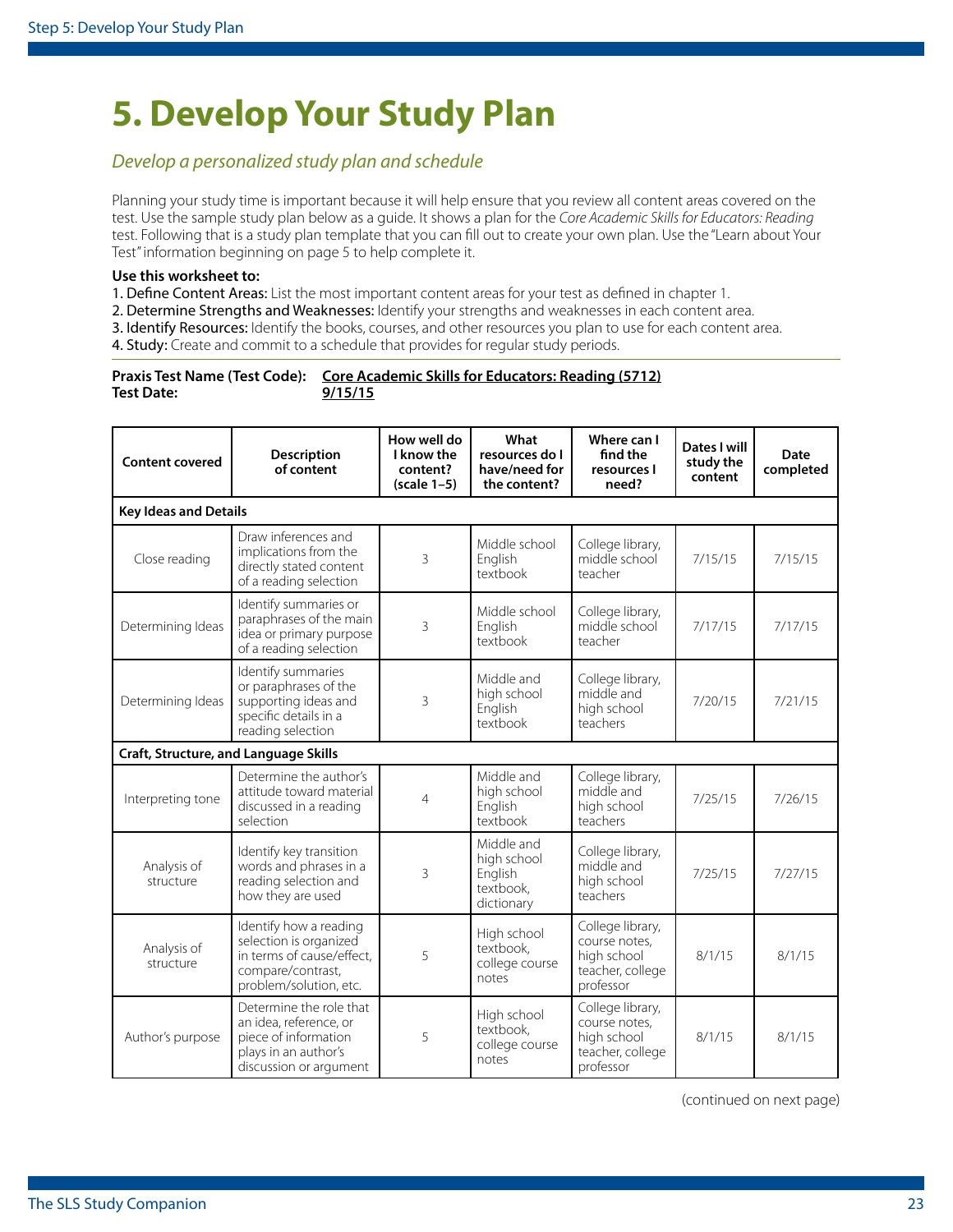| <b>Content covered</b>             | <b>Description</b><br>of content                                                                                                            | How well do<br>I know the<br>content?<br>$(scale 1-5)$ | What<br>resources do I<br>have/need for<br>the content? | Where can I<br>find the<br>resources I<br>need?                                   | <b>Dates</b><br>l will<br>study the<br>content | Date<br>completed |
|------------------------------------|---------------------------------------------------------------------------------------------------------------------------------------------|--------------------------------------------------------|---------------------------------------------------------|-----------------------------------------------------------------------------------|------------------------------------------------|-------------------|
| Language in<br>different contexts  | Determine whether<br>information presented<br>in a reading selection<br>is presented as fact or<br>opinion                                  | 4                                                      | High school<br>textbook,<br>college course<br>notes     | College library,<br>course notes,<br>high school<br>teacher, college<br>professor | 8/1/15                                         | 8/1/15            |
| Contextual<br>meaning              | Identify the meanings of<br>words as they are used in<br>the context of a reading<br>selection                                              | $\overline{2}$                                         | High school<br>textbook,<br>college course<br>notes     | College library,<br>course notes,<br>high school<br>teacher, college<br>professor | 8/1/15                                         | 8/1/15            |
| Figurative<br>Language             | Understand figurative<br>language and nuances in<br>word meanings                                                                           | $\overline{2}$                                         | High school<br>textbook,<br>college course<br>notes     | College library,<br>course notes,<br>high school<br>teacher, college<br>professor | 8/8/15                                         | 8/8/15            |
| Vocabulary range                   | Understand a range<br>of words and phrases<br>sufficient for reading at<br>the college and career<br>readiness level                        | $\overline{2}$                                         | High school<br>textbook,<br>college course<br>notes     | College library,<br>course notes,<br>high school<br>teacher, college<br>professor | 8/15/15                                        | 8/17/15           |
| Integration of Knowledge and Ideas |                                                                                                                                             |                                                        |                                                         |                                                                                   |                                                |                   |
| Diverse media and<br>formats       | Analyze content<br>presented in diverse<br>media and formats,<br>including visually and<br>quantitatively, as well as<br>in words           | $\overline{2}$                                         | High school<br>textbook,<br>college course<br>notes     | College library,<br>course notes,<br>high school<br>teacher, college<br>professor | 8/22/15                                        | 8/24/15           |
| Evaluation of<br>arguments         | Identify the relationship<br>among ideas presented<br>in a reading selection                                                                | 4                                                      | High school<br>textbook,<br>college course<br>notes     | College library,<br>course notes,<br>high school<br>teacher, college<br>professor | 8/24/15                                        | 8/24/15           |
| Evaluation of<br>arguments         | Determine whether<br>evidence strengthens,<br>weakens, or is relevant<br>to the arguments in a<br>reading selection                         | 3                                                      | High school<br>textbook,<br>college course<br>notes     | College library,<br>course notes,<br>high school<br>teacher, college<br>professor | 8/27/15                                        | 8/27/15           |
| Evaluation of<br>arguments         | Determine the logical<br>assumptions upon<br>which an argument or<br>conclusion is based                                                    | 5                                                      | High school<br>textbook,<br>college course<br>notes     | College library,<br>course notes,<br>high school<br>teacher, college<br>professor | 8/28/15                                        | 8/30/15           |
| Evaluation of<br>arguments         | Draw conclusions from<br>material presented in a<br>reading selection                                                                       | 5                                                      | High school<br>textbook,<br>college course<br>notes     | College library,<br>course notes,<br>high school<br>teacher, college<br>professor | 8/30/15                                        | 8/31/15           |
| Comparison of<br>texts             | Recognize or predict<br>ideas or situations that<br>are extensions of or<br>similar to what has been<br>presented in a reading<br>selection | 4                                                      | High school<br>textbook,<br>college course<br>notes     | College library,<br>course notes.<br>high school<br>teacher, college<br>professor | 9/3/15                                         | 9/4/15            |
| Comparison of<br>texts             | Apply ideas presented<br>in a reading selection to<br>other situations                                                                      | 2                                                      | High school<br>textbook,<br>college course<br>notes     | College library,<br>course notes,<br>high school<br>teacher, college<br>professor | 9/5/15                                         | 9/6/15            |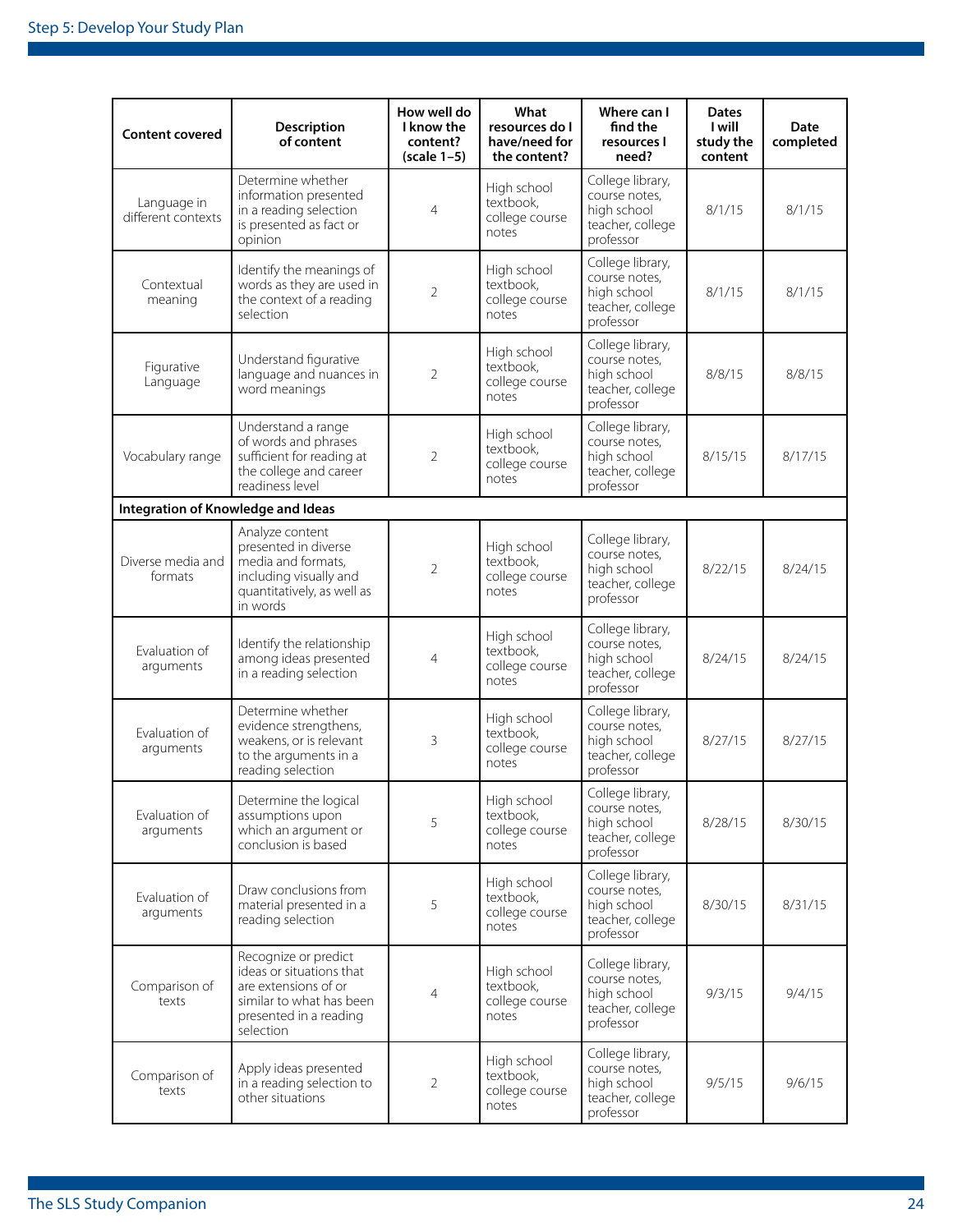### <span id="page-24-0"></span>**My Study Plan**

#### **Use this worksheet to:**

1. Define Content Areas: List the most important content areas for your test as defined in chapter 1.

2. Determine Strengths and Weaknesses: Identify your strengths and weaknesses in each content area.

3. Identify Resources: Identify the books, courses, and other resources you plan to use for each content area.

4. Study: Create and commit to a schedule that provides for regular study periods.

#### **Praxis Test Name (Test Code):** \_\_\_\_\_\_\_\_\_\_\_\_\_\_\_\_\_\_\_\_\_\_\_\_\_\_\_\_\_\_\_\_\_\_\_\_\_\_\_\_\_\_\_\_\_\_\_\_\_\_\_\_\_\_\_\_\_\_\_\_

**Test Date:** \_\_\_\_\_\_\_\_\_\_\_\_\_

| <b>Content covered</b> | <b>Description</b><br>of content | How well do<br>I know the<br>content?<br>$(scale 1-5)$ | What<br>resources do I<br>have/need for<br>this content? | Where can I<br>find the<br>resources I<br>need? | Dates I will<br>study this<br>content | Date<br>completed |
|------------------------|----------------------------------|--------------------------------------------------------|----------------------------------------------------------|-------------------------------------------------|---------------------------------------|-------------------|
|                        |                                  |                                                        |                                                          |                                                 |                                       |                   |
|                        |                                  |                                                        |                                                          |                                                 |                                       |                   |
|                        |                                  |                                                        |                                                          |                                                 |                                       |                   |
|                        |                                  |                                                        |                                                          |                                                 |                                       |                   |
|                        |                                  |                                                        |                                                          |                                                 |                                       |                   |
|                        |                                  |                                                        |                                                          |                                                 |                                       |                   |
|                        |                                  |                                                        |                                                          |                                                 |                                       |                   |
|                        |                                  |                                                        |                                                          |                                                 |                                       |                   |
|                        |                                  |                                                        |                                                          |                                                 |                                       |                   |
|                        |                                  |                                                        |                                                          |                                                 |                                       |                   |
|                        |                                  |                                                        |                                                          |                                                 |                                       |                   |
|                        |                                  |                                                        |                                                          |                                                 |                                       |                   |
|                        |                                  |                                                        |                                                          |                                                 |                                       |                   |
|                        |                                  |                                                        |                                                          |                                                 |                                       |                   |
|                        |                                  |                                                        |                                                          |                                                 |                                       |                   |
|                        |                                  |                                                        |                                                          |                                                 |                                       |                   |

(continued on next page)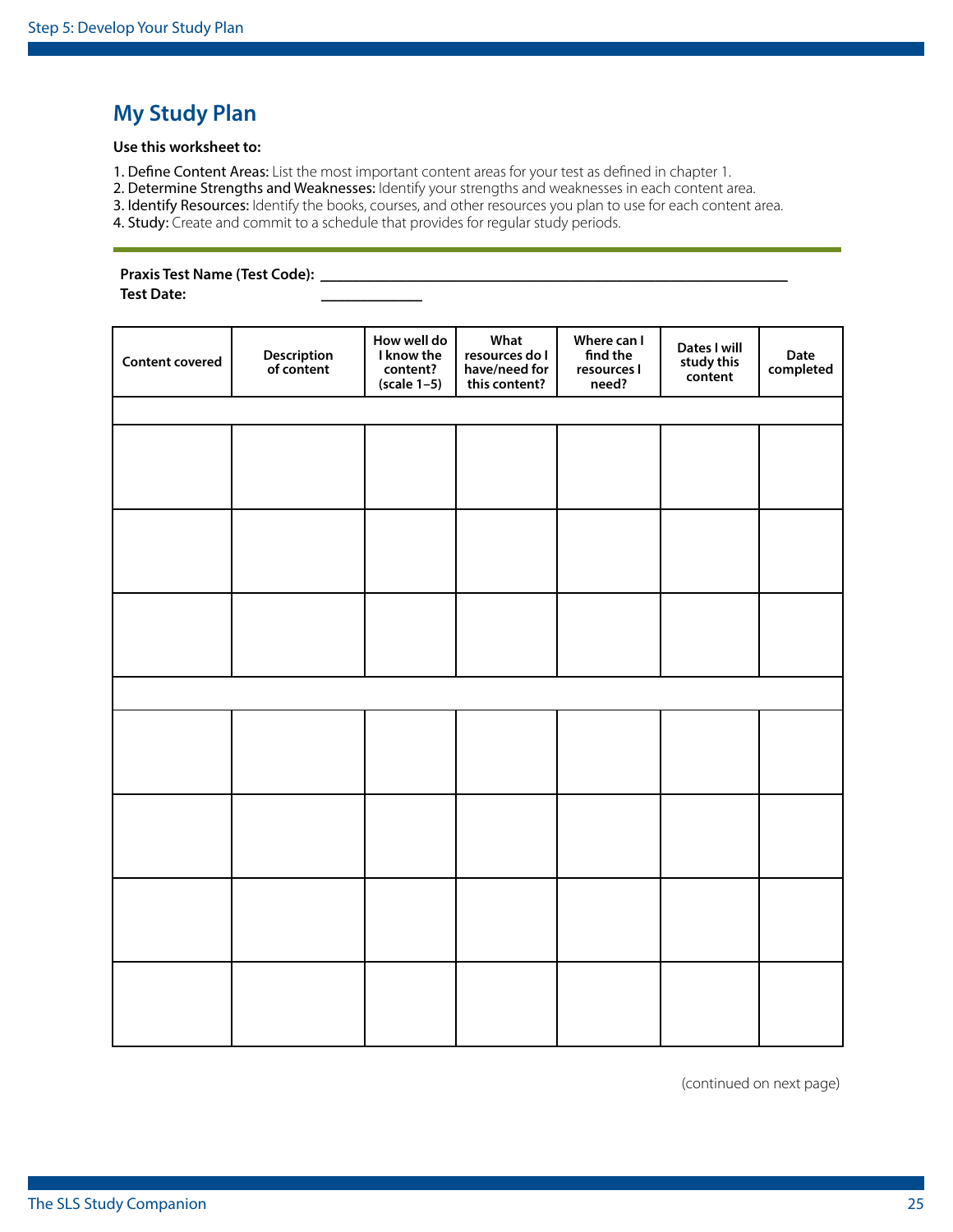| <b>Content covered</b> | <b>Description</b><br>of content | How well do<br>I know the<br>content?<br>$(scale 1-5)$ | What<br>resources do I<br>have/need for<br>the content? | Where can I<br>find the<br>resources I<br>need? | Dates I will<br>study the<br>content | Date<br>completed |
|------------------------|----------------------------------|--------------------------------------------------------|---------------------------------------------------------|-------------------------------------------------|--------------------------------------|-------------------|
|                        |                                  |                                                        |                                                         |                                                 |                                      |                   |
|                        |                                  |                                                        |                                                         |                                                 |                                      |                   |
|                        |                                  |                                                        |                                                         |                                                 |                                      |                   |
|                        |                                  |                                                        |                                                         |                                                 |                                      |                   |
|                        |                                  |                                                        |                                                         |                                                 |                                      |                   |
|                        |                                  |                                                        |                                                         |                                                 |                                      |                   |
|                        |                                  |                                                        |                                                         |                                                 |                                      |                   |
|                        |                                  |                                                        |                                                         |                                                 |                                      |                   |
|                        |                                  |                                                        |                                                         |                                                 |                                      |                   |
|                        |                                  |                                                        |                                                         |                                                 |                                      |                   |
|                        |                                  |                                                        |                                                         |                                                 |                                      |                   |
|                        |                                  |                                                        |                                                         |                                                 |                                      |                   |
|                        |                                  |                                                        |                                                         |                                                 |                                      |                   |
|                        |                                  |                                                        |                                                         |                                                 |                                      |                   |
|                        |                                  |                                                        |                                                         |                                                 |                                      |                   |
|                        |                                  |                                                        |                                                         |                                                 |                                      |                   |
|                        |                                  |                                                        |                                                         |                                                 |                                      |                   |
|                        |                                  |                                                        |                                                         |                                                 |                                      |                   |
|                        |                                  |                                                        |                                                         |                                                 |                                      |                   |
|                        |                                  |                                                        |                                                         |                                                 |                                      |                   |
|                        |                                  |                                                        |                                                         |                                                 |                                      |                   |
|                        |                                  |                                                        |                                                         |                                                 |                                      |                   |
|                        |                                  |                                                        |                                                         |                                                 |                                      |                   |
|                        |                                  |                                                        |                                                         |                                                 |                                      |                   |
|                        |                                  |                                                        |                                                         |                                                 |                                      |                   |
|                        |                                  |                                                        |                                                         |                                                 |                                      |                   |
|                        |                                  |                                                        |                                                         |                                                 |                                      |                   |
|                        |                                  |                                                        |                                                         |                                                 |                                      |                   |
|                        |                                  |                                                        |                                                         |                                                 |                                      |                   |
|                        |                                  |                                                        |                                                         |                                                 |                                      |                   |
|                        |                                  |                                                        |                                                         |                                                 |                                      |                   |
|                        |                                  |                                                        |                                                         |                                                 |                                      |                   |
|                        |                                  |                                                        |                                                         |                                                 |                                      |                   |
|                        |                                  |                                                        |                                                         |                                                 |                                      |                   |
|                        |                                  |                                                        |                                                         |                                                 |                                      |                   |
|                        |                                  |                                                        |                                                         |                                                 |                                      |                   |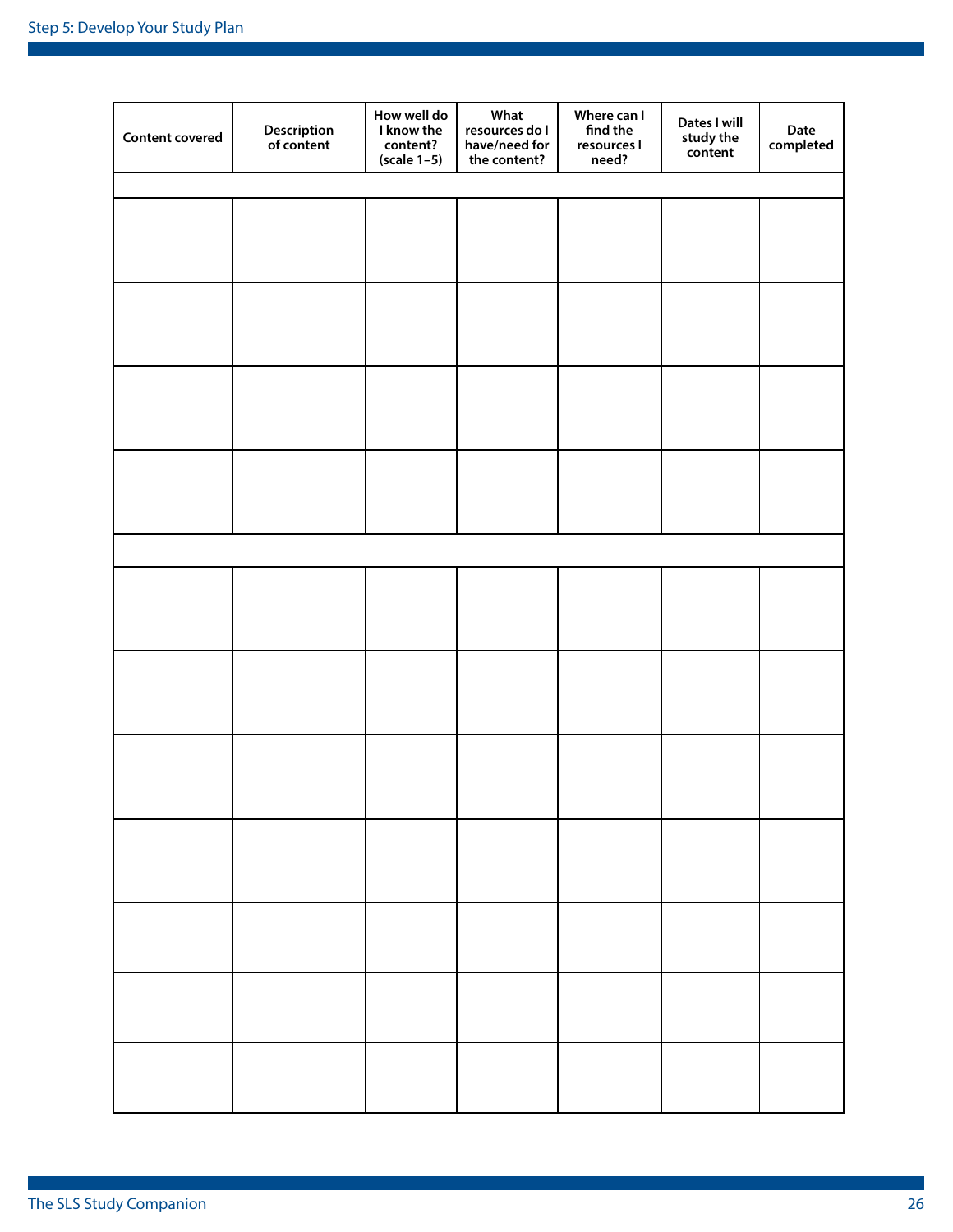## <span id="page-26-0"></span>**6. Review Study Topics**

*Review study topics with questions for discussion*

## **Using the Study Topics That Follow**

The Kentucky Specialty Test of Instructional and Administrative Practices test is designed to measure the knowledge and skills necessary for a beginning teacher.

This chapter is intended to help you organize your preparation for the test and to give you a clear indication of the depth and breadth of the knowledge required for success on the test.

Virtually all accredited programs address the topics covered by the test; however, you are not expected to be an expert on all aspects of the topics that follow.

You are likely to find that the topics that follow are covered by most introductory textbooks. Consult materials and resources, including lecture and laboratory notes, from all your coursework. You should be able to match up specific topics and subtopics with what you have covered in your courses.

Try not to be overwhelmed by the volume and scope of content knowledge in this guide. Although a specific term may not seem familiar as you see it here, you might find you can understand it when applied to a real-life situation. Many of the items on the actual test will provide you with a context to apply to these topics or terms.

### **Discussion Areas**

Interspersed throughout the study topics are discussion areas, presented as open-ended questions or statements. These discussion areas are intended to help test your knowledge of fundamental concepts and your ability to apply those concepts to situations in the classroom or the real world. Most of the areas require you to combine several pieces of knowledge to formulate an integrated understanding and response. If you spend time on these areas, you will gain increased understanding and facility with the subject matter covered on the test. You may want to discuss these areas and your answers with a teacher or mentor.

Note that this study companion *does not provide answers for the discussion area questions*, but thinking about the answers to them will help improve your understanding of fundamental concepts and will probably help you answer a broad range of questions on the test.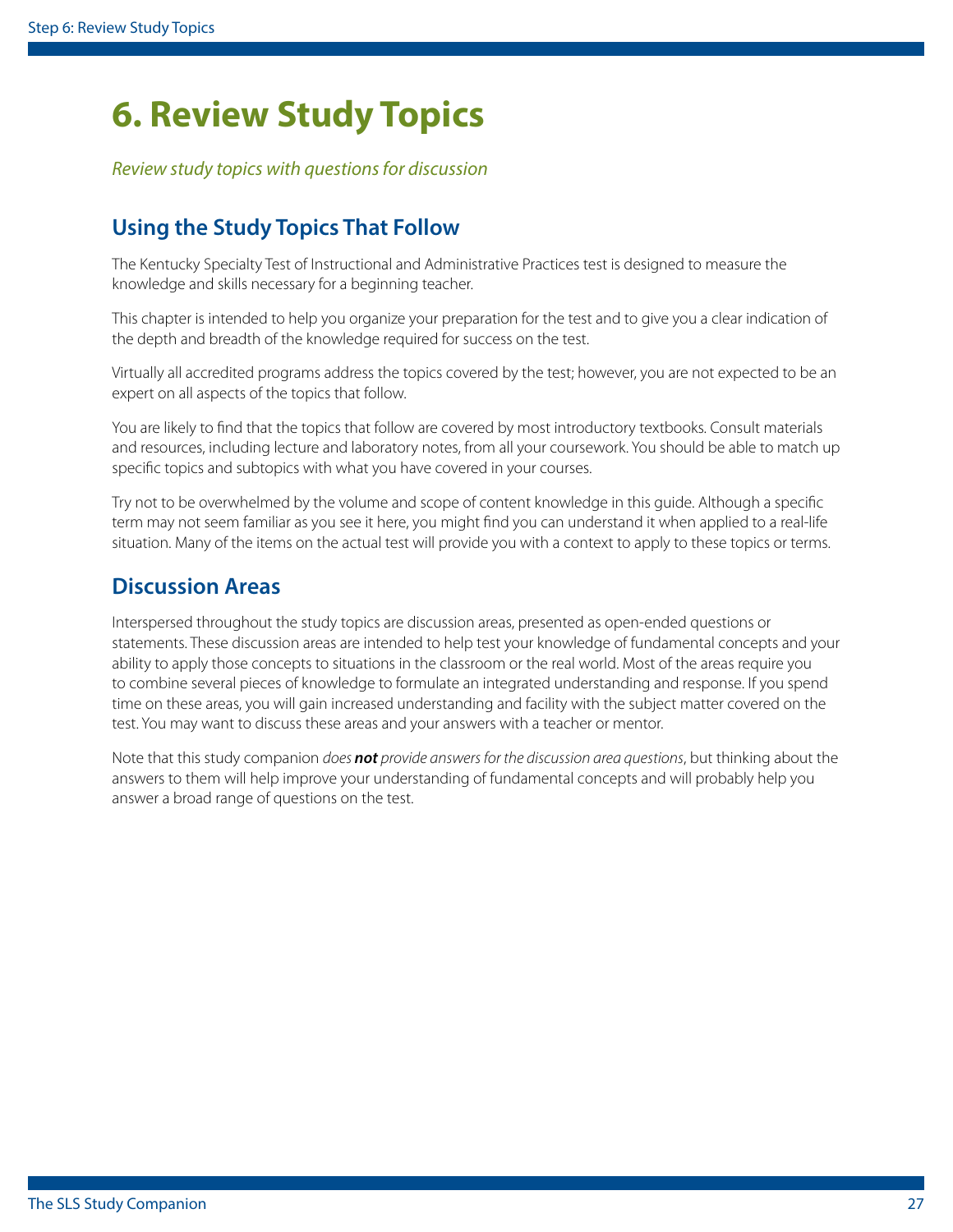### **Study Topics**

An overview of the areas covered on the test, along with their subareas, follows.

#### **I. Administration**

A. Knows the Kentucky Administrative Regulations or the Kentucky Revised Statutes pertaining to Athletics

Identifies the content related to:

KRS [156](http://www.lrc.ky.gov/Statutes/chapter.aspx?id=37825), [157](http://www.lrc.ky.gov/Statutes/chapter.aspx?id=37840), [159](http://www.lrc.ky.gov/Statutes/chapter.aspx?id=37866), [161](http://www.lrc.ky.gov/Statutes/chapter.aspx?id=37880), [518](http://www.lrc.ky.gov/Statutes/chapter.aspx?id=39384) **KAR [702](http://www.lrc.ky.gov/kar/TITLE702.HTM)** 

B. Knows the Kentucky Administrative Regulations or the Kentucky Revised Statutes pertaining to Educational Reform

Identifies the content related to:

KRS [160](http://www.lrc.ky.gov/Statutes/chapter.aspx?id=37868), [161](http://www.lrc.ky.gov/Statutes/chapter.aspx?id=37880), [162](http://www.lrc.ky.gov/Statutes/chapter.aspx?id=37888) **KAR [702](http://www.lrc.ky.gov/kar/TITLE702.HTM)** 

C. Knows the Kentucky Administrative Regulations or the Kentucky Revised Statutes pertaining to Facilities

Identifies the content related to:

KRS [160](http://www.lrc.ky.gov/Statutes/chapter.aspx?id=37868), [161](http://www.lrc.ky.gov/Statutes/chapter.aspx?id=37880), [162](http://www.lrc.ky.gov/Statutes/chapter.aspx?id=37888), [527](http://www.lrc.ky.gov/Statutes/chapter.aspx?id=39394) KAR [702](http://www.lrc.ky.gov/kar/TITLE702.HTM)

D. Knows the Kentucky Administrative Regulations or the Kentucky Revised Statutes pertaining to Finance

Identifies the content related to:

KRS [157](http://www.lrc.ky.gov/Statutes/chapter.aspx?id=37840), [158](http://www.lrc.ky.gov/Statutes/chapter.aspx?id=37853), [160](http://www.lrc.ky.gov/Statutes/chapter.aspx?id=37868), [424](http://www.lrc.ky.gov/Statutes/chapter.aspx?id=39285) **KAR [702](http://www.lrc.ky.gov/kar/TITLE702.HTM)** 

E. Knows the Kentucky Administrative Regulations or the Kentucky Revised Statutes pertaining to Food Service

Identifies the content related to:

KAR [702](http://www.lrc.ky.gov/kar/TITLE702.HTM)

F. Knows the Kentucky Administrative Regulations or the Kentucky Revised Statutes pertaining to School Calendar

Identifies the content related to:

KRS [158](http://www.lrc.ky.gov/Statutes/chapter.aspx?id=37853)

G. Knows the Kentucky Administrative Regulations or the Kentucky Revised Statutes pertaining to Students

Identifies the content related to:

KRS [156](http://www.lrc.ky.gov/Statutes/chapter.aspx?id=37825), [158](http://www.lrc.ky.gov/Statutes/chapter.aspx?id=37853), [159](http://www.lrc.ky.gov/Statutes/chapter.aspx?id=37866), [161](http://www.lrc.ky.gov/Statutes/chapter.aspx?id=37880), [214](http://www.lrc.ky.gov/Statutes/chapter.aspx?id=38211), [620](http://www.lrc.ky.gov/Statutes/chapter.aspx?id=39420) KAR [702](http://www.lrc.ky.gov/kar/TITLE702.HTM), [704](http://www.lrc.ky.gov/kar/TITLE704.HTM), [922](http://www.lrc.ky.gov/kar/TITLE922.HTM)

H. Knows the Kentucky Administrative Regulations or the Kentucky Revised Statutes pertaining to Teachers

Identifies the content related to:

KRS [156](http://www.lrc.ky.gov/Statutes/chapter.aspx?id=37825), [157](http://www.lrc.ky.gov/Statutes/chapter.aspx?id=37840), [158](http://www.lrc.ky.gov/Statutes/chapter.aspx?id=37853), [159](http://www.lrc.ky.gov/Statutes/chapter.aspx?id=37866), [160](http://www.lrc.ky.gov/Statutes/chapter.aspx?id=37868), [161](http://www.lrc.ky.gov/Statutes/chapter.aspx?id=37880) KAR [702](http://www.lrc.ky.gov/kar/TITLE702.HTM), [704](http://www.lrc.ky.gov/kar/TITLE704.HTM), [922](http://www.lrc.ky.gov/kar/TITLE922.HTM)

#### **Discussion areas: Administration**

- What are the important laws pertaining to student eligibility for participation in sanctioned secondary school sports?
- What are the possible implications of state and national laws on educational reform?
- What are some effective strategies for reducing the achievement gap between student groups?
- What are the content areas of emphasis for student learning? What strategies should a principal consider to best address student learning in these content areas?
- What are some important terms related to bonding potential, capital outlay, and general funds? What are the allowable uses of monies in various funds?
- What are some important regulations and procedures to know when adding or building on to school property?
- What is the purpose of the REDBOOK regulations?
- What are the important concepts related to Support Education Excellence in Kentucky (SEEK) funds?
- What are the important guidelines that address foods that may be served in the cafeteria?
- What are the important regulations pertaining to the school calendar?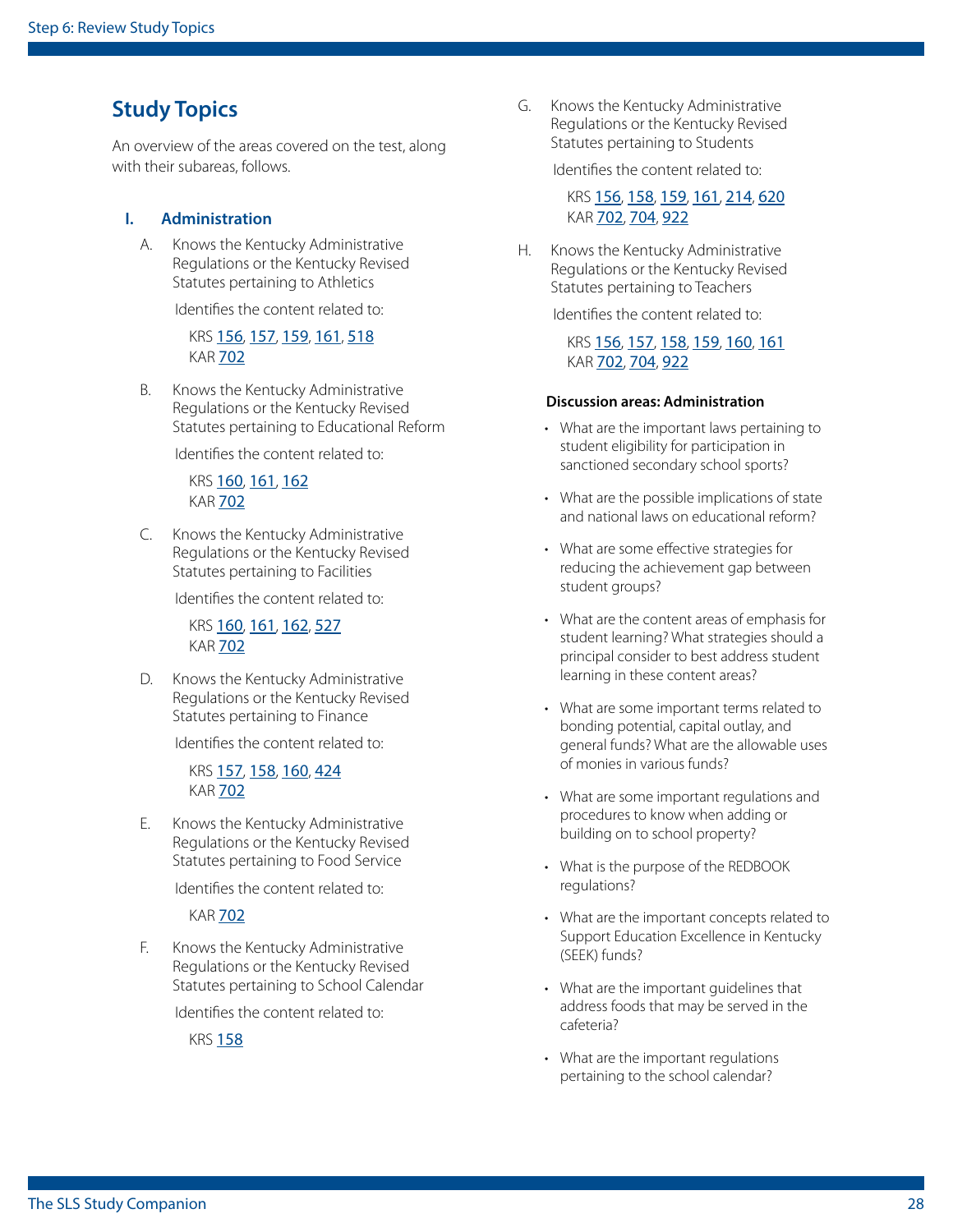- What are the important instructional- and noninstructional-hour requirements for schools?
- How do anti-bullying laws affect school practices?
- What are the important special education and 504 laws affecting schools?
- How does Family Educational Rights and Privacy Act (FERPA) impact school procedures?
- What is the primary role of the SBDM Council and school-level committees?
- What are the basic tenets of the current teacher evaluation system used by the state?
- How do collective bargaining agencies impact human resource practices?

#### **II. Governance**

A. Knows the Kentucky Administrative Regulations or the Kentucky Revised Statutes pertaining to Certification

Identifies the content related to:

KRS [161](http://www.lrc.ky.gov/Statutes/chapter.aspx?id=37880)

B. Knows the Kentucky Administrative Regulations or the Kentucky Revised Statutes pertaining to the District

Identifies the content related to:

#### KRS [160](http://www.lrc.ky.gov/Statutes/chapter.aspx?id=37868)

C. Knows the Kentucky Administrative Regulations or the Kentucky Revised Statutes pertaining to Schools

Identifies the content related to:

KRS [157](http://www.lrc.ky.gov/Statutes/chapter.aspx?id=37840), [160](http://www.lrc.ky.gov/Statutes/chapter.aspx?id=37868), [161](http://www.lrc.ky.gov/Statutes/chapter.aspx?id=37880) KAR [750](http://www.lrc.ky.gov/kar/TITLE750.HTM)

D. Knows the Kentucky Administrative Regulations or the Kentucky Revised Statutes pertaining to State Agencies/ Authorities

Identifies the content related to:

KRS [7](http://www.lrc.ky.gov/Statutes/chapter.aspx?id=37058), [156](http://www.lrc.ky.gov/Statutes/chapter.aspx?id=37825), [161](http://www.lrc.ky.gov/Statutes/chapter.aspx?id=37880) KAR [702](http://www.lrc.ky.gov/kar/TITLE702.HTM), [750](http://www.lrc.ky.gov/kar/TITLE750.HTM)

#### **Discussion areas: Governance**

- What are the requirements for admission into an approved principal-certification program?
- What conditions must be met in order to be eligible for emergency certification in Kentucky?
- What actions can the Education Professional Standards Board (EPSB) take regarding teaching certificate revocation?
- What regulations must a district follow to ensure effective operation of all schools?
- What are the roles and responsibilities of the board of education versus those of the superintendent?
- How do school and district policies guide the administration of the school?
- What oversight does the Office of Education Accountability have on Kentucky's schools?
- What is the responsibility of each major state education agency?

#### **III. Instruction**

A. Knows the Kentucky Administrative Regulations or the Kentucky Revised Statutes pertaining to Kentucky Core Academic Standards

Identifies the content related to:

**KRS [158](http://www.lrc.ky.gov/Statutes/chapter.aspx?id=37853)** KAR [202](http://www.lrc.state.ky.us/kar/title202.htm#chp007)

B. Knows the Kentucky Administrative Regulations or the Kentucky Revised Statutes pertaining to Exceptional Children Program and Due Process

Identifies the content related to:

**KRS** [158](http://www.lrc.ky.gov/Statutes/chapter.aspx?id=37853) KAR [704](http://www.lrc.ky.gov/kar/TITLE704.HTM), [707](http://www.lrc.ky.gov/kar/TITLE707.HTM)

C. Knows the Kentucky Administrative Regulations or the Kentucky Revised Statutes pertaining to the Extended School Services

Identifies the content related to:

KRS [158](http://www.lrc.ky.gov/Statutes/chapter.aspx?id=37853) **KAR [704](http://www.lrc.ky.gov/kar/TITLE704.HTM)**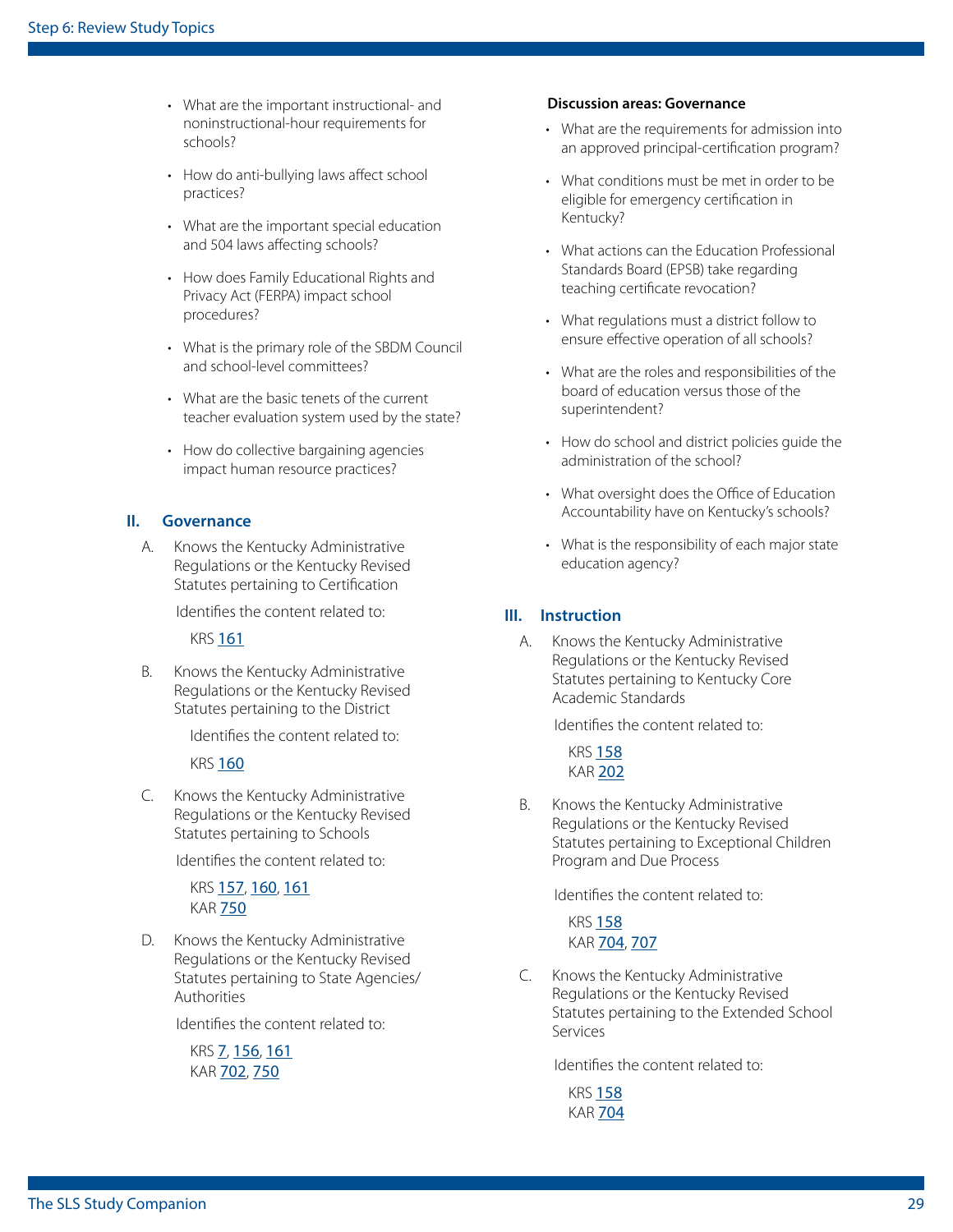D. Knows the Kentucky Administrative Regulations or the Kentucky Revised Statutes pertaining to Primary School and Preschool

Identifies the content related to:

KRS [157](http://www.lrc.ky.gov/Statutes/chapter.aspx?id=37840), [158](http://www.lrc.ky.gov/Statutes/chapter.aspx?id=37853) KAR [704](http://www.lrc.ky.gov/kar/TITLE704.HTM), [707](http://www.lrc.ky.gov/kar/TITLE707.HTM)

E. Knows the Kentucky Administrative Regulations or the Kentucky Revised Statutes pertaining to Student Capacities

Identifies the content related to:

KRS [158](http://www.lrc.ky.gov/Statutes/chapter.aspx?id=37853)

F. Knows the Kentucky Administrative Regulations or the Kentucky Revised Statutes pertaining to Textbooks

Identifies the content related to:

KRS [156](http://www.lrc.ky.gov/Statutes/chapter.aspx?id=37825) KAR [704](http://www.lrc.ky.gov/kar/TITLE704.HTM)

G. Knows the Kentucky Administrative Regulations or the Kentucky Revised Statutes pertaining to Vocational/Career and Technical Education

Identifies the content related to:

KRS [158](http://www.lrc.ky.gov/Statutes/chapter.aspx?id=37853)

#### **Discussion areas: Instruction**

- How are secondary schools' end-of-course exams related to the Kentucky Core Academic Standards?
- What are the procedural safeguards for exceptional children?
- What are the placement and reporting requirements for ESS?
- What flexibility is permitted in the scheduling of ESS, use of ESS funds, and providing services to students?
- What are the preschool and primary programs' admission and exit requirements?
- What are the certification requirements for preschool and primary programs?
- What are the capacities required of students in Kentucky's public schools?
- How do the student capacities impact the work of principals, teachers, and students?
- What are the school-based decision-making committee and principal rights and responsibilities regarding textbook selection and procurement of related resource materials?
- What flexibility do school and district personnel have regarding the use of textbook funds?
- What role do career and technical education programs have in preparing students to be ready for college or a career?

#### **IV. Performance**

A. Knows the Kentucky Administrative Regulations or the Kentucky Revised Statutes pertaining to state-mandated assessments and state accountability model

Identifies the content related to:

**KRS [158](http://www.lrc.ky.gov/Statutes/chapter.aspx?id=37853) KAR [703](http://www.lrc.ky.gov/kar/TITLE703.HTM)** 

B. Knows the Kentucky Administrative Regulations or the Kentucky Revised Statutes pertaining to Education Recovery Specialists (ERS) and an Education Recovery Leader (ERL)

Identifies the content related to:

KRS [158](http://www.lrc.ky.gov/Statutes/chapter.aspx?id=37853)

C. Knows the Kentucky Administrative Regulations or the Kentucky Revised Statutes pertaining to Effective Instruction

Identifies the content related to:

KRS [156](http://www.lrc.ky.gov/Statutes/chapter.aspx?id=37825)

D. Knows the Kentucky Administrative Regulations or the Kentucky Revised Statutes pertaining to Leadership Training

Identifies the content related to:

KRS [156](http://www.lrc.ky.gov/Statutes/chapter.aspx?id=37825)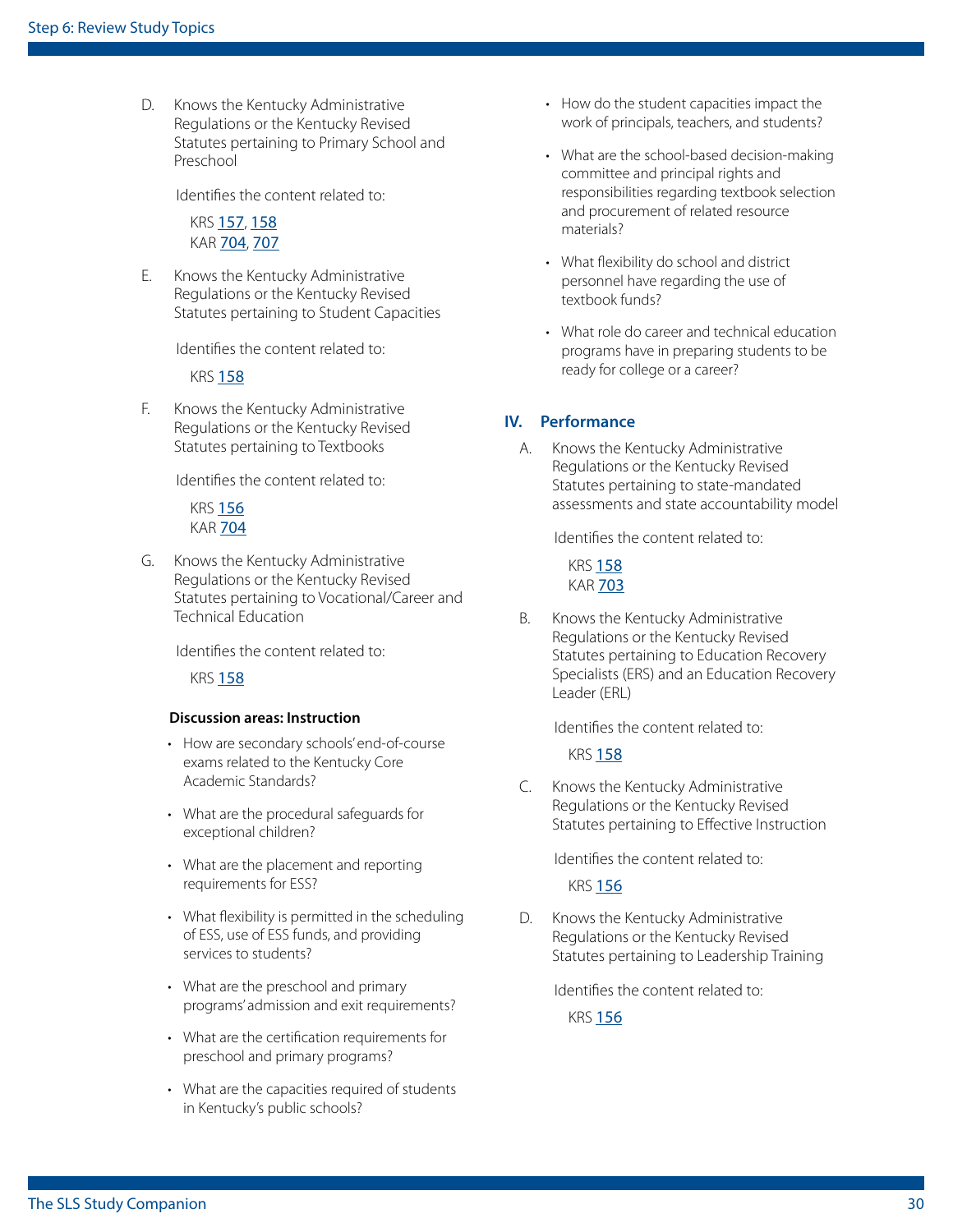E. Knows the Kentucky Administrative Regulations or the Kentucky Revised Statutes pertaining to the Professional Development Plan

Identifies the content related to:

KRS [156](http://www.lrc.ky.gov/Statutes/chapter.aspx?id=37825), [158](http://www.lrc.ky.gov/KRS/158-00/CHAPTER.HTM) KAR [704](http://www.lrc.ky.gov/kar/TITLE704.HTM)

#### **Discussion areas: Performance**

- What are the important tenets of the current state-mandated assessment and accountability model for elementary, middle, and high schools?
- How do the current administrative codes for testing affect school practices?
- How does the state identify and support persistently low-achieving schools?
- What is the role of an education recovery specialist?
- What are the important tenets of the current evaluation system for teachers and administrators?
- How can research-based teaching frameworks be used to help improve instruction?
- What are best practices for designing, monitoring, and assessing instruction in schools?
- What are the requirements for instructional leadership training?
- What is the relationship between professional development plans and the school improvement plan?
- How should school funds be allocated for professional development?

#### **V. School Personnel**

A. Knows the Kentucky Administrative Regulations or the Kentucky Revised Statutes pertaining to Certification **Standards** 

Identifies the content related to:

KRS [161](http://www.lrc.ky.gov/Statutes/chapter.aspx?id=37880), [162](http://www.lrc.ky.gov/Statutes/chapter.aspx?id=37888)

B. Knows the Kentucky Administrative Regulations or the Kentucky Revised Statutes pertaining to Certified Staff

Identifies the content related to:

**KRS [161](http://www.lrc.ky.gov/Statutes/chapter.aspx?id=37880)** 

C. Knows the Kentucky Administrative Regulations or the Kentucky Revised Statutes pertaining to Certified Teachers **Contracts** 

Identifies the content related to:

KRS [161](http://www.lrc.ky.gov/Statutes/chapter.aspx?id=37880)

D. Knows the Kentucky Administrative Regulations or the Kentucky Revised Statutes pertaining to Staff General Provisions

Identifies the content related to:

KRS [161](http://www.lrc.ky.gov/Statutes/chapter.aspx?id=37880), [162](http://www.lrc.ky.gov/Statutes/chapter.aspx?id=37888)

E. Knows the Kentucky Administrative Regulations or the Kentucky Revised Statutes pertaining to Classified Staff

Identifies the content related to:

**KRS [161](http://www.lrc.ky.gov/Statutes/chapter.aspx?id=37880)** 

F. Knows the Kentucky Administrative Regulations or the Kentucky Revised Statutes pertaining to Evaluations

Identifies the content related to:

KRS [156](http://www.lrc.ky.gov/Statutes/chapter.aspx?id=37825), [160](http://www.lrc.ky.gov/Statutes/chapter.aspx?id=37868), [161](http://www.lrc.ky.gov/Statutes/chapter.aspx?id=37880) **KAR [704](http://www.lrc.ky.gov/kar/TITLE704.HTM)** 

G. Knows the Kentucky Administrative Regulations or the Kentucky Revised Statutes pertaining to Personnel Actions

Identifies the content related to:

**KRS [161](http://www.lrc.ky.gov/Statutes/chapter.aspx?id=37880)** 

#### **Discussion areas: School Personnel**

- What are the requirements for different types of teaching certificates offered in Kentucky?
- What conditions need to be met to dismiss a teacher or revoke a teacher's certificate?
- What are important notification dates for employee contract renewals?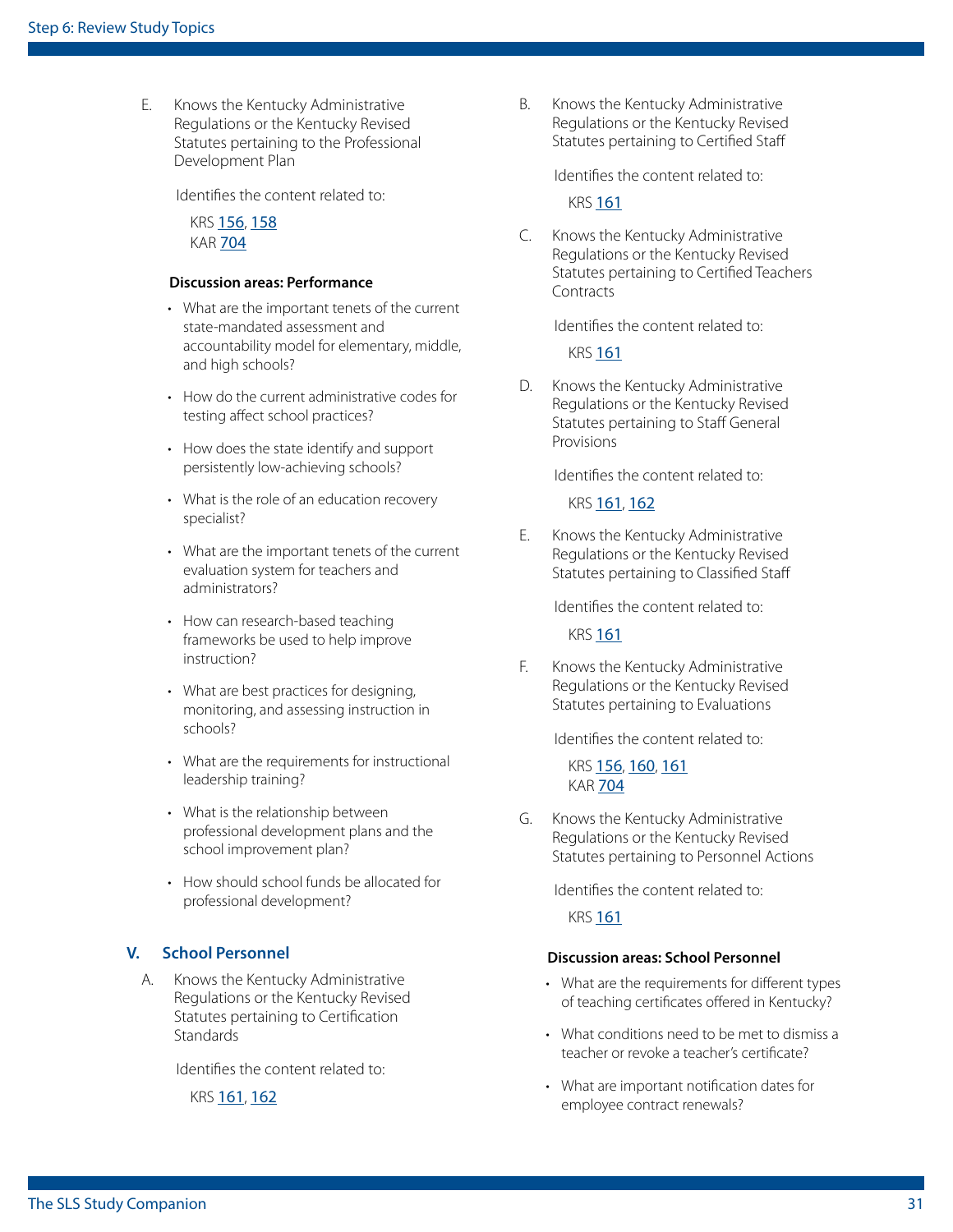- What are important provisions for certified staff and classified staff related to health insurance, retirement benefits, sick leave, and personal days?
- What are important provisions of random drug tests by a district?
- What are the basic requirements for observations, post-conferences, and summative evaluations of a non-tenured and a tenured teacher under the current teacher evaluation system?
- What responsibilities does a teacher have under the current teacher evaluation system?
- What are the important components of a corrective action plan?
- What are teacher and school rights regarding procedural due process?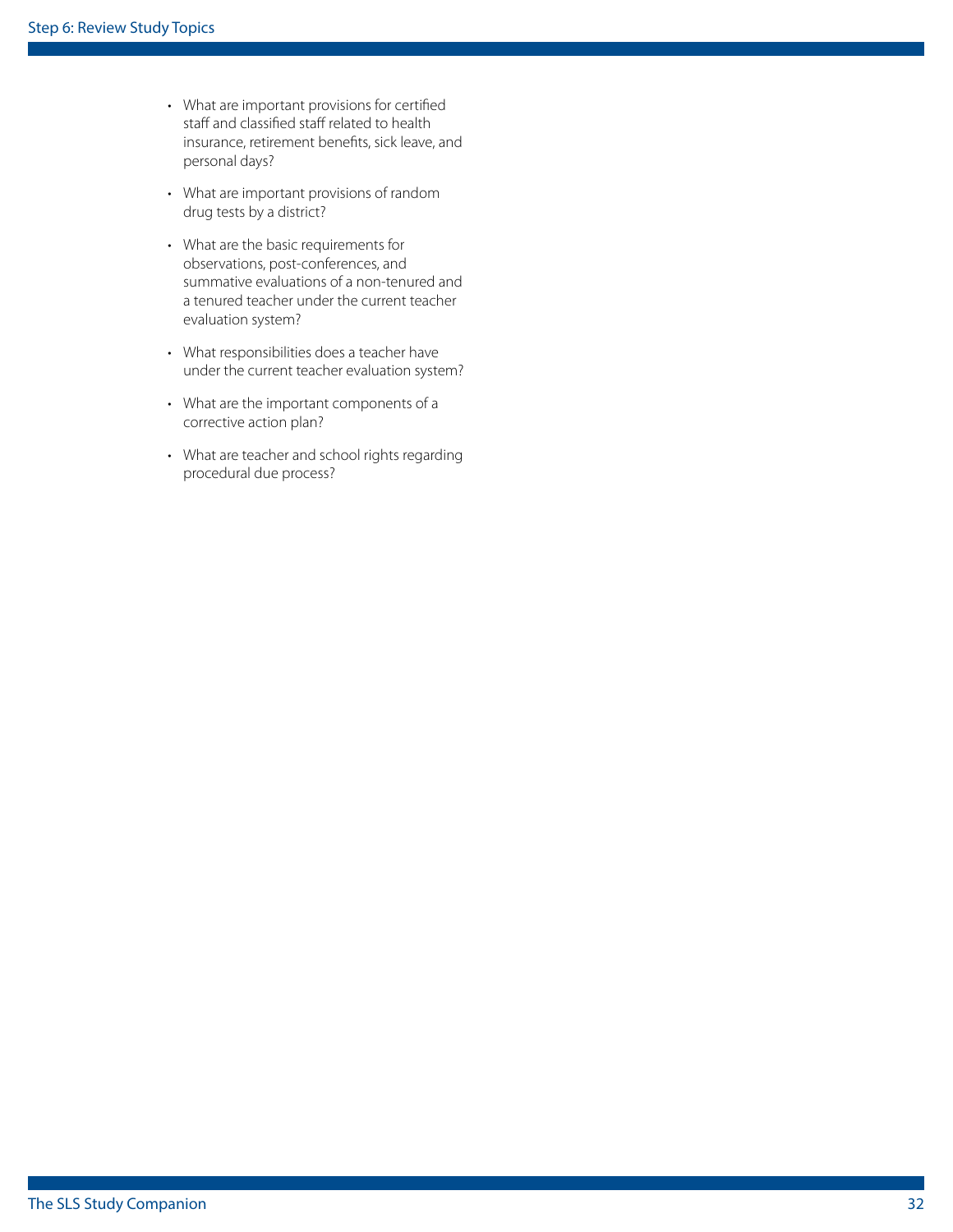## <span id="page-32-0"></span>**7. Review Smart Tips for Success**

#### *Follow test-taking tips developed by experts*

Learn from the experts. Take advantage of the following answers to questions you may have and practical tips to help you navigate the SLS test and make the best use of your time.

#### **Should I guess?**

Yes. Your score is based on the number of questions you answer correctly, with no penalty or subtraction for an incorrect answer. When you don't know the answer to a question, try to eliminate any obviously wrong answers and then guess at the correct one. Try to pace yourself so that you have enough time to carefully consider every question.

#### **Can I answer the questions in any order?**

You can answer the questions in order or skip questions and come back to them later. If you skip a question, you can also mark it so that you can remember to return and answer it later. Remember that questions left unanswered are treated the same as questions answered incorrectly, so it is to your advantage to answer every question.

#### **Are there trick questions on the test?**

No. There are no hidden meanings or trick questions. All of the questions on the test ask about subject matter knowledge in a straightforward manner.

#### **Are there answer patterns on the test?**

No. You might have heard this myth: the answers on tests follow patterns. Another myth is that there will never be more than two questions in a row with the correct answer in the same position among the choices. Neither myth is true. Select the answer you think is correct based on your knowledge of the subject.

#### **Can I write on the scratch paper I am given?**

Yes. You can work out problems on the scratch paper, make notes to yourself, or write anything at all. Your scratch paper will be destroyed after you are finished with it, so use it in any way that is helpful to you. But make sure to select or enter your answers on the computer.

### **Smart Tips for Taking the Test**

1. **Skip the questions you find extremely difficult.** Rather than trying to answer these on your first pass through the test, you may want to leave them blank and mark them so that you can return to them later. Pay attention to the time as you answer the rest of the questions on the test, and try to finish with 10 or 15 minutes remaining so that you can go back over the questions you left blank. Even if you don't know the answer the second time you read the questions, see if you can narrow down the possible answers, and then guess. Your score is based on the number of right answers, so it is to your advantage to answer every question.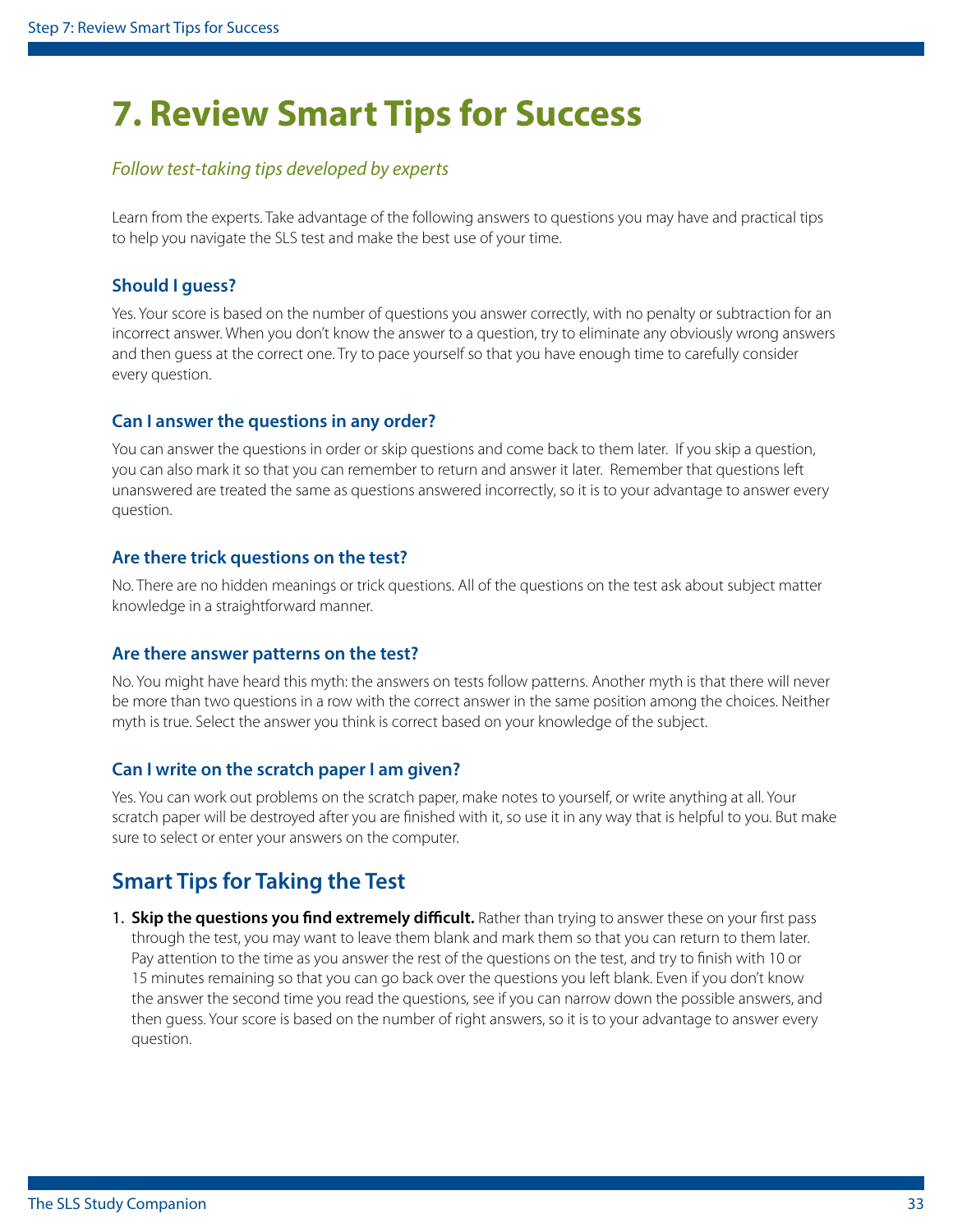- 2. **Keep track of the time.** The on-screen clock will tell you how much time you have left. You will probably have plenty of time to answer all of the questions, but if you find yourself becoming bogged down, you might decide to move on and come back to any unanswered questions later.
- 3. **Read all of the possible answers before selecting one.** For questions that require you to select more than one answer, or to make another kind of selection, consider the most likely answers given what the question is asking. Then reread the question to be sure the answer(s) you have given really answer the question. Remember, a question that contains a phrase such as "Which of the following does NOT …" is asking for the one answer that is NOT a correct statement or conclusion.
- 4. **Check your answers.** If you have extra time left over at the end of the test, look over each question and make sure that you have answered it as you intended. Many test takers make careless mistakes that they could have corrected if they had checked their answers.
- 5. **Don't worry about your score when you are taking the test.** No one is expected to answer all of the questions correctly. Your score on this test is not analogous to your score on the *GRE*® or other tests. It doesn't matter on the SLS tests whether you score very high or barely pass. If you meet the minimum passing scores for your state and you meet the state's other requirements for obtaining a teaching license, you will receive a license. In other words, what matters is meeting the minimum passing score. You can find passing scores for all states that use the SLS tests at <http://www.ets.org/Media/Tests/SLS/pdf/15884passingscores.pdf> or on the web site of the state for which you are seeking certification/licensure.
- 6. **Use your energy to take the test, not to get frustrated by it.** Getting frustrated only increases stress and decreases the likelihood that you will do your best. Highly qualified educators and test development professionals, all with backgrounds in teaching, worked diligently to make the test a fair and valid measure of your knowledge and skills. Your state painstakingly reviewed the test before adopting it as a licensure requirement. The best thing to do is concentrate on answering the questions.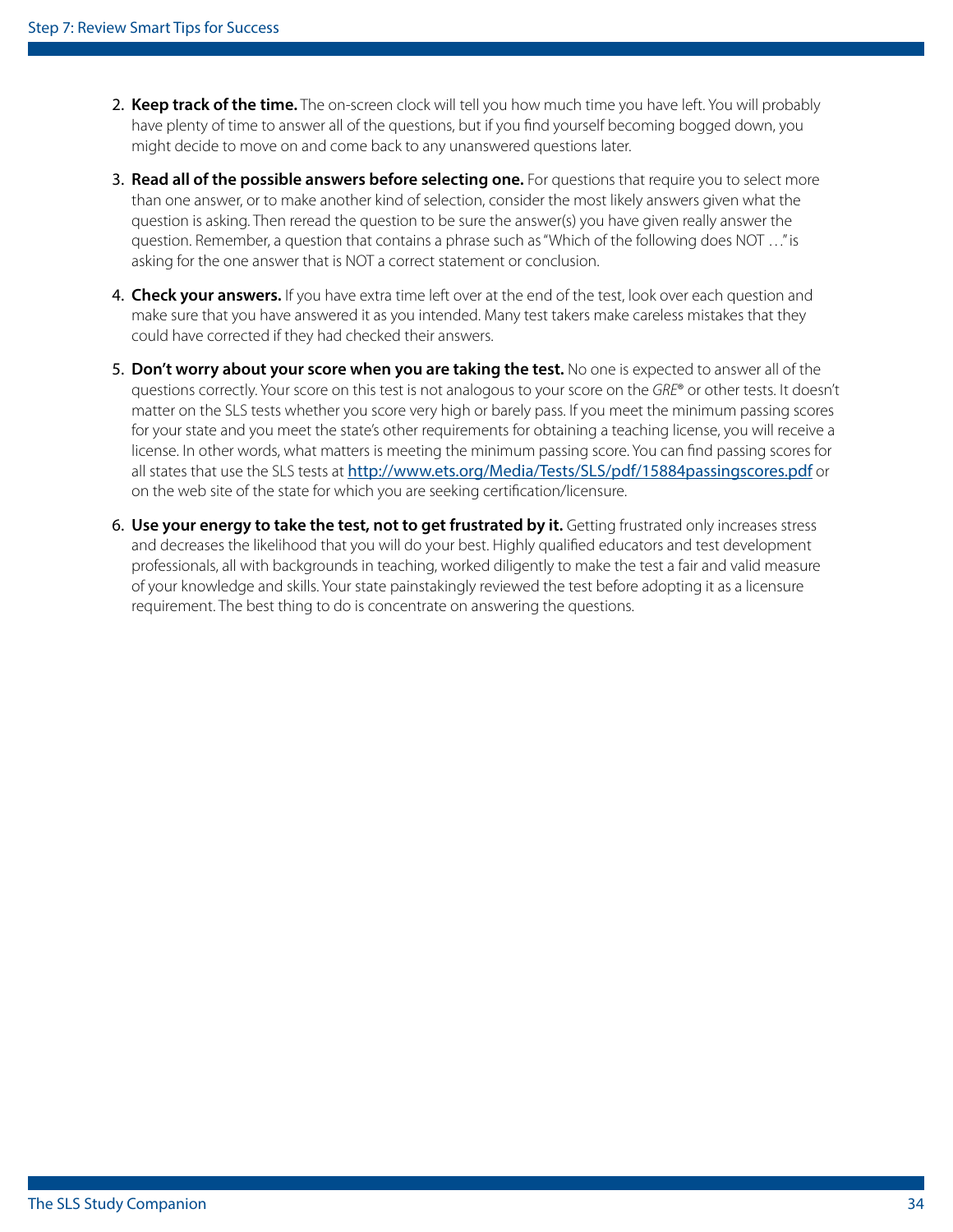## <span id="page-34-1"></span><span id="page-34-0"></span>**8. Check on Testing Accommodations**

*See if you qualify for accommodations that may make it easier to take the SLS test*

#### **What if English is not my primary language?**

SLS tests are given only in English. If your primary language is not English (PLNE), you may be eligible for extended testing time. For more details, visit <www.ets.org/sls/register/accommodations>.

#### **What if I have a disability or other health-related need?**

The following accommodations are available for test takers who meet the Americans with Disabilities Act (ADA) Amendments Act disability requirements:

- Extended testing time
- Additional rest breaks
- Separate testing room
- Writer/recorder of answers
- Test reader
- Sign language interpreter for spoken directions only
- Perkins Brailler
- Braille slate and stylus
- Printed copy of spoken directions
- Oral interpreter
- Audio test
- Braille test
- Large print test book
- Large print answer sheet
- Listening section omitted

For more information on these accommodations, visit <www.ets.org/sls/disabilities>.

Note: Test takers who have health-related needs requiring them to bring equipment, beverages, or snacks into the testing room or to take extra or extended breaks must request these accommodations by following the procedures described in the *Bulletin Supplement for Test Takers with Disabilities or Health-Related Needs* (PDF), which can be found at [http://www.ets.org/s/disabilities/pdf/bulletin\\_supplement\\_test\\_takers\\_with\\_](http://www.ets.org/s/disabilities/pdf/bulletin_supplement_test_takers_with_disabilities_health_needs.pdf) [disabilities\\_health\\_needs.pdf](http://www.ets.org/s/disabilities/pdf/bulletin_supplement_test_takers_with_disabilities_health_needs.pdf).

You can find additional information on available resources for test takers with disabilities or health-related needs at <www.ets.org/disabilities>.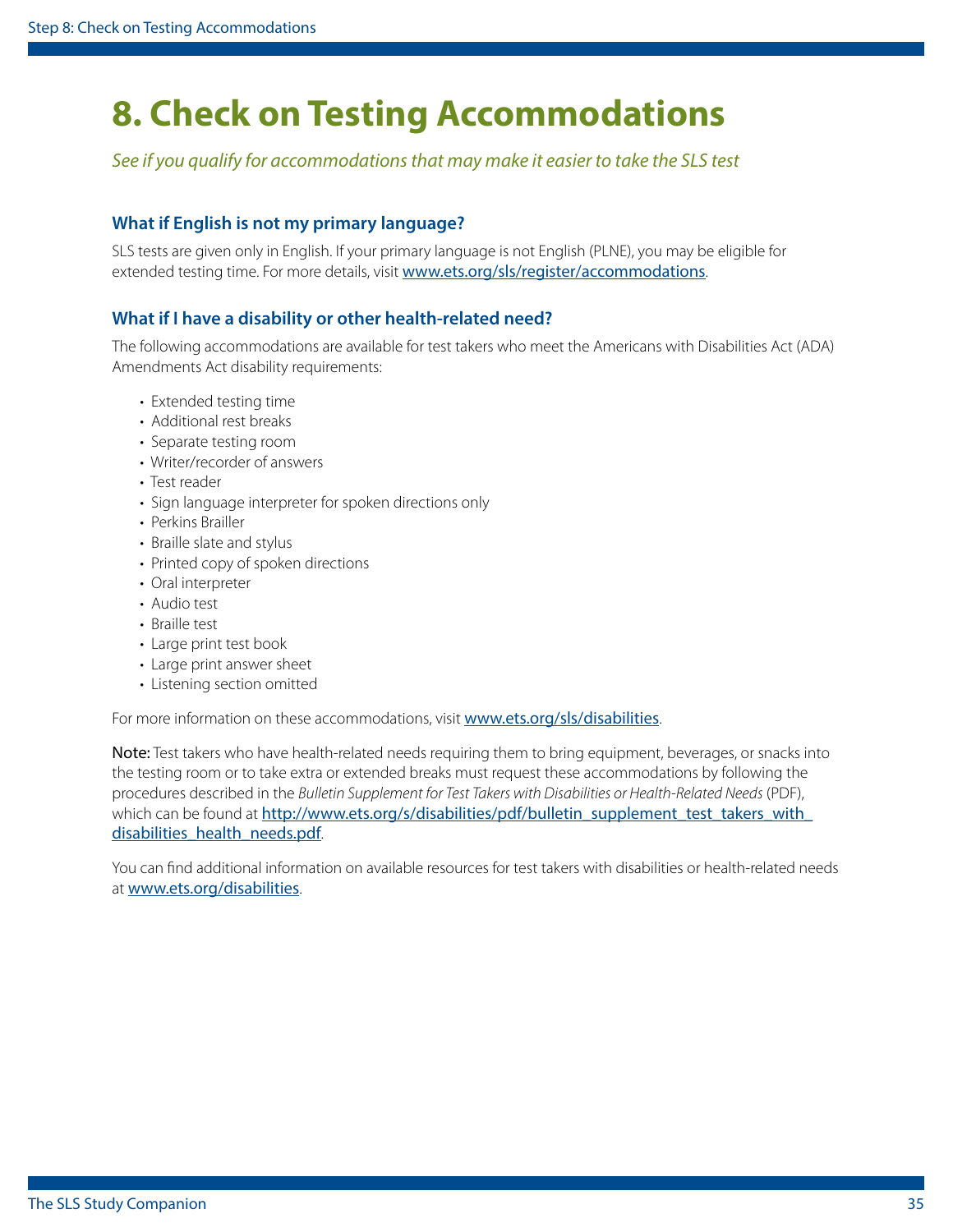## <span id="page-35-0"></span>**9. Do Your Best on Test Day**

#### *Get ready for test day so you will be calm and confident*

You followed your study plan. You prepared for the test. Now it's time to prepare for test day.

Plan to end your review a day or two before the actual test date so you avoid cramming. Take a dry run to the test center so you're sure of the route, traffic conditions, and parking. Most of all, you want to eliminate any unexpected factors that could distract you from your ultimate goal—passing the SLS test!

On the day of the test, you should:

- be well rested
- wear comfortable clothes and dress in layers
- eat before you take the test
- bring an acceptable and valid photo identification with you
- bring an approved calculator only if one is specifically permitted for the test you are taking (see Calculator Use, at [http://www.ets.org/praxis/test\\_day/policies/calculators](http://www.ets.org/praxis/test_day/policies/calculators))
- be prepared to stand in line to check in or to wait while other test takers check in

You can't control the testing situation, but you can control yourself. Stay calm. The supervisors are well trained and make every effort to provide uniform testing conditions, but don't let it bother you if the test doesn't start exactly on time. You will have the allotted amount of time once it does start.

You can think of preparing for this test as training for an athletic event. Once you've trained, prepared, and rested, give it everything you've got.

#### **What items am I restricted from bringing into the test center?**

You cannot bring into the test center personal items such as:

- handbags, knapsacks, or briefcases
- water bottles or canned or bottled beverages
- study materials, books, or notes
- pens, pencils, scrap paper, or calculators, unless specifically permitted for the test you are taking (see Calculator Use, at [http://www.ets.org/praxis/test\\_day/policies/calculators](http://www.ets.org/praxis/test_day/policies/calculators))
- any electronic, photographic, recording, or listening devices

Personal items are not allowed in the testing room and will not be available to you during the test or during breaks. You may also be asked to empty your pockets. At some centers, you will be assigned a space to store your belongings, such as handbags and study materials. Some centers do not have secure storage space available, so please plan accordingly.

Test centers assume no responsibility for your personal items.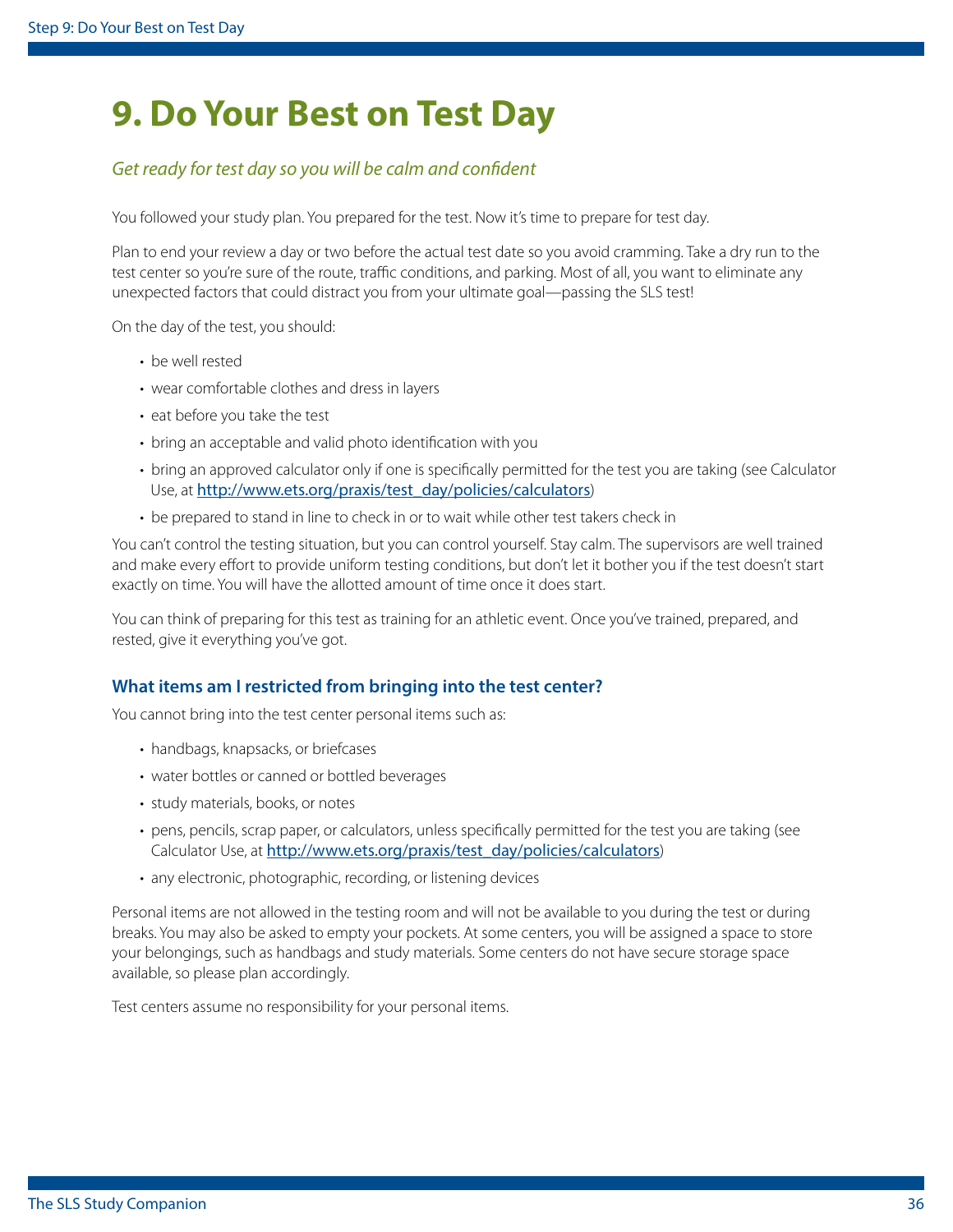If you have health-related needs requiring you to bring equipment, beverages or snacks into the testing room or to take extra or extended breaks, you need to request accommodations in advance. Procedures for requesting accommodations are described in the **Bulletin Supplement for Test Takers with Disabilities or** [Health-related Needs \(PDF\)](https://www.ets.org/s/disabilities/pdf/bulletin_supplement_test_takers_with_disabilities_health_needs.pdf).

Note: All cell phones, smart phones (e.g., Android® devices, iPhones®, etc.), and other electronic, photographic, recording, or listening devices are strictly prohibited from the test center. If you are seen with such a device, you will be dismissed from the test, your test scores will be canceled, and you will forfeit your test fees. If you are seen *using* such a device, the device will be confiscated and inspected. For more information on what you can bring to the test center, visit [www.ets.org/sls/test\\_day/bring](www.ets.org/sls/test_day/bring).

#### **Are You Ready?**

Complete this checklist to determine whether you are ready to take your test.

- $\Box$  Do you know the testing requirements for the license or certification you are seeking in the state(s) where you plan to teach?
- ❒ Have you followed all of the test registration procedures?
- ❒ Do you know the topics that will be covered in each test you plan to take?
- ❒ Have you reviewed any textbooks, class notes, and course readings that relate to the topics covered?
- ❒ Do you know how long the test will take and the number of questions it contains?
- ❒ Have you considered how you will pace your work?
- ❒ Are you familiar with the types of questions for your test?
- ❒ Are you familiar with the recommended test-taking strategies?
- ❒ Have you practiced by working through the practice questions in this study companion or in a study guide or practice test?
- □ If you are repeating an SLS test, have you analyzed your previous score report to determine areas where additional study and test preparation could be useful?

If you answered "yes" to the questions above, your preparation has paid off. Now take the SLS test, do your best, pass it—and begin your administrative career!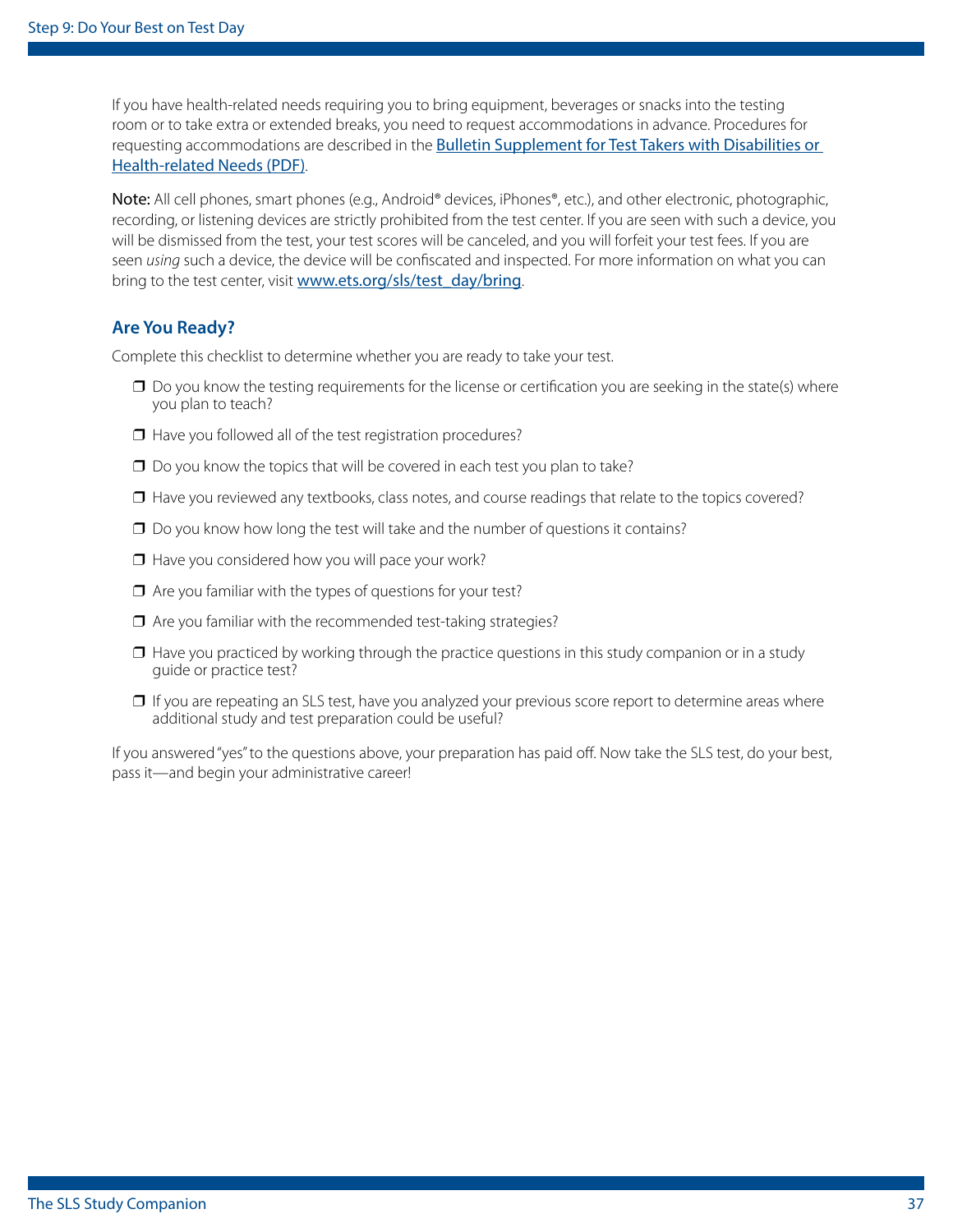## <span id="page-37-1"></span><span id="page-37-0"></span>**10. Understand Your Scores**

#### *Understand how tests are scored and how to interpret your test scores*

Of course, passing the SLS test is important to you so you need to understand what your scores mean and what your state requirements are.

#### **What are the score requirements for my state?**

States, institutions, and associations that require the tests set their own passing scores. Visit <www.ets.org/sls/states> for the most up-to-date information.

#### **If I move to another state, will my new state accept my scores?**

SLS tests are part of a national testing program, meaning that they are required in many states for licensure. The advantage of a national program is that if you move to another state that also requires SLS tests, you can transfer your scores. Each state has specific test requirements and passing scores, which you can find at [www.ets.org/](www.ets.org/sls/states) [sls/states](www.ets.org/sls/states).

#### **How do I know whether I passed the test?**

Your score report will include information on passing scores for the states you identified as recipients of your test results. If you test in a state with automatic score reporting, you will also receive passing score information for that state.

A list of states and their passing scores for each test are available online at <www.ets.org/sls/states>.

#### **What your SLS scores mean**

You received your score report. Now what does it mean? It's important to interpret your score report correctly and to know what to do if you have questions about your scores.

Visit http://www.ets.org/s/praxis/pdf/sample\_score\_report.pdf to see a sample score report. To access *Understanding Your Scool Leadership Series Scores*, a PDF document that provides additional information on how to read your score report, visit <www.ets.org/sls/scores/understand>.

#### **Put your scores in perspective**

Your score report indicates:

- Your score and whether you passed
- The range of possible scores
- The raw points available in each content category
- The range of the middle 50 percent of scores on the test

If you have taken the same test or other SLS tests over the last 10 years, your score report also lists the highest score you earned on each test taken.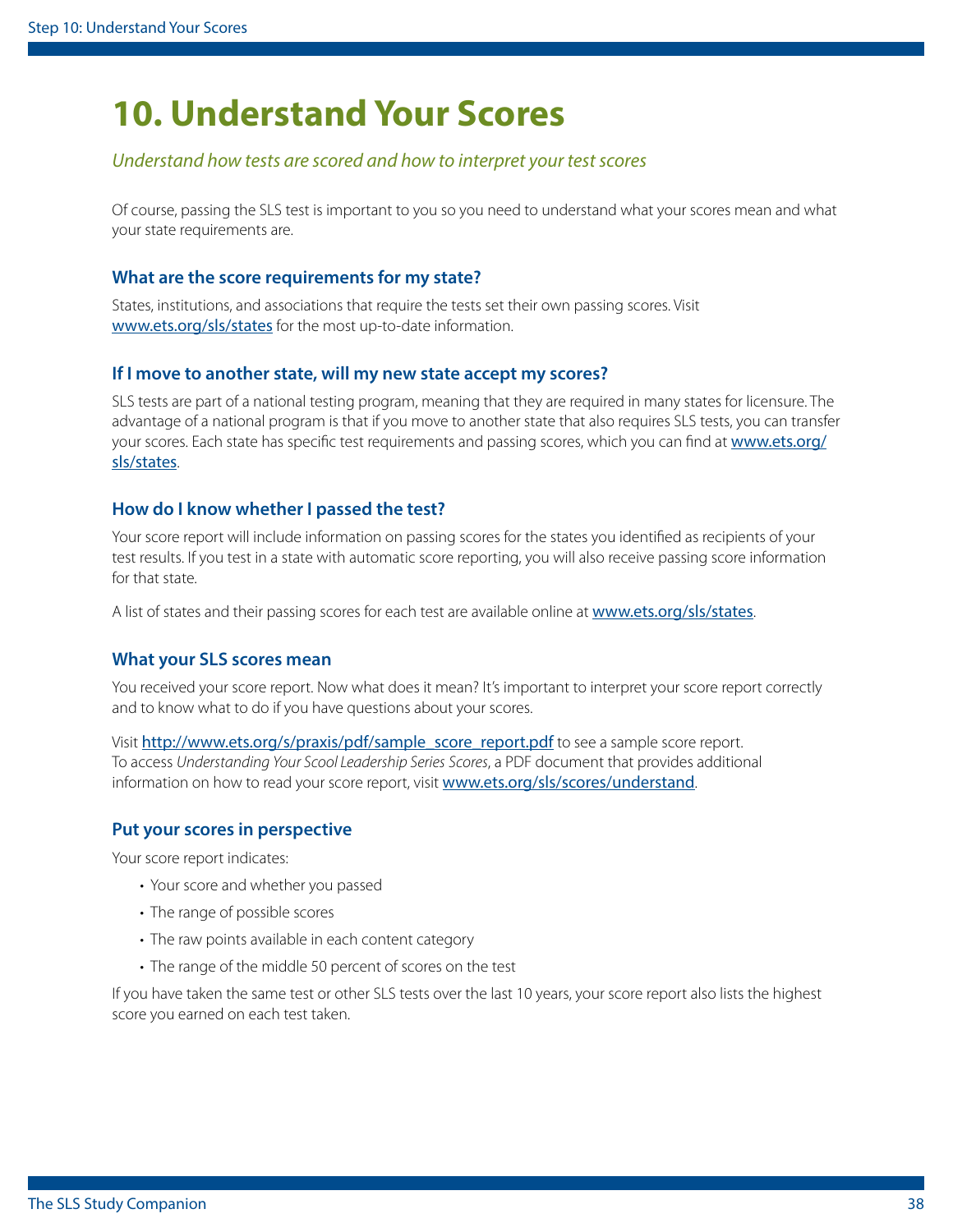#### **Content category scores and score interpretation**

Questions on the SLS tests are categorized by content. To help you in future study or in preparing to retake the test, your score report shows how many raw points you earned in each content category. Compare your "raw points earned" with the maximum points you could have earned ("raw points available"). The greater the difference, the greater the opportunity to improve your score by further study.

#### **Score scale changes**

ETS updates SLS tests on a regular basis to ensure they accurately measure the knowledge and skills that are required for licensure. When tests are updated, the meaning of the score scale may change, so requirements may vary between the new and previous versions. All scores for previous, discontinued tests are valid and reportable for 10 years, provided that your state or licensing agency still accepts them.

These resources may also help you interpret your scores:

- *Understanding Your School Leadership Series Scores* (PDF), found at <www.ets.org/sls/scores/understand>
- *The School Leadership Series Passing Scores* (PDF), found at <www.ets.org/sls/scores/understand>
- State requirements, found at <www.ets.org/sls/states>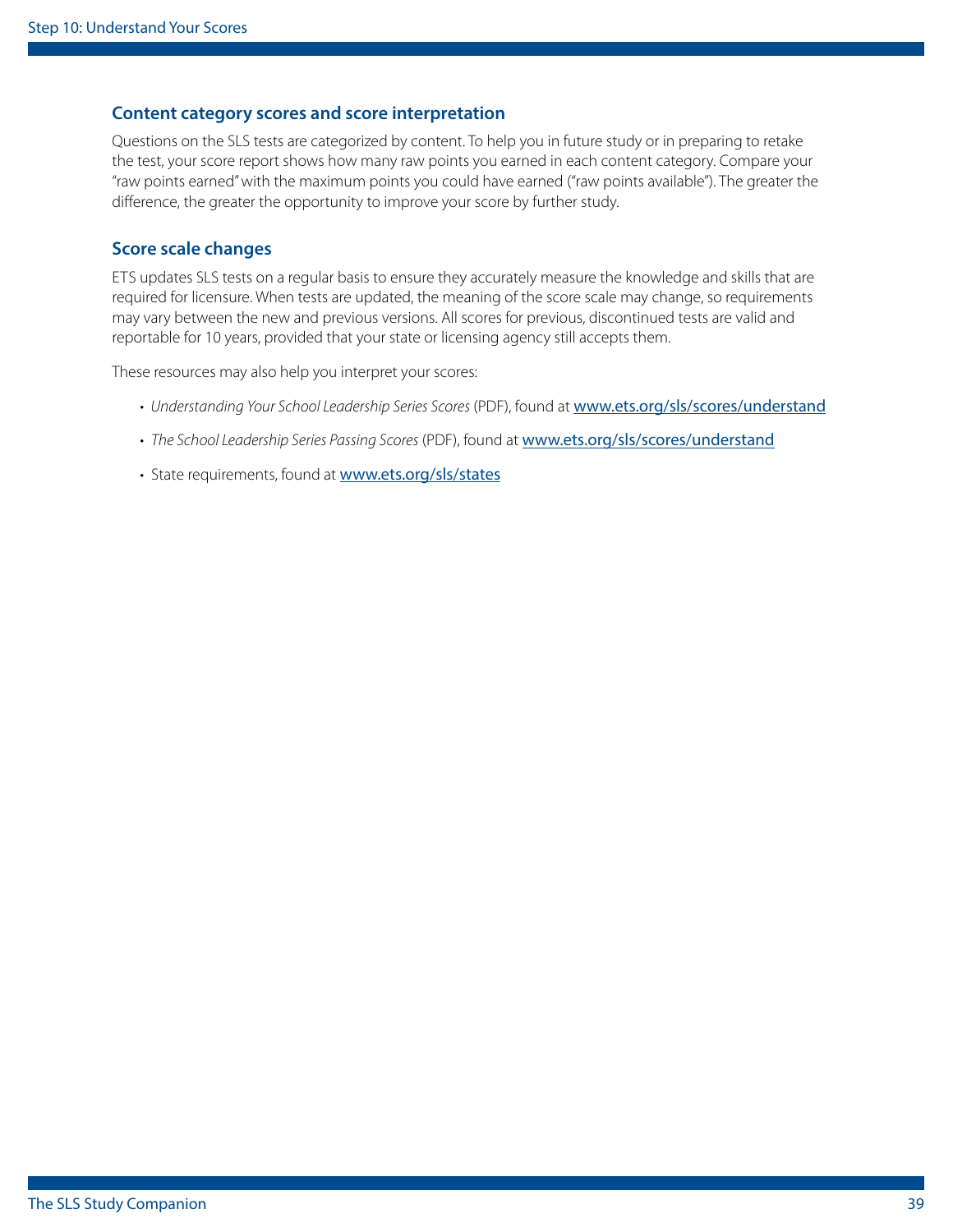## <span id="page-39-0"></span>**Appendix: Other Questions You May Have**

Here is some supplemental information that can give you a better understanding of the SLS tests.

#### **What do the SLS tests measure?**

The SLS tests measure the specific knowledge and skills that beginning educational administrators need. The tests do not measure an individual's disposition toward teaching or potential for success, nor do they measure your actual teaching ability. The assessments are designed to be comprehensive and inclusive but are limited to what can be covered in a finite number of questions and question types. Teaching requires many complex skills that are typically measured in other ways, including classroom observation, video recordings, and portfolios.

There are three SLS tests, which contain selected-response questions or constructed-response questions, or a combination of both: *School Leadership Licensure Assessment* (6011), *School Superintendent Assessment* (6021), and the *Kentucky Speciality Test of Instructional and Administrative Practices* (6015).

#### **Who takes the tests and why?**

Many colleges and universities use the SLS tests to evaluate individuals for entry into administrative programs. The assessments are generally taken late in your college career. Many states also require an SLS test as part of their licensing process. In addition, some professional associations and organizations require an SLS test for professional licensing.

Candidates can test in one state and submit their scores in any other state that requires SLS testing for licensure. You can find details at <www.ets.org/sls/states>.

#### **What is licensure/certification?**

Licensure in any area—medicine, law, architecture, accounting, cosmetology—is an assurance to the public that the person holding the license possesses sufficient knowledge and skills to perform important occupational activities safely and effectively. In the case of administrative licensing, a license tells the public that the individual has met predefined competency standards for beginning administrators.

Because a license makes such a serious claim about its holder, licensure tests are usually quite demanding. In some fields, licensure tests have more than one part and last for more than one day. Candidates for licensure in all fields plan intensive study as part of their professional preparation. Some join study groups, others study alone. But preparing to take a licensure test is, in all cases, a professional activity. Because a licensure exam surveys a broad body of knowledge, preparing for a licensure exam takes planning, discipline, and sustained effort.

#### **Why does my state require the SLS tests?**

Your state chose the SLS tests because they assess the breadth and depth of content—called the "domain" that your state wants its administrators to possess before they begin to teach. The level of content knowledge, reflected in the passing score, is based on recommendations of panels of teachers and teacher educators in each subject area. The state licensing agency and, in some states, the state legislature ratify the passing scores that have been recommended by panels of educators.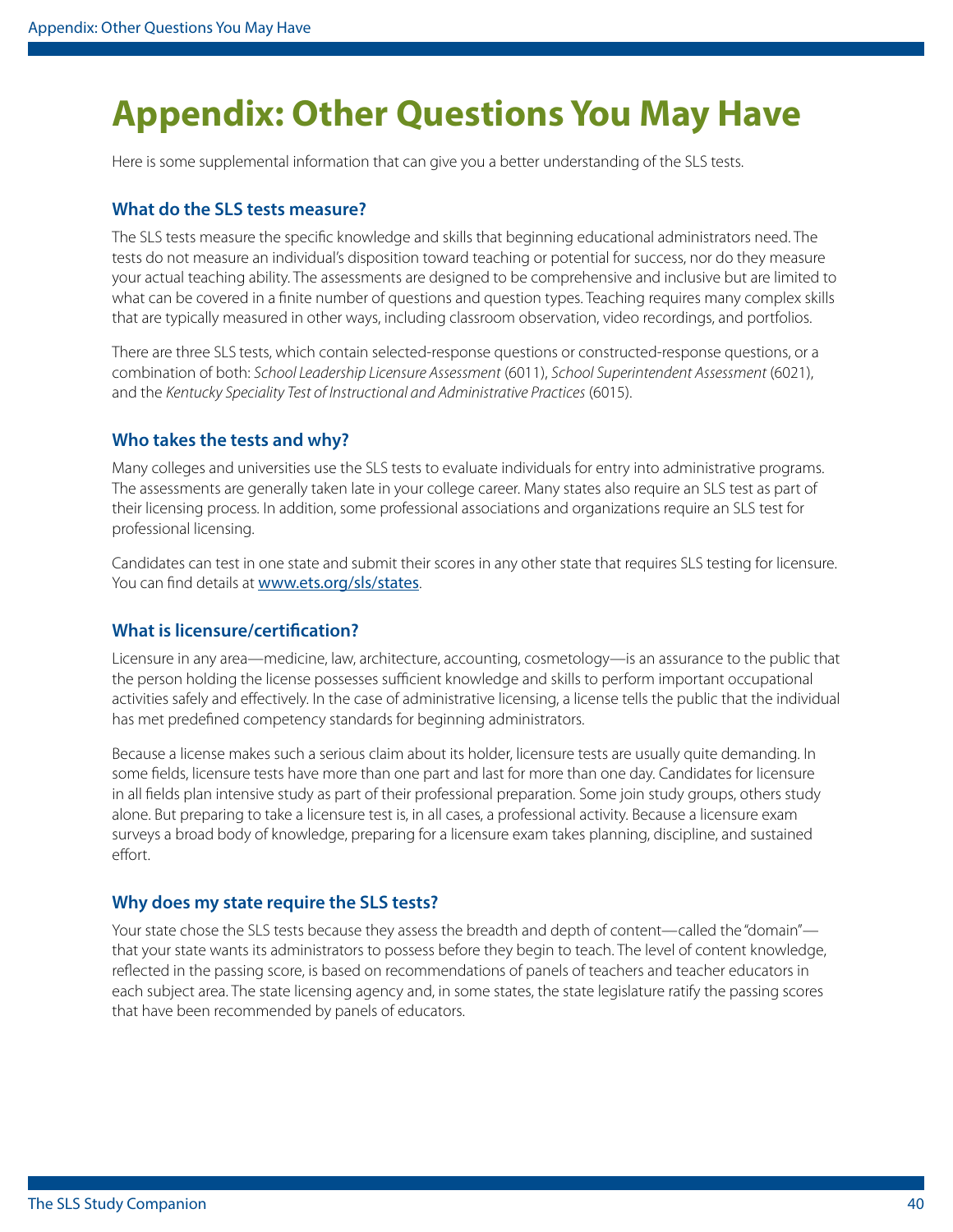#### **How were the tests developed?**

ETS consulted with practicing educators around the country during every step of the SLS test development process. First, ETS asked them what knowledge and skills a beginning administrator needs to be effective. Their responses were then ranked in order of importance and reviewed by hundreds of educators.

After the results were analyzed and consensus was reached, guidelines, or specifications, for the selectedresponse and constructed-response tests were developed by educators. Following these guidelines, administrators and professional test developers created test questions that met content requirements and *[ETS](https://www.ets.org/s/about/pdf/standards.pdf)  [Standards for Quality and Fairness](https://www.ets.org/s/about/pdf/standards.pdf)*.\*

When your state adopted the research-based SLS tests, local panels of educators evaluated each question for its relevance to beginning administrators in your state. During this "validity study," the panel also provided a passing-score recommendation based on how many of the test questions a beginning administrator in your state would be able to answer correctly. Your state's licensing agency determined the final passing-score requirement.

ETS follows well-established industry procedures and standards designed to ensure that the tests measure what they are intended to measure. When you pass the SLS test your state requires, you are proving that you have the knowledge and skills you need to begin your administrative career.

#### **How are the tests updated to ensure the content remains current?**

SLS tests are reviewed regularly. During the first phase of review, ETS conducts an analysis of relevant state and association standards and of the current test content. State licensure titles and the results of relevant job analyses are also considered. Revised test questions are then produced following the standard test development methodology. National advisory committees may also be convened to review and revise existing test specifications and to evaluate test forms for alignment with the specifications.

#### **How long will it take to receive my scores?**

Scores for tests that do not include constructed-response questions are available on screen immediately after the test. Scores for tests that contain constructed-response questions or essays aren't available immediately after the test because of the scoring process involved. Official score reports are available to you and your designated score recipients approximately two to three weeks after the test date for tests delivered continuously, or two to three weeks after the testing window closes for other tests. See the test dates and deadlines calendar at [www.](www.ets.org/sls/register/centers_dates) [ets.org/sls/register/centers\\_dates](www.ets.org/sls/register/centers_dates) for exact score reporting dates.

#### **Can I access my scores on the web?**

All test takers can access their test scores via their SLS account free of charge for one year from the posting date. This online access replaces the mailing of a paper score report.

The process is easy—simply log into your SLS account at <www.ets.org/sls> and click on your score report. If you do not already have an SLS account, you must create one to view your scores.

Note: You must create an SLS account to access your scores, even if you registered by mail or phone.

\**[ETS Standards for Quality and Fairness](https://www.ets.org/s/about/pdf/standards.pdf)* (2014, Princeton, N.J.) are consistent with the *[Standards for Educational and Psychological Testing](http://www.apa.org/science/programs/testing/standards.aspx)*, industry standards issued jointly by the American Educational Research Association, the American Psychological Association, and the National Council on Measurement in Education (2014, Washington, D.C.).